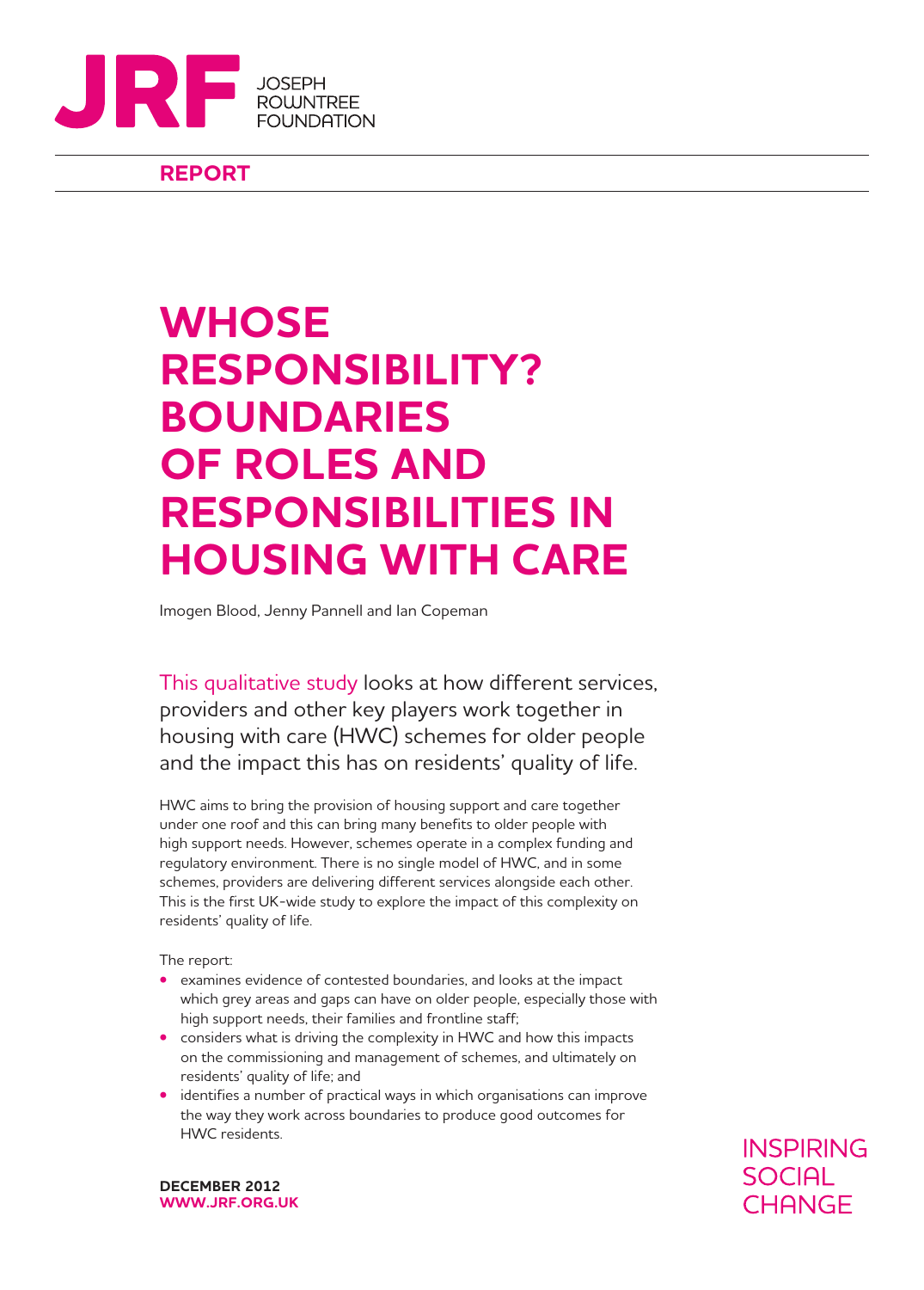## **CONTENTS**

|   | Executive summary                                                                                                                                    | 03                         |
|---|------------------------------------------------------------------------------------------------------------------------------------------------------|----------------------------|
| 3 | 1 Introduction<br>2 Rights and quality of life in HWC<br>Grey areas and the ringmaster<br>4 Why is HWC so complex?<br>5 Implications and reflections | 07<br>18<br>23<br>34<br>45 |
|   | <b>Note</b><br>References<br>Acknowledgements<br>About the authors                                                                                   | 50<br>51<br>54<br>55       |
|   | List of figures<br>1 Aspects of life in HWC wheel<br>2 What older people with high support needs value                                               | 15<br>19                   |
|   | List of tables<br>1 HWC across the UK, 2012: estimates<br>2 Service providers during three stages of an HWC scheme                                   | 08<br>11                   |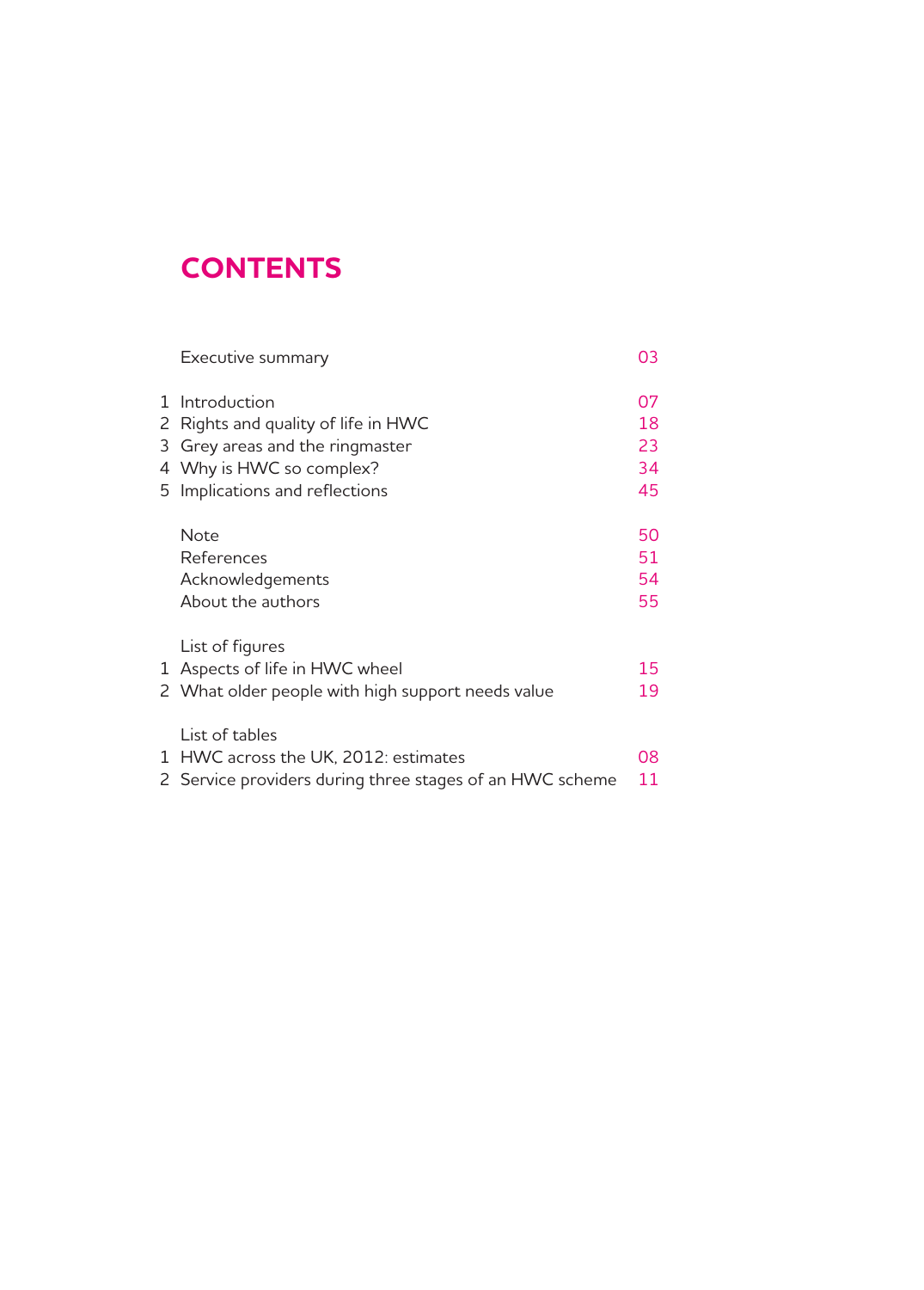## **EXECUTIVE SUMMARY**

This report presents the findings of qualitative research which explores the boundaries of roles and responsibilities in HWC and how the quality of life of residents (particularly those with high or increasing support needs) is affected by how these organisations and other key players work together. The focus was primarily on residents' perspectives.

There is no single model of housing with care (HWC). A range of providers and other key players are involved in commissioning and delivering this hybrid of housing, care and support. In some HWC schemes there are multiple providers, with different organisations responsible for different services.

This 18-month study was UK-wide and involved 20 schemes for rent and for sale run by private and not-for profit providers, and stakeholder meetings in each of the four nations. We interviewed 47 older tenants and leaseholders, 8 family carers and 52 professionals; including providers, scheme staff, commissioners, regulators and national organisations. We held a stakeholder conference and workshops at other HWC conferences and worked alongside a consultative group of older residents.

## **Rights and quality of life in HWC**

Rights are intended to guide the boundaries between the older person and everyone else: family, professionals and the rest of the HWC community. We decided to use a 'rights-based approach' to explore the subject, since it views older people as citizens – and in HWC as tenants or leaseholders – with both rights and responsibilities.

Overall, the study found that older people's rights were promoted relatively well in HWC, compared to research findings on older people living in care homes or receiving domiciliary care in the community. However, contested roles can get in the way of older people's rights being promoted, such as their rights to be involved in decision-making or to remain in their home as needs increase.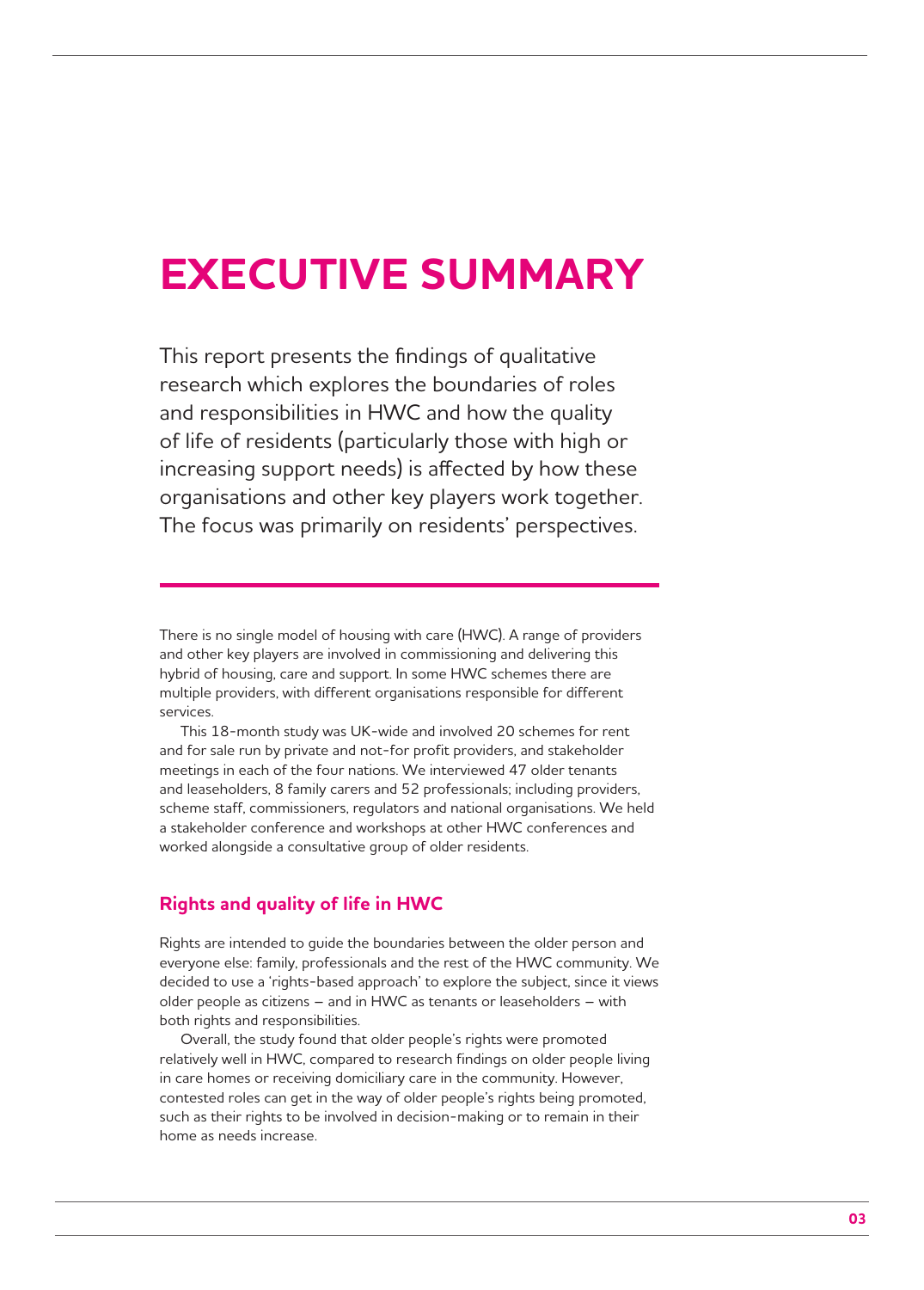### **Grey areas and the ringmaster**

In HWC, grey areas occur where it is not clear which frontline worker should perform a task or how far their roles and responsibilities should stretch. This ambiguity sometimes leads to confusion, gaps or duplication in a number of aspects of HWC provision, including buildings and maintenance; supporting move-in and participation; and responding to increasing needs and end of life.

The majority of residents we spoke to were extremely positive about HWC: many described enormous quality of life gains from moving in and said they had not experienced problems. However, just under one-third described problems which seemed to link to issues of roles and responsibilities. Gaps seemed most likely to occur in certain situations, such as when tasks are small (in terms of time it takes to do them); when circumstances suddenly or temporarily change; or when tasks are difficult or resources are limited. They can impact more on people with high support needs and those who do not have partners or involved relatives.

Gaps are often filled by staff members over-stretching their roles, but such a discretionary approach can be inconsistent, inequitable and unsustainable. Other workers, relatives or neighbours sometimes fill the gaps. Many of the residents we spoke to were very capable of organising their own affairs. However, some (especially those with a cognitive impairment) may need a 'ringmaster' to co-ordinate ad hoc input, chase other agencies and make sure things happen for them. This might be a relative, the scheme manager, another member of staff, or an external professional.

## **Why is HWC so complex?**

The complexity of commissioning and delivering HWC is caused by a number of factors, including:

- local authority policies or an absence of them in relation to planning, commissioning, procurement and contracting;
- the funding available for housing, care and support within HWC;
- the regulation and monitoring of housing, care and support services;
- the emerging thinking and application of 'personalisation' to HWC;
- the models of HWC in the social, charitable and private sectors;
- the different expectations among residents, family, staff, providers, commissioners and regulators of what HWC is and does;
- **•** differences between the four nations of the UK in terms of the provision of HWC and the extent to which this is influenced by government, the funding of housing-related support and charging for care.

This complexity creates the potential for tensions around the boundaries between roles. This has been exacerbated by cuts in public funding; for example, there was some evidence of authorities and providers shunting costs from support to service charges – this can alter the way in which services are provided.

No single model of HWC emerged as being the best: we found examples of both multiple- and single-provider models of HWC where roles and responsibilities are managed effectively, with little evidence of negative impact for residents. In most of the schemes we visited (including both types of model), most residents reported that the boundaries between staff roles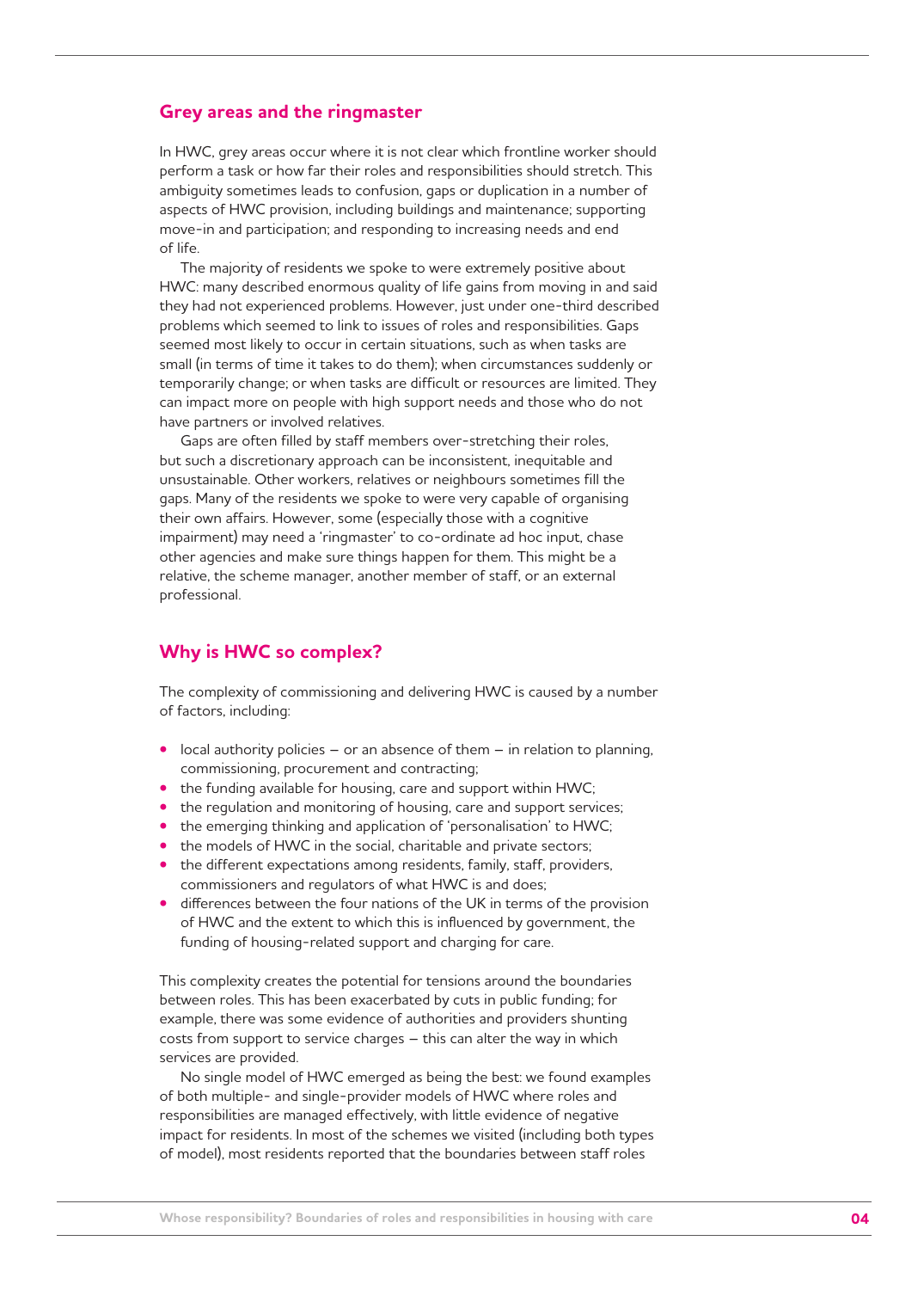were managed well. However, a recurring theme was that this was because residents were being shielded from the complexity of the organisational arrangements by the scheme manager and frontline staff, who were working hard to deliver a seamless service despite the complexity.

Older people, especially those with high support needs, told us it was the quality of the staff and their relationships with them that influenced their experience of HWC the most. They also placed a high value on continuity of people and place, having already experienced a significant upheaval in later life. Local authorities do not seem to pay enough attention to the potential impact on older people when making their procurement decisions. We identified negative consequences for residents from block tendering in particular; including uncertainty, lack of clarity, lack of control and a change of provider/staff. Where changes of providers seemed to have been managed well in terms of their impact on residents, these required significant time and other resources to involve residents and their families from the outset.

For residents who require input from a range of services, 'whole system' partnerships and good communication between different organisations are vital. Health is one of the key players in the day-to-day lives of many HWC residents (especially those with high support needs) but the evidence from our study is that health organisations are generally not actively involved in the commissioning or delivery of HWC services. There seemed to be mixed reports about the day-to-day partnerships with social care staff; educating them about housing rights and managing their expectations of HWC were felt to reduce boundary contests.

## **Practical implications**

We identified a number of practical ways in which organisations can improve the way they work across boundaries to produce good outcomes for HWC residents; we present some of these in our accompanying collection of practice examples (Blood, *et al*., 2012).

#### Workforce and management

Frontline staff need to be carefully selected, trained, monitored and supported with good management, pay and conditions if they are to provide the high-quality and seamless service that older residents value in a sustainable way.

#### Clarity between the key players

To minimise roles and responsibilities issues, there needs to be clarity from the outset about expectations of HWC; residents' rights; a shared vision; respective job roles; and mechanisms for communication with relatives and between professionals, and for user feedback.

#### Commissioning

Commissioners need to be flexible rather than prescriptive, focusing on what works best for older people and minimising the impact on them of organisational change within HWC schemes. They need to look at ways of implementing personalisation so that it increases self-determination, not complexity, and involve the private as well as the not-for-profit sector in strategic partnerships.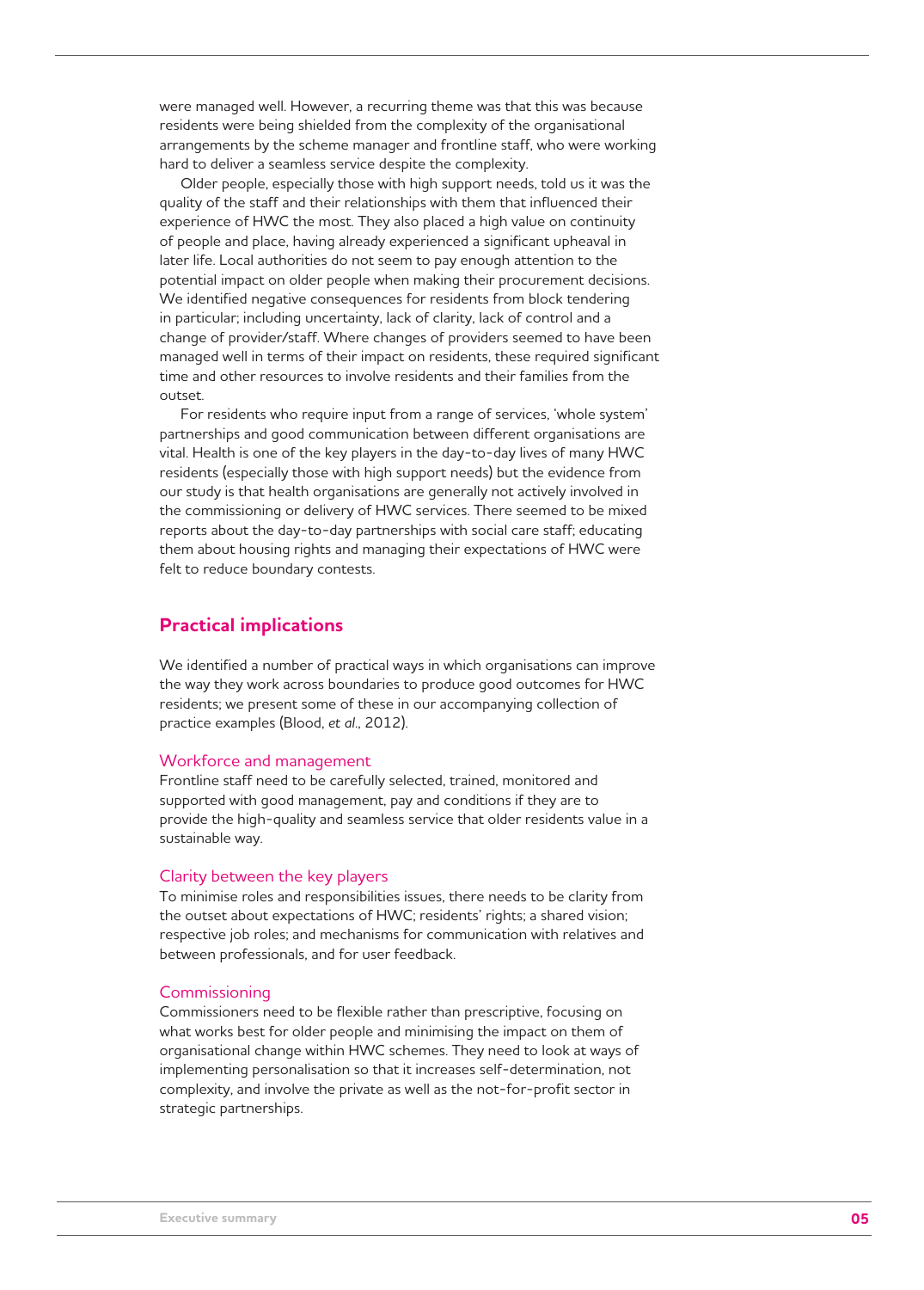#### Resident involvement

Finding meaningful ways to involve residents in each of these three areas focuses joint working on the things that really matter to older people and empowers them to understand and exercise their rights and responsibilities.

## **Reflections**

- Despite finding important differences in the policy context and provision of HWC in each of the four nations, we were struck by the similarities of the boundaries issues at a scheme level across the UK.
- Although we identified many unhelpful layers of complexity in the sector, the bringing together of housing, support and care professionals and values is a fundamental strength of the HWC model.
- People we spoke to in the course of the research tended not to use the concept and language of rights. However, promoting the idea of rights in the sector could help to involve and empower users more than a narrow financial interpretation of personalisation. Rights-based approaches seem to be taking off in some parts of the private sector, prompted perhaps by more demanding leaseholders and self-funders.
- Many participants describe their move to HWC as one of managing risk, yet HWC is independent living and expectations about what can and cannot be provided must be made clear. The schemes where we found the best practice (and this was true across nations, sectors and type of model) were those where there seemed to be clarity about what they are (and are not) trying to do, and for whom. However tight the protocols and however clear the boundaries, there will always be the risk of gaps: what matters is that all the key players understand this from the outset.
- A key message from older people was that it is the scheme staff who 'make HWC'. Yet in some areas and schemes we found evidence of complexity putting pressure on scheme managers and staff as they try to smooth over the potential fault lines and make the partnerships work.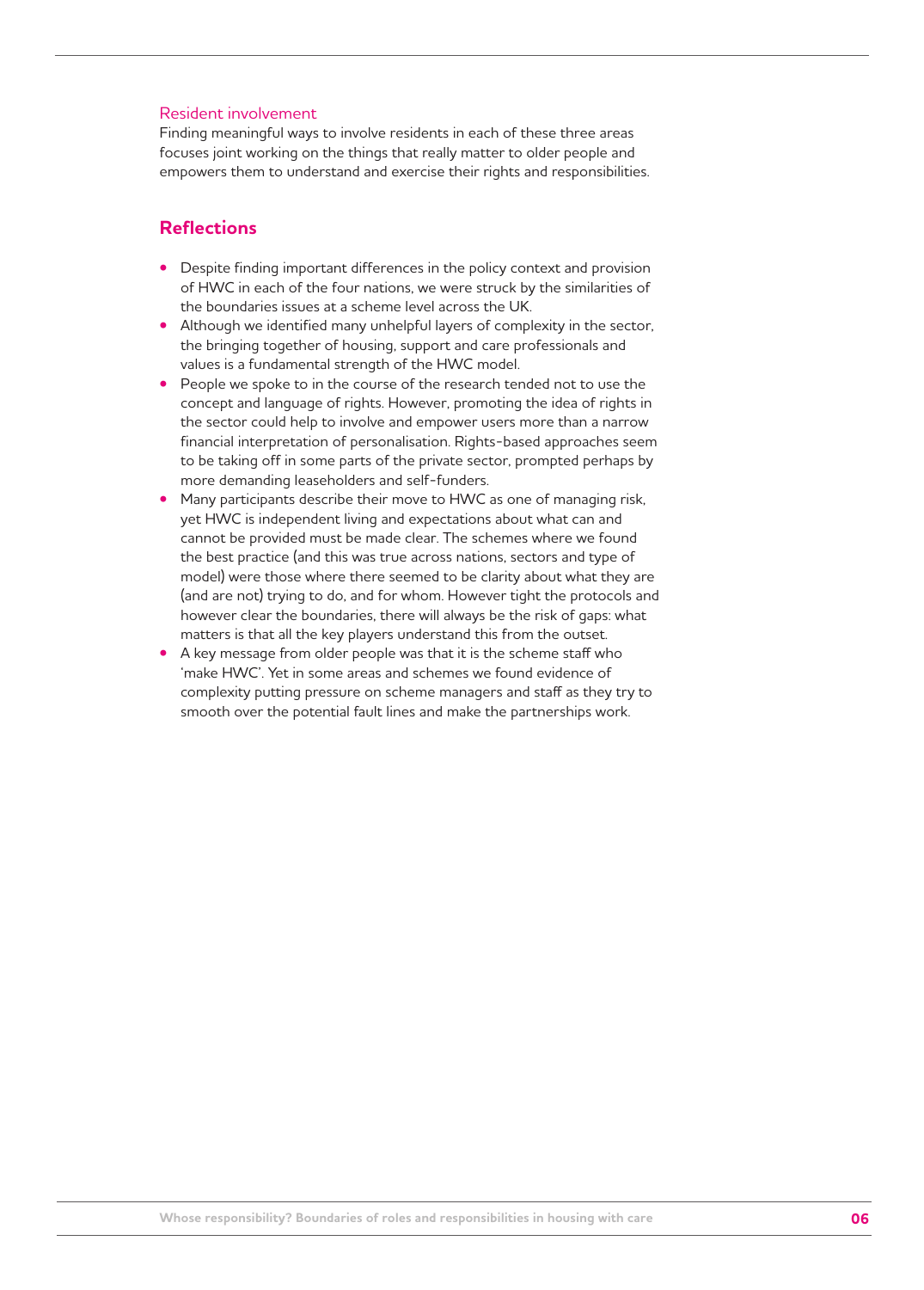## **1 INTRODUCTION**

*Whose responsibility?* is one of three research projects on aspects of housing with care (HWC). The Joseph Rowntree Foundation's A Better Life programme has identified the key role of HWC in supporting and sustaining older people with high or increasing support and care needs.

Within the A Better Life programme, older people with high support needs are defined as

Older people of any age who need a lot of support associated with physical frailty, chronic conditions and/or multiple impairments (including dementia). Most will be over 85 years old. A minority will be younger, perhaps reflecting the impact of other factors linked to poverty, disadvantage, nationality, ethnicity, lifestyle, etc. Some of the very oldest people may never come into this category.

This report complements other JRF research and practice-oriented work by members of the same research team; links are made where relevant:

- *Findings from housing with care research: Practice examples* (Blood, *et al*., 2012), referred to as *Practice Examples*;
- *Affordablity, choices and quality of life in housing with care* (Pannell, *et al*., 2012, and *Findings*(b)), referred to subsequently as the *HWC Affordability* study;
- Can self-funders afford housing with care? A guide for providers and *commissioners* (Copeman and Pannell, 2012).

Previous research on HWC has highlighted the importance of strong partnerships (Croucher and Bevan, 2010) and joint commissioning approaches (Garwood, 2008) if these complex, multi-disciplinary projects are to succeed. Where there are tensions between agencies, or contested and wide-ranging job roles, researchers have identified the potential impact on residents' quality of life (see, for example, Netten, *et al*., 2011; Evans and Vallelly, 2007). However, no previous study had focused in detail on these issues of boundaries, roles and responsibilities and how they impact on both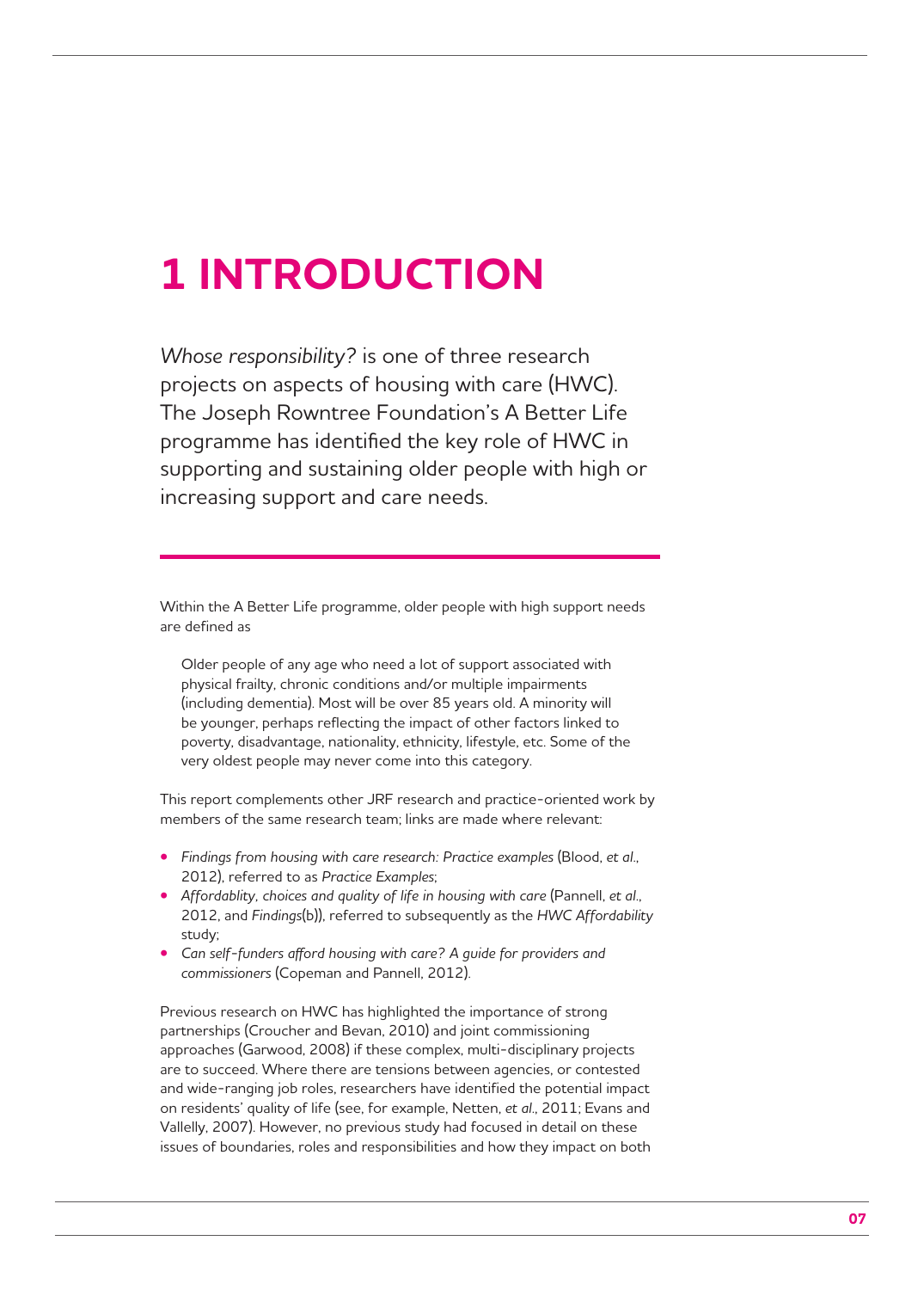residents and staff in the unique context of HWC. *Whose responsibility?* also set out to address some specific gaps in the evidence base by:

- exploring roles and responsibilities issues from the perspective of older people (especially those with high or increasing support needs) and their relatives;
- building a greater understanding of whether and how these issues play out in private sector as well as not-for-profit HWC;
- undertaking a consideration of these issues across the four nations of the UK.

## **Introduction to HWC**

There are approximately 1,300 housing developments across the UK that offer care services (see Table 1).

| Country             | Number of<br>dwellings                                                |            | No. of schemes Main providers Sources                                               |                                                                    |
|---------------------|-----------------------------------------------------------------------|------------|-------------------------------------------------------------------------------------|--------------------------------------------------------------------|
| England             | Over 56,000<br>$(40,000+$ for<br>social rent:<br>15.000+ for<br>sale) | $1.100+$   | HA: 770+<br>$LA: 150+$<br>Other charities:<br>60<br>Private<br>companies:<br>$200+$ | EAC (2012a)<br>and<br>Housing LIN/<br>EAC (2012)                   |
| Northern<br>Ireland | 700                                                                   | 21         | HA only                                                                             | Housing LIN/<br>EAC (2012)                                         |
| Scotland            | 3,800                                                                 | 92         | HA: 72<br>LA: 12<br>Private<br>companies: 7                                         | Housing LIN/<br>EAC (2012)<br>and Scottish<br>Government<br>(2012) |
| Wales               | 2.500<br>(including<br>300 private<br>leasehold)                      | 49         | HA: 42<br>LA: 2<br>Private<br>companies: 5                                          | Housing LIN/<br>EAC (2012)                                         |
| Total               | Over 63,000                                                           | Over 1,200 |                                                                                     |                                                                    |

#### **Table 1: HWC across the UK, 2012**

Abbreviations: EAC = Elderly Accommodation Counsel; HA = housing association; LA = local authority; LIN = Learning and Improvement Network

There is no single model of HWC. Both individual dwellings and schemes vary enormously in size and scale, location, services and cost (rent level, purchase price, charges). There are significant variations in provision and policy context between the four nations of the UK. Schemes include:

- extra care or very sheltered housing;
- retirement villages;
- assisted living and close care models;
- housing for social rent, market rent, full and shared ownership and leasehold tenure;
- private, housing association and charitable providers.

HWC aims to combine the best of both worlds for older people by offering both the privacy and independence of their own front door and their own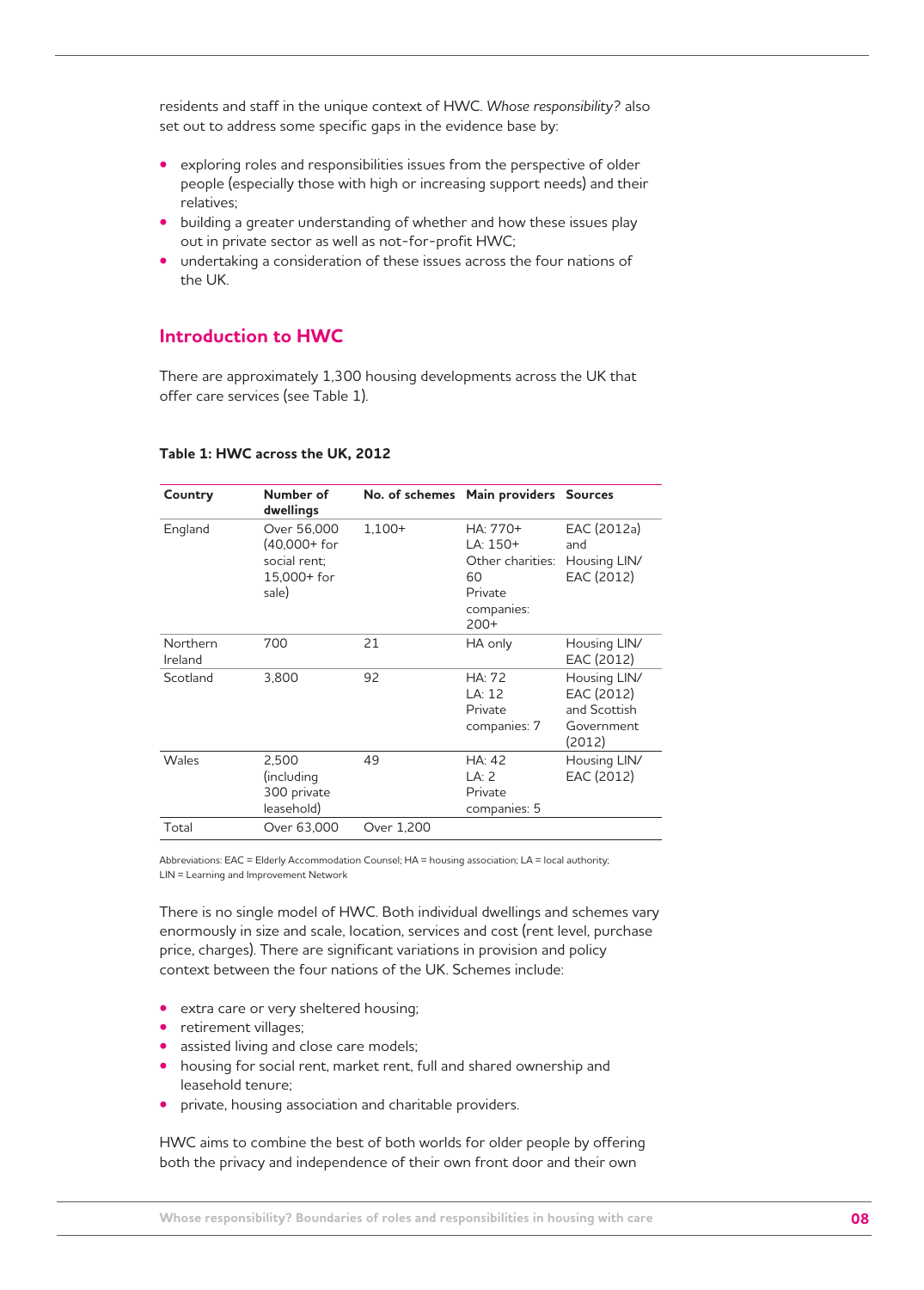home, within a safe and secure setting with a range of facilities; and the availability of help and support, personal care, companionship and social activities, as and when they are needed (with staff usually available round the clock).

Because of the extent of facilities and on-site support and care, HWC is quite distinct from other forms of housing (including sheltered housing) but it is also different from residential care. HWC is 'housing first'. Older people have legal rights as tenants or owners. Housing rights give tenants and owners security of tenure (within the terms of their tenancy agreement or lease) and the right to control who enters their property. The concept of 'home' is especially important to older people (see Benjamin, *et al*., 1995; Heywood, *et al*., 2002; Sherman and Dacher, 2005): going into care can mean a loss of that sense of home (NHF, 2010a); HWC offers an attractive alternative.

#### **Terms used in this report**

**HWC** is used instead of 'housing with care' throughout. We decided to select schemes for this study which had:

- an on-site care team;
- 24/7 staff cover (i.e. more than community alarm service);
- availability of some meals, usually in an on-site restaurant;
- social and leisure activities and facilities.

It is important to distinguish between 'care' and 'support', since there are significant differences in regulation and funding. Broadly speaking, care is 'doing for' and support is 'doing with' someone.

**Care** activities (regulated by the Care Quality Commission (CQC)) include direct help provided to the older person, such as assistance to get up, get dressed and wash; minor medical matters that do not require a qualified nurse; and prompts and reminders (only where the person does not have capacity to make decisions; otherwise this is classed as 'support'). **Care staff/care worker** means paid staff providing care (although in some schemes, they will also provide some support). Where interviewees talk about 'carers' we have not changed this.

**Support** covers practical help with a wide range of tasks, which can include accompanying the older person, dealing with post and bills, meal preparation and shopping. It also includes reminders/prompts (but not direct help) for an older person (who still has decision-making capacity) to manage their own personal care. It may also include social support, such as befriending or support to participate. Where support is being provided separately from care, we describe the paid workers doing this as **support workers**, although we recognise that different terms may be in use in different HWC models, such as 'concierge staff', 'porters' or 'stewards'.

We interchangeably describe the people we interviewed as **participants**, **interviewees**, or simply as the **older people/professionals/relatives/ commissioners we spoke to**. We talk about **residents** to report our general observations, stories told to us by professionals or neighbours, or when making reflections or drawing conclusions. **Residents** includes HWC tenants, owners and shared owners; where relevant, we specify the housing tenure.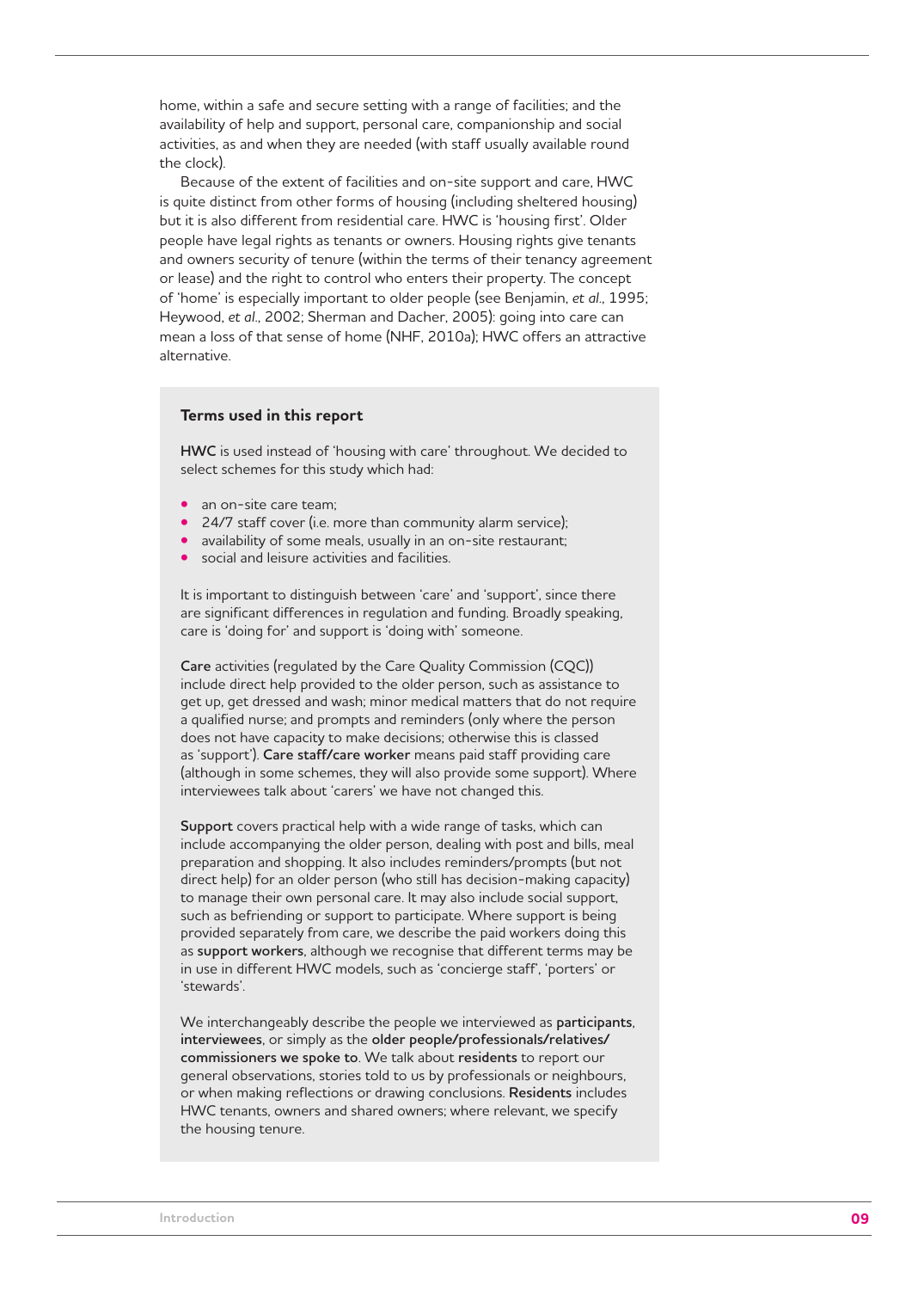Where family members provide informal unpaid care and support, they are described as **family member**, **relative** or more precisely by their degree of relationship, such as **daughter**.

We use the term **housing provider** in general across both social and private HWC. Where it is necessary to distinguish, we use the term **landlord** to describe organisations providing social housing for rent (and mixed tenure), and **freeholder** for the organisation that owns the site and buildings for private leasehold HWC for sale.

We use the term **adult social services** to refer to local authorities with adult social services responsibilities in England, Scotland and Wales, and the Health and Social Care Board in Northern Ireland; these have accountability for assessing local needs and ensuring availability and delivery of a full range of adult social services.

A HWC scheme is both a community in itself, and sits within the wider community of its locality. We use **community** for relationships within the HWC scheme (although we recognise, as discussed by Evans and Means (2007) that this is a contested concept), and **local/wider community** for relationships with the locality.

#### Introduction to boundaries, roles and responsibilities in HWC

Commissioning and delivering this hybrid of housing, support and care can be complex. Often there are different organisations providing a range of services: housing (management and maintenance), support, care, leisure, meals and other services. External agencies (local authority housing, social care and other departments; health services; other regulatory authorities) also have different roles, including strategic, commissioning, safeguarding and inspecting functions. Older people and the residents' committees that may represent them are also key players, along with their families, advocates, GPs and any social care professionals who are involved. For all parties, clarity over boundaries, roles and responsibilities is crucial.

Residents' quality of life can be affected for better or worse by the way in which these diverse organisations work between themselves and with residents and their support networks. The impact on people with high support needs is likely to be even greater than for other residents. Where needs are complex and boundaries unclear, people may fall into the gaps between services, have to repeat their story to many different professionals or risk a sudden, undesired move out of HWC. People with cognitive or sensory impairments or those with learning difficulties can also face additional barriers to complaining.

In our *Viewpoint* we identified a number of areas around which roles and responsibilities between the key players tend to be contested in HWC. These were:

- decisions to move in (residents and families), nominations and allocations (professionals);
- different expectations of HWC (residents, families, different professionals);
- buildings and facilities provision, management and maintenance, health and safety;
- promoting well-being, preventing exclusion of frailer residents;
- safeguarding and duty of care;

Where needs are complex and boundaries unclear, people may fall into the gaps between services, have to repeat their story to many different professionals or risk a sudden, undesired move out of HWC.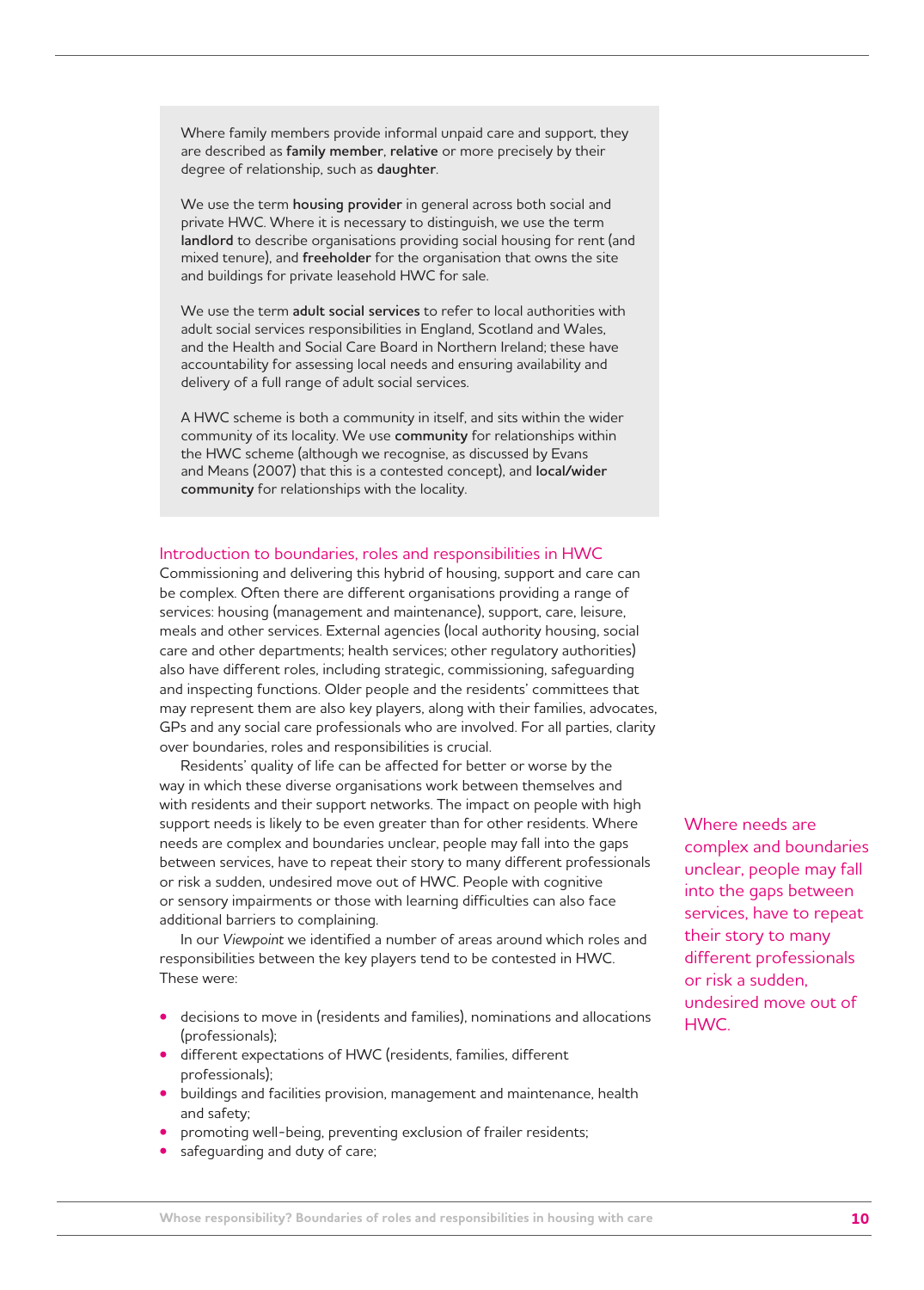- managing increasing care and support needs;
- moving on and end of life is HWC a 'home for life'?

We also argued that there were many variables which might affect boundaries and the impact of them. These can relate to:

- the national external context (such as national policies on charging for care);
- the local external context (such as local authority commissioning strategy and practice);
- the internal management context for HWC providers and their partners (such as the sector and mission of provider organisations);
- the characteristics of the residents (such as the profile of health, care and support needs).

#### Understanding different models of HWC

To understand better the complexities of boundaries, roles and responsibilities and how they might impact on residents, we introduce a real, anonymised example in this section.

#### **Example HWC scheme**

A number of different providers have been involved at different stages of this medium-sized English HWC scheme's operation (see Table 2).

|                         | <b>Housing</b><br>provider | <b>Housing</b><br>management | Support                     | Catering                    | Care                                           | 24/7<br>cover               |
|-------------------------|----------------------------|------------------------------|-----------------------------|-----------------------------|------------------------------------------------|-----------------------------|
| Stage<br>1              | Charity                    | Housing<br>Association A     | Housing<br>Association<br>A | Housing<br>Association<br>A | Local<br>authority<br>domiciliary<br>care team | Housing<br>Association<br>A |
| Stage<br>$\overline{c}$ | Charity                    | Housing<br>Association B     | Housing<br>Association      | Housing<br>Association      | Housing<br>Association                         | Housing<br>Association      |
| Stage<br>3              | Charity                    | Charity                      | Housing<br>Association      | Housing<br>Association      | Housing<br>Association                         | Housing<br>Association      |

#### **Table 2: Service providers during three stages of an HWC scheme**

#### **Scheme set-up: stage 1**

The housing provider is a charity, which owns the building. The newbuild scheme was developed with a mix of public and private capital funding, in partnership with the local authority, which provides funding for care and support and nominates new residents for the 50 units.

The charity worked closely with Housing Association A to develop and manage the scheme, initially contracting them to provide housing management, support and catering and the 24/7 cover. The local authority had responsibility for commissioning and providing care through their in-house domiciliary care team.

The scheme manager, employed by Housing Association A, was responsible for everything except care. The charity had only two organisations to liaise with: Housing Association A and the local authority. There were clear and detailed protocols and partnership arrangements.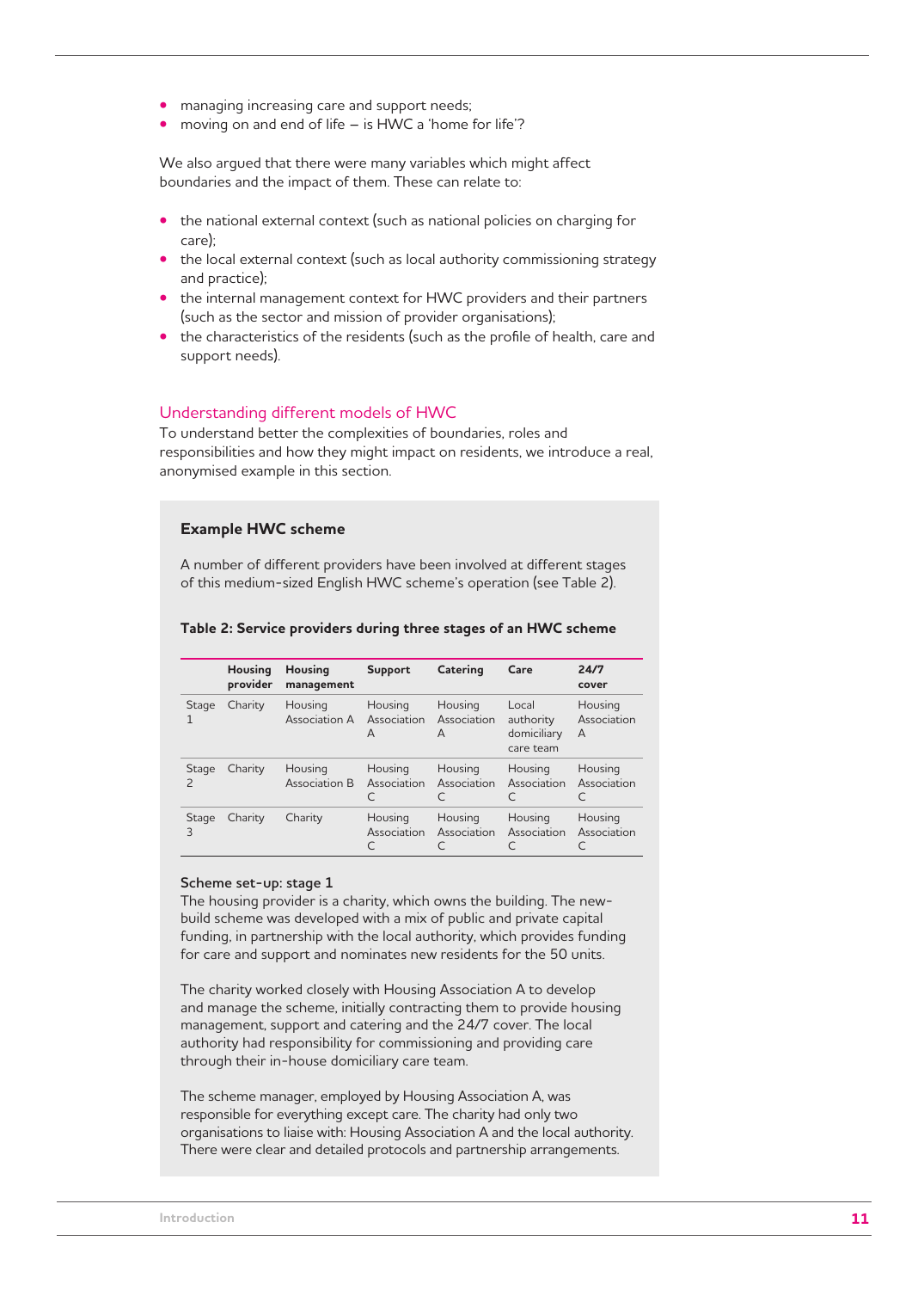#### **Changes to housing, care and support providers: stage 2**

After a few years, Housing Association A experienced structural and staff changes and it was agreed mutually that they should no longer manage the HWC scheme. The charity instead contracted with local Housing Association B for housing management (including employment of the scheme manager). However, Housing Association B did not have the experience to provide support and catering services within HWC.

The local authority was also changing its contracting arrangements and tendering care and other services to outside agencies. So it was agreed that the scheme's support, care, 24/7 cover and catering services should be put out to tender by the local authority. Housing Association C won the contract. Some existing staff were transferred (TUPEed<sup>1</sup>): the scheme manager to Housing Association B, and catering, care and support staff to Housing Association C. This left the charity with contractual responsibility for housing management only.

#### **Resident dissatisfaction**

With all these changes, the original protocols no longer worked and nobody knew who was responsible for what. Although the providers knew there were problems, they hoped that they were managing to hide these from residents. However, matters came to a head when most residents signed a petition to the housing provider, which focused mainly on their perception that too many people with high support needs were moving in and that the scheme felt 'like a care home'.

The housing provider called in independent consultants, who spoke to residents and staff. In their report, the consultants explained that, from the residents' perspective:

They see a lot of people in the office they don't know, people coming into the scheme they don't know; the scheme manager is no longer able to do for them things which she used to; something is different, and out of their control. Also, residents don't see a single service but are very aware of (and confused by) the fact that different organisations are in charge of different aspects of the scheme. This all contributes to a loss of confidence in management and a sense of [HWC scheme name] feeling more like an institution, and less like their own home, than it used to. This may contribute to a withdrawal from activities.

#### **Changes to housing, care and support providers: stage 3**

The charity acted on recommendations from the external consultants to address resident concerns. Some time later, there were changes at Housing Association B. The charity decided to regain control of housing management and take it back in-house, rather than find another external partner. So the final result was that there were only two organisations involved: the charity and Housing Association C.

Role conflict and ambiguity were impacting on a number of the contested areas we highlighted earlier, such as nominations and allocations; access to the building, catering and other facilities; and the provision of care and support as needs change. In turn, this was having a significant impact on residents' quality of life: their sense of control, their feelings about the place they live, their relationships with staff, and their social lives.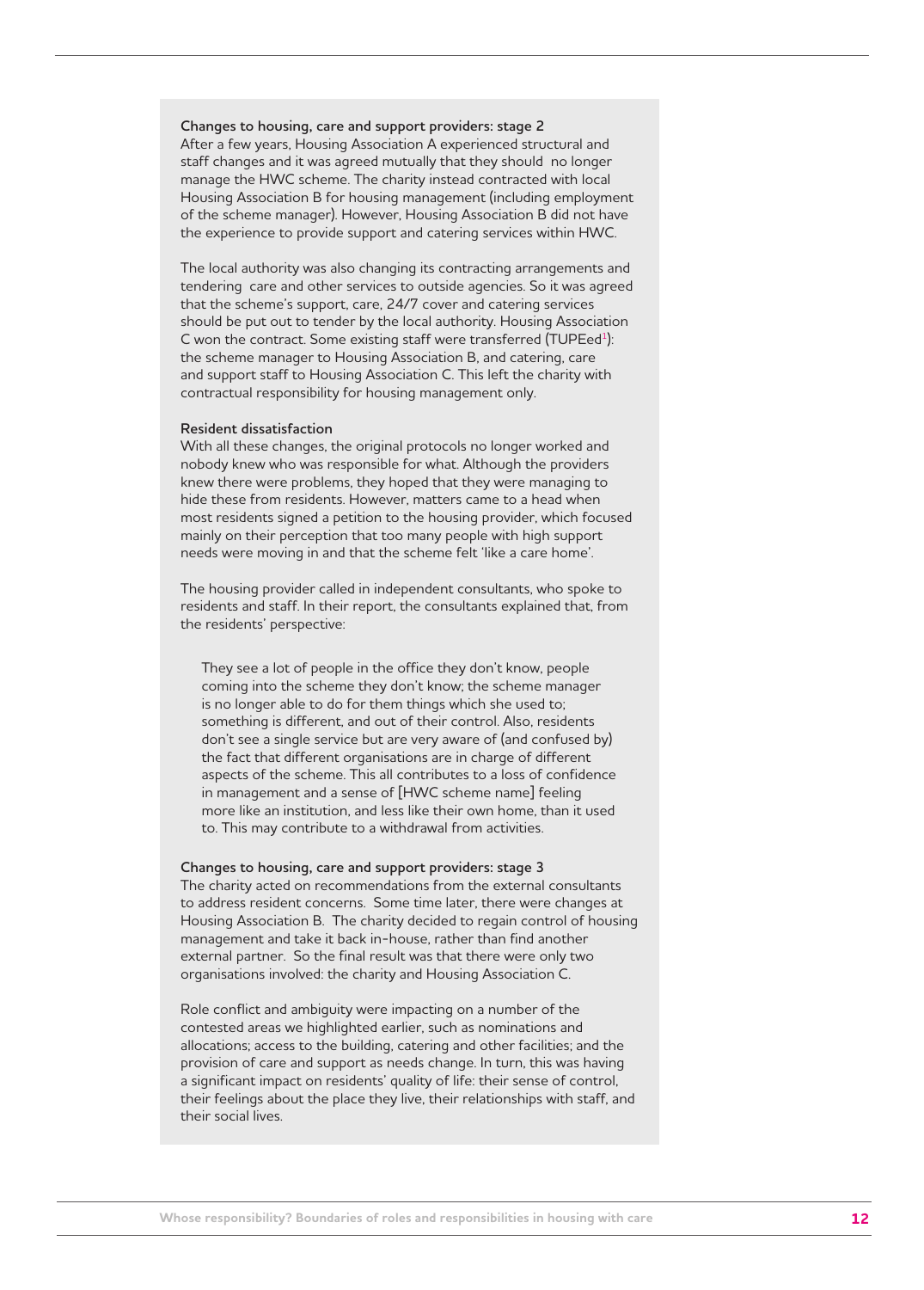#### Diversity of models

There are many different ways of organising HWC. In some schemes all the key services are provided by the landlord or freeholder, but often – as in our example – some or all the key services are contracted to other providers. Service providers include private companies, not-for-profit organisations (especially housing associations) and social enterprises. There can be a mix of providers, regardless of whether the HWC scheme is publicly funded or private sector, for social rent, owner-occupation or mixed tenure. Local voluntary organisations are often involved in running social activities which may be available to older people living in the vicinity, and other external providers may come in to provide services (such as hairdressing in the scheme salon).

To add to the complexity, providers can change for a number of reasons, including local authority commissioning decisions and organisational change or failure. As in our example, this can have a significant effect on residents' quality of life. Residents may have little or no control over such changes, as explored in Chapter 4.

The complexity of HWC is reflected in many previous studies (see, for example, Croucher, *et al*., 2007; Netten, *et al*., 2011; ADASS and Housing LIN, 2011) and the Housing Learning and Improvement Network (LIN) (www.housinglin.org.uk) has many publications on this subject. In Chapter 6 we consider the evidence from our study and reflect on how and why the national and local external context creates such complexity.

#### Differences in the four nations of the UK

This research was UK-wide. At an early stage in the project, we identified significant differences in provision of HWC, funding of housing support and charging for care services across the four nations and were keen to explore whether and how such variables affected boundaries, contested areas and resident experience. We presented a table setting out some of the specific national differences in our *Viewpoint* and we reflect further on these differences in Chapter 4. However, in our fieldwork and stakeholder meetings, we were struck by the similarities of issues and experience across the four nations, perhaps because complexity itself is a consistent feature of HWC across the UK.

We highlight relevant national differences where we encounter them in the main body of the report and have attempted to include quotations and examples from each of the four nations to present as balanced a picture as possible.

#### **Introduction to this study**

In this section we provide an overview of the study, including our research questions, data collection and some headlines regarding the profile of our sample. We include a short discussion of our research methods and consider how equality and diversity impacts on this study, before setting out the structure of this report.

#### Overview of the study

The study focuses on the following research questions:

- What are the boundaries/fault lines of roles and responsibilities in HWC?
- What are the impacts on quality of life for older people (already living in HWC) whether they have high or increasing support needs, or no support needs?

To add to the complexity, providers can change for a number of reasons, including local authority commissioning decisions and organisational change or failure.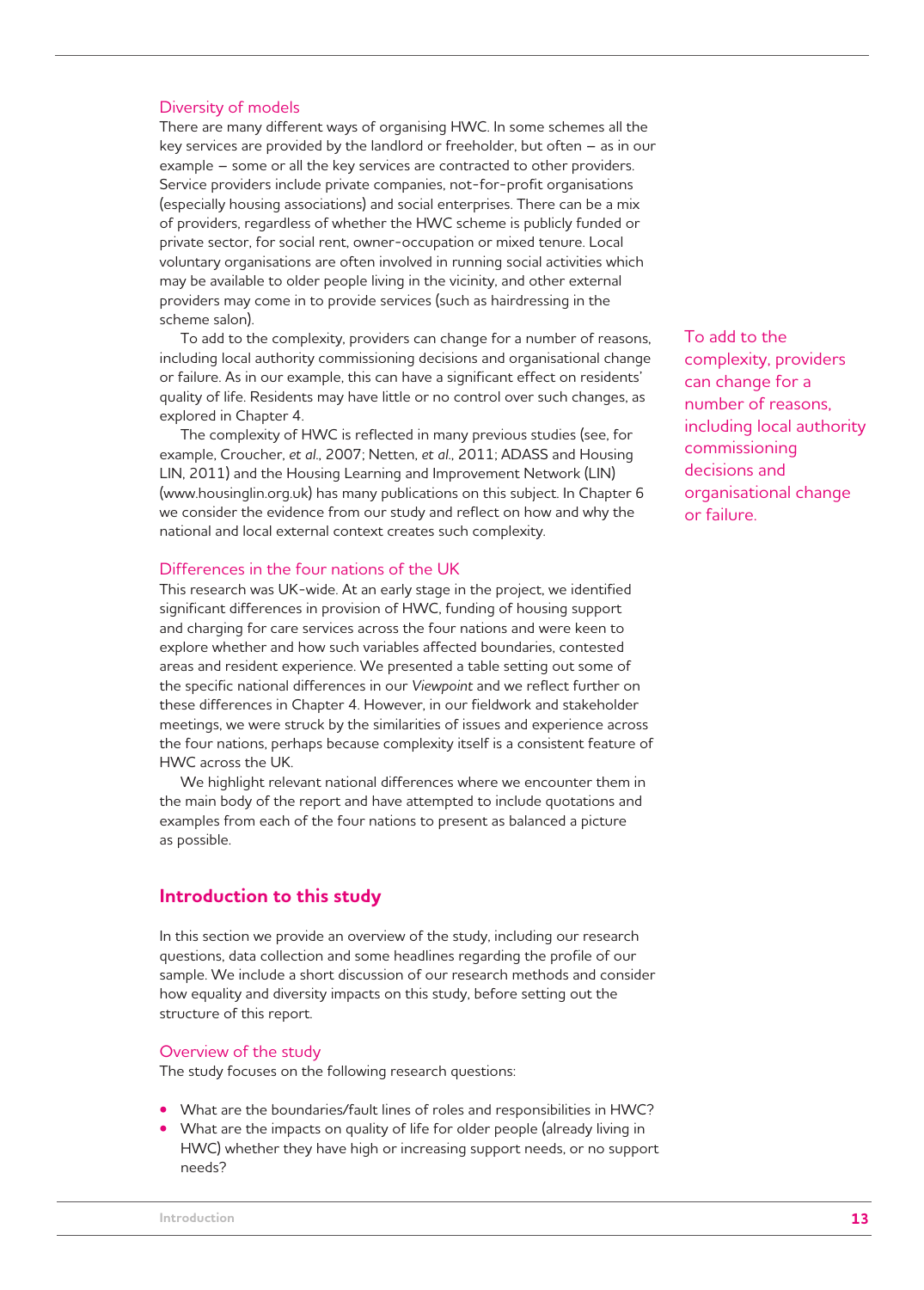- How far can clarity over boundaries ensure that for every resident, HWC remains 'my home' and not a 'care home'? What else is needed? What works, and what does not?
- Can a rights-based approach empower residents? Does this still work for those who have high support needs (and perhaps mental capacity issues) and how does it link to safeguarding issues?
- How do these issues change across different models/providers of HWC?
- How is quality of life affected by different expectations among residents, family, staff, providers, commissioners, regulators, and so on?

The research took place between January 2011 and August 2012 across the UK. This was primarily a qualitative study. We were also keen for it to be led by older people as far as possible, within the limitations of budget and resources, and we included:

- a consultative group with 8–10 older residents in one HWC scheme;
- four consultative groups with commissioners, providers and other stakeholders in England, Northern Ireland, Scotland and Wales;
- a limited and focused literature review, which included relevant documents from schemes as well as national studies, reviews and policy documents;
- visits to a case study example and a further 19 schemes in all four nations, including interviews with 47 residents (of whom 3 were caring for partners), 5 family members and usually the scheme manager or equivalent – we included schemes from both rural and urban areas, most of the English regions and a cross-section of providers (two schemes were aimed at black and ethnic minority older people – one exclusively, the other in an ethnically mixed community – and one scheme also had housing specifically designed for people with learning difficulties);
- 52 interviews with providers, statutory organisations, experts and other relevant organisations;
- two workshops at the December 2011 Housing LIN conference, a conference with residents, providers and other stakeholders to test findings in March 2012, and a workshop at the Older People & Ageing Research & Development Network (OPAN Cymru) HWC conference in March 2012.

## Profile headlines

Of the 47 older people we interviewed:

- two-thirds were women;
- 11% were from black or minority ethnic communities;
- 22 (47%) were 85 years and over the average age was 80 years;
- 85% were social renting, 15% were leaseholders, 47% had previously been either council or housing association tenants and 34% had previously been owner-occupiers;
- 64% were receiving Housing Benefit, 47% were receiving Attendance Allowance;
- 47% were paying something towards their care or support;
- 7 people had been living in the scheme for less than six months, 8 for more than five years.

We did not use formal tools to identify residents with high or increasing support needs but rather relied on respondents (or relatives/HWC staff where they had difficulty with this) to tell us about their own health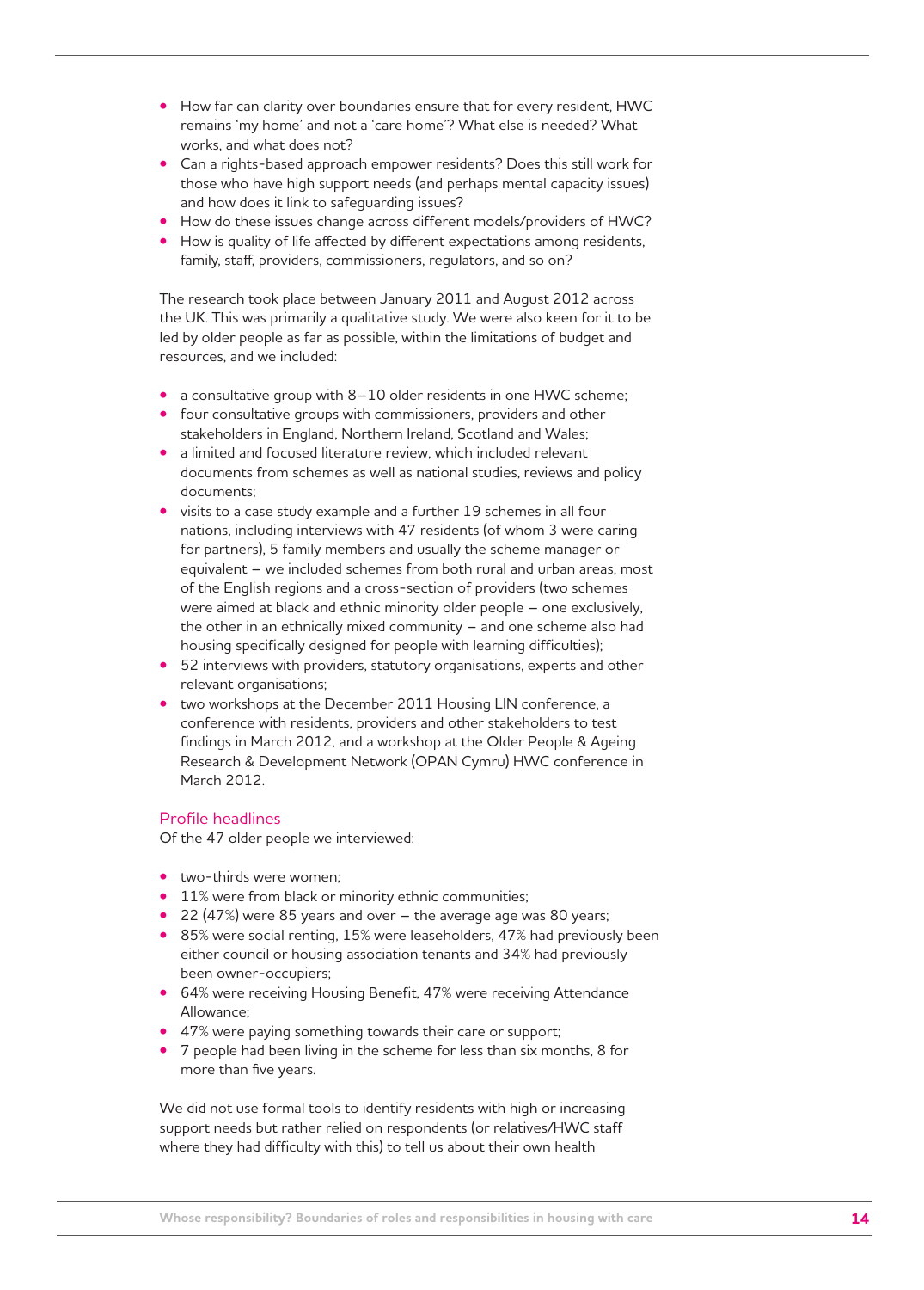conditions and care/support provision. They had, on average, two health conditions each; 3 people had five health conditions. Just under half were receiving personal care (in addition to the basic package of support) at least once a day and/or regular night time assistance

We met a number of residents who had high support needs (such as those linked to learning difficulty, mental health or cognitive impairment) but did not need personal care. We also met people who had received significant care packages in the community but needed no or little additional personal care now they were in HWC. Reasons for this included living in a more accessible home; the support included in the HWC package; and using the restaurant rather than needing help to prepare food at home.

#### Research methods

It was a challenge to work out how best to raise the research questions with residents in a face-to- face interview. Some residents might quickly grasp the issues (especially if they had experienced a problem/solution in their HWC scheme), but others (especially those with any cognitive impairment) might find this more difficult and we were also anxious not to steer participants in a particular direction or leave them feeling unsettled or confused.

To help with this, the research team devised a wheel, based on one used by Katz, *et al*. (2011) in their conversations with older people (see Figure 1). This showed different areas in HWC where there could be boundaries issues. To this were added a selection of name cards for all the people who could be involved in different issues, including family and staff from HWC and outside agencies.



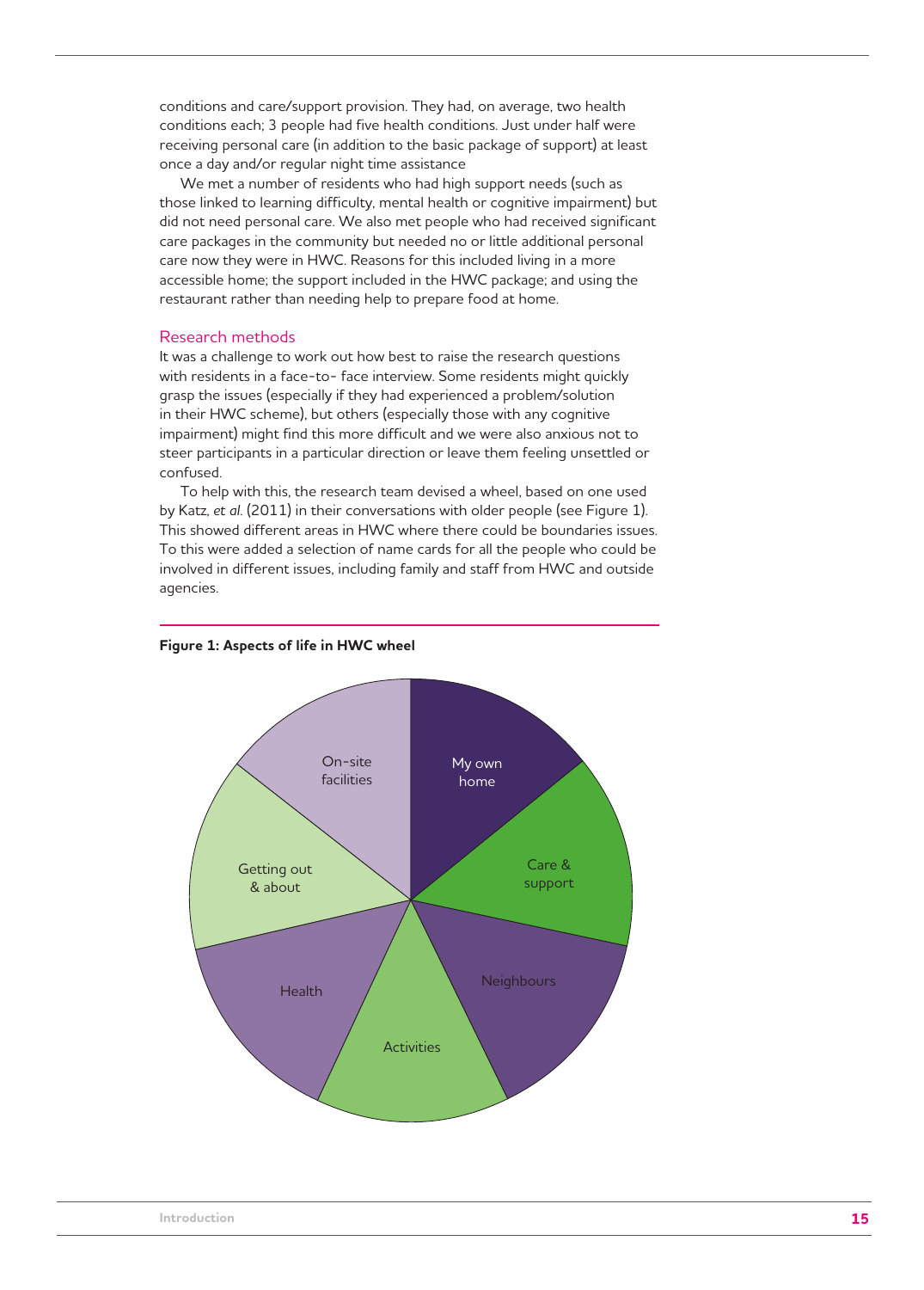This tool acted as a prompt for people to pick one or two aspects of their life and talk about the roles and responsibilities of key players (from the cards) and about how decisions and complaints were made. For example, a woman who has a learning difficulty opted to talk about how her care and support are provided; she used the key players to identify the ongoing input of a previous support worker and the support she receives from a friend, alongside that provided within the scheme.

In conversations with professionals, and in the analysis and reflection, the wheel has also helped to keep the focus on the older person's perspective and their quality of life.

The team sought advice and guidance on research ethics. It was agreed that the research could address the key research questions by including all residents who could be supported both to take part and to give informed consent.

We analysed the qualitative data using QSR NVivo software. This helped us to organise the data into over a hundred themes and cross-reference what participants said with information about them (such as age/ethnicity/ health and HWC scheme type). Close communication within the project team and involvement of the consultative groups enabled us to identify unanticipated themes and to generate and test different hypotheses.

#### Equality and diversity

Equality and diversity issues run through this study in a number of different ways and are discussed in more depth in King and Pannell (2010) and in Blood and Bamford (2010). For example:

- An individual's support needs are shaped by a number of what the Equality Act 2010 terms their 'protected characteristics'; for example, disability, ethnicity, gender, marital status, and so on.
- The impact of contested areas on people from some protected characteristic groups is likely to be greater.
- Those who share protected characteristics may encounter greater or different barriers as they seek to complain or enforce their housing rights, and may need support to participate in the life of the HWC community or in decision-making about their own lives.
- There can be particular issues for residents who represent a minority within a scheme, whether on account of their gender, race, religion, sexual orientation or social class, and this can be intensified by decisions around allocations.

Our approach is based on the social model of disability, recognising that the support people need results from the environmental and social barriers they face as much as the medical conditions they have. Central to this model is the notion of rights – and accompanying responsibilities – and the fact that older people make choices, which will sometimes include taking risks. We present our rights-based approach in more detail in Chapter 2.

#### How the report is structured

There are effectively two units of reference in this study: we are interested both in the individual older person and their experience; and in the scheme and how it operates (and, of course, how this impacts on the older people living within it).

In Chapter 2 we develop our conceptual framework for the research, looking at rights and quality of life within HWC.

In Chapter 3 we consider how frontline staff work together within the scheme to support the older person; where grey areas occur in the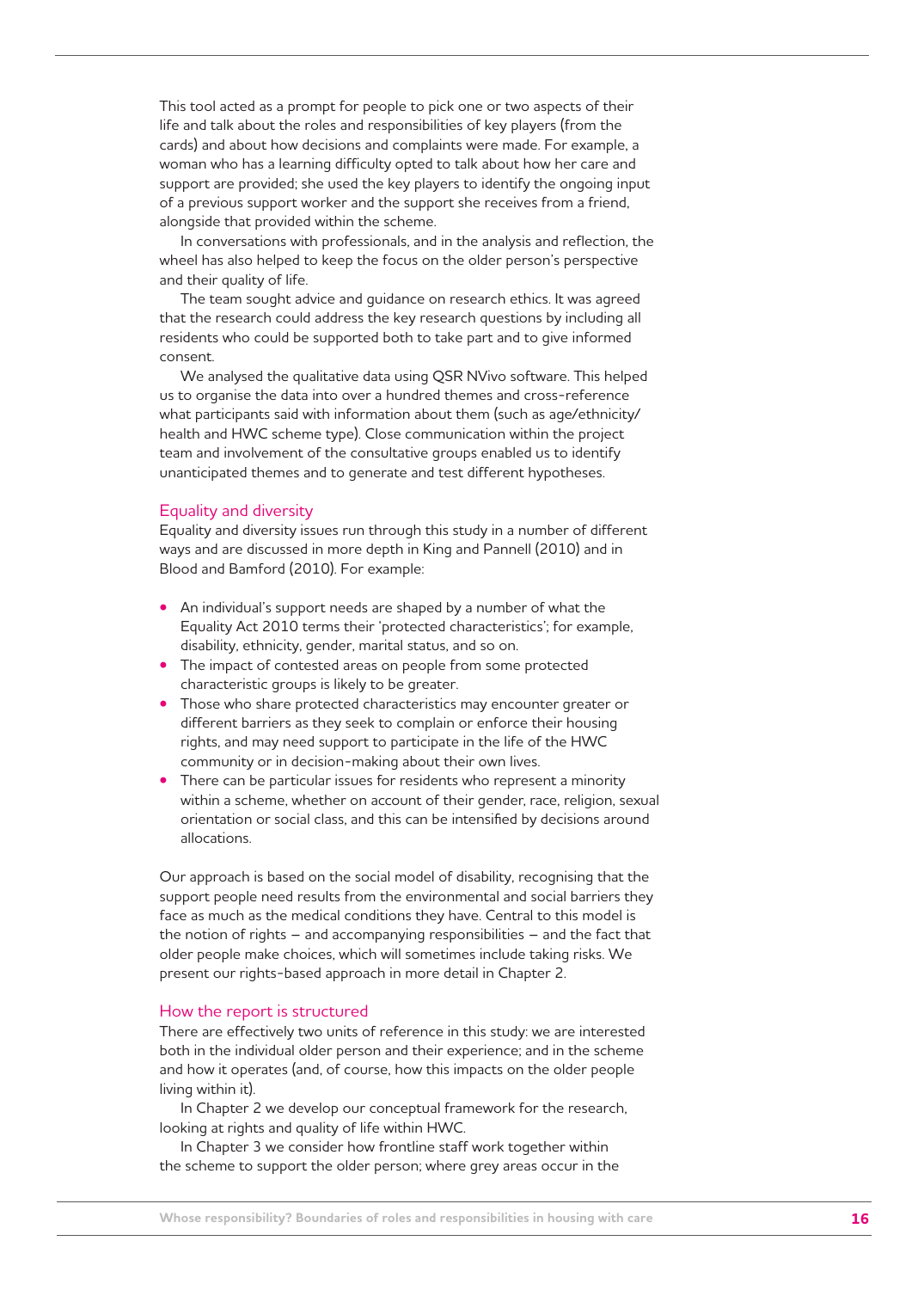boundaries between their roles and responsibilities; and whether and how these impact or are overcome.

In Chapter 4 we ask why HWC is so complex, considering funding, regulation, commissioning practice and policy, personalisation and differences between the four nations of the UK, and how this complexity can drive contests at a local, scheme or individual level.

In Chapter 5 we reflect on the key messages from the study, suggest some practical implications, which we will be exploring in the *Practice Examples*, and draw some overall conclusions.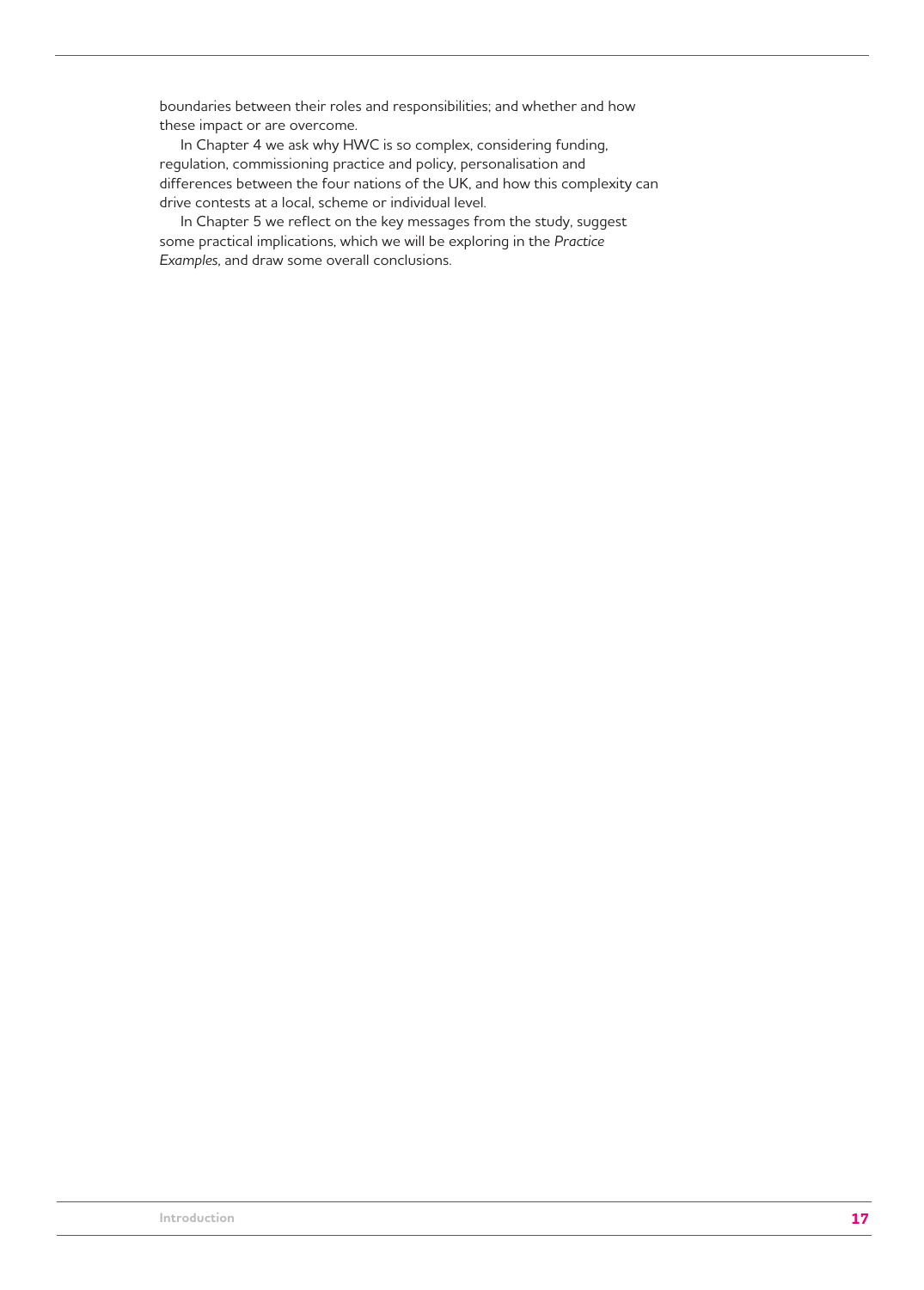## **2 RIGHTS AND QUALITY OF LIFE IN HWC**

Our focus in this study was on the impact ambiguous and contested roles and responsibilities in HWC can have on the quality of life of residents, particularly those with high or increasing support needs.

### **Our conceptual framework**

We used the model developed by Katz, *et al*. (2011) (see Figure 2) to explore how different aspects of 'quality of life' might be affected by boundary issues. This earlier study, commissioned by the Joseph Rowntree Foundation, identifies the things that older people with high support needs value most in their lives, along with enablers and barriers that can help or hinder them to achieve these things.

In keeping with the values of the A Better Life programme, we were also particularly interested in the concept of a 'rights-based approach' to the housing, care and support of older people with high support needs, and in how HWC can further this. Such an approach promises voice, choice and control to older people (Macadam and Bowers, 2008): they are not the passive recipients of care but citizens with rights (rather than needs) in relation to services.

Stakeholders at one of our project meetings pointed out that, because tenants and leaseholders have housing rights, HWC is an inherently 'rightsbased' model. Rights are intended to guide the boundaries between the older person and everyone else – family, professionals and the rest of the HWC community – so they formed a key part of our conceptual underpinning as we explored the boundaries of roles and responsibilities between the key players in HWC.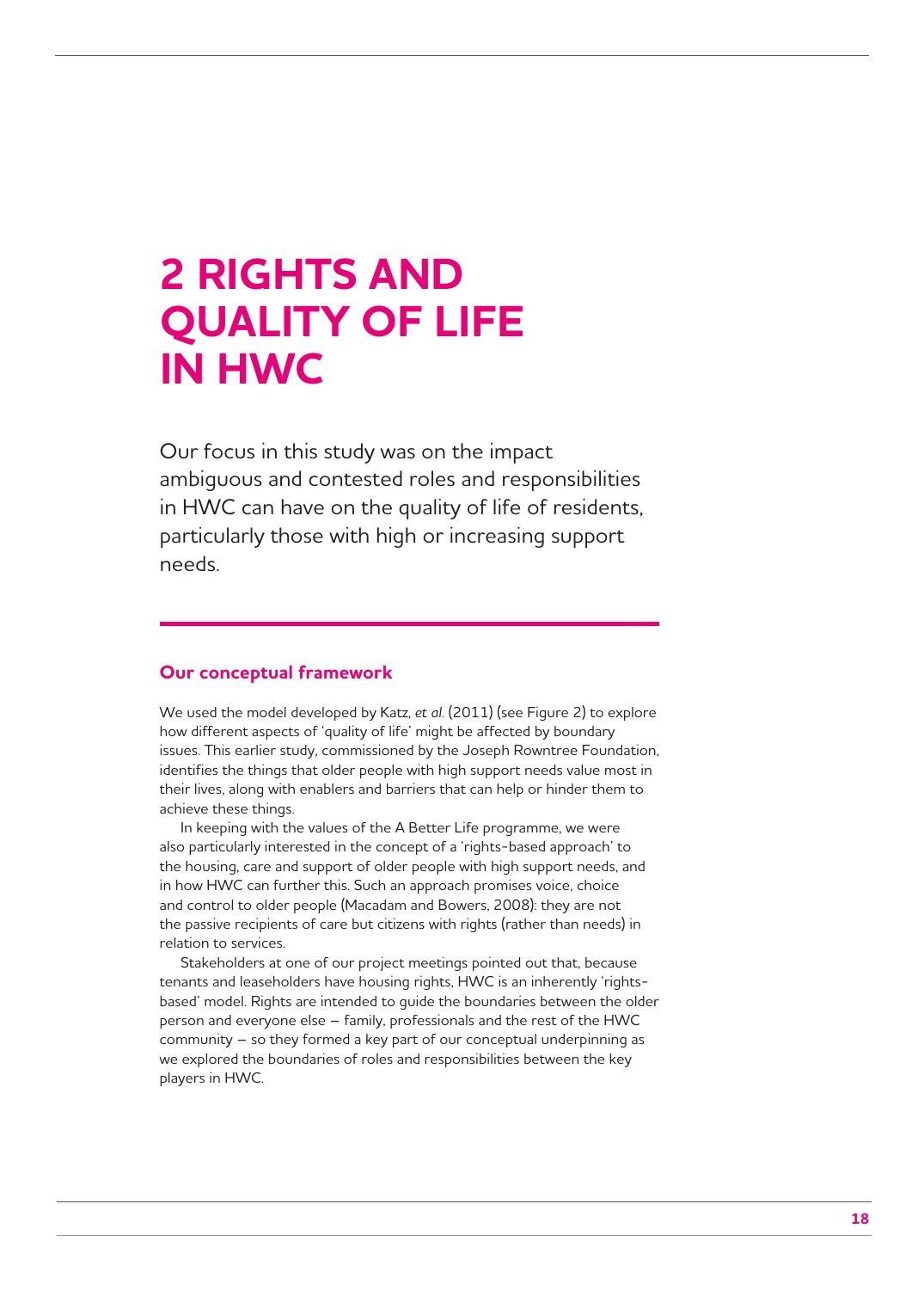

**Figure 2: What older people with high support needs value**

#### **Some of the rights which apply in HWC**

- Housing rights, as set out in the tenancy agreement or lease including the Right to Manage for private leaseholders – and more general housing rights from the civil and criminal legal systems, including protection from eviction, harassment and disrepair (Arden and Dymond, 2012) apply to HWC schemes.
- Residents have the right to an assessment for social care services.
- The Human Rights Act 1998 applies, although it does not cover care for self-funders in HWC, and is unlikely to cover private/charitable providers of HWC. Of particular relevance to HWC may be:
	- the right to participate in decision-making which affects you;
	- the right to be free from discrimination;
	- the right to be treated with dignity and respect;
	- the right to respect for your private family life, home and correspondence.
- Anyone using or receiving a service has the right to complain (Hasler and Davis, 2010).
- The Equality Act 2010 gives protection from discrimination around age, disability and other 'protected characteristics'.
- Various standards, guides and codes of practice set out what service users can expect from HWC providers, such as the right to be consulted and involved in decision-making (although these are not legally enforceable). These include:
	- *The regulatory framework for social housing in England* (Tenant Services Authority, 2010);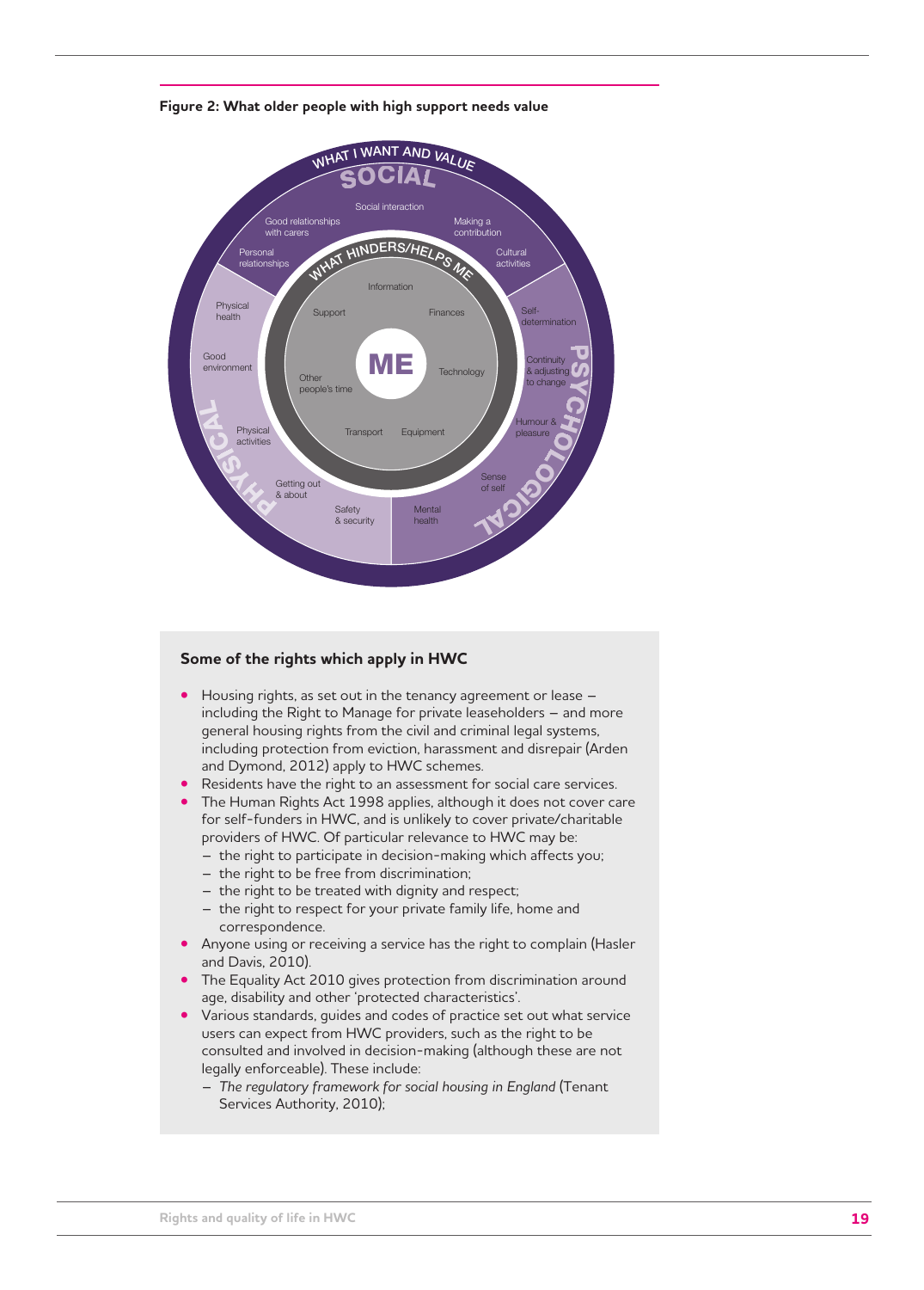- *Guidance about compliance: essential standards of quality and safety* (CQC, 2010);
- Association of Retirement Housing Managers (ARHM) codes of practice for England, Wales and Scotland (ARHM, 2005; 2009; 2010);
- guidance on sheltered housing, such as on support, complaints and tenant involvement (CHS, undated; Hasler and Davis, 2010; Hasler, *et al*., 2010).

We recognise there may be limitations to a rights-based approach: whether or not rights actually make a difference to quality of life depends on the key players being aware of them, understanding them and being able to access mechanisms which can effectively enforce them. Most of the specific and legally enforceable rights that apply to those living in HWC (outlined above) set out the *minimum* standard for services – the bottom line. For example, tenants/leaseholders have the right to live in the property peaceably and without interference or disturbance from others; they have the right to be assessed for social care; and formal procedures are available (such as those within codes of practice) so that they can complain about any of the services they are receiving. Although they can provide a useful framework during contests between service users and professionals or between individuals in a communal setting, rights do not cover all the things that matter to older people. For example, Katz, *et al*. (2011) found that social interaction, cultural and physical activities, and making a contribution are also of key importance to older people with high support needs.

The Human Rights Act 1998 covers broader areas of well-being, such as the right to be treated with dignity and respect, and the right to participate in decision-making which affects you. Ife (2001) has argued that human rights aspire to go beyond the bare minimum: 'The right to realise one's full humanity is at the core of an idea of human rights' (p. 9). However, older people do not have specific enforceable rights to many of the things – such as social, cultural and physical activity – which may be central to 'realising their full humanity'. Moreover, although the Human Rights Act 1998 applies where housing associations are allocating and providing publicly funded social housing on behalf of local authorities, it does not yet cover care for self-funders in HWC, and is unlikely to cover private/charitable providers of HWC (EHRC, 2011).

The concept of 'self-determination' is critical to a rights-based approach (Macadam and Bowers, 2008) and also emerged as one of the categories in the Katz, *et al*. (2011) study. Our research, like the Katz, *et al*. study, found that 'independence' meant different things to different people, but it might include being able to shape how care is provided; deciding how you want to spend your time; and receiving support to plan ahead in life, including end of life. Self-determination implies that people feel they have a choice and that they are able to take risks (Faulkner, 2012); it also inevitably means they must accept some responsibility for their choices and actions. As Macadam and Bowers (2008, p. 38) argue, it 'includes balancing assumed and legally enshrined rights with both explicit and implied responsibilities'.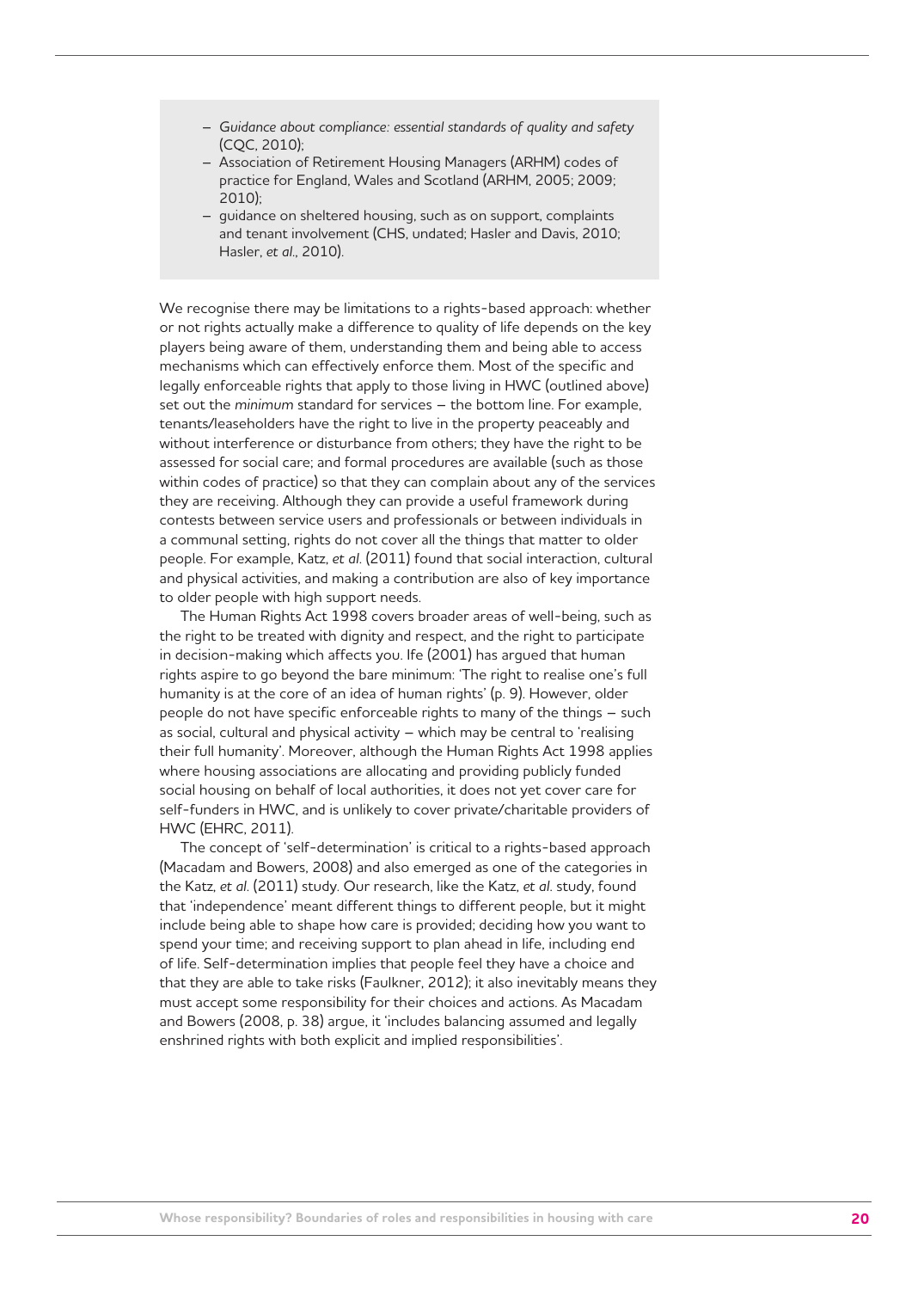## **HWC promoting rights and quality of life: our findings**

We got the impression that the language of 'rights' and 'empowerment' was not particularly understood or welcomed by older people, frontline staff or senior people in housing organisations. At times, rights seemed to be used as an excuse for not doing things; for example, not telling a resident that their neighbour had gone into hospital because of the neighbour's right to confidentiality. We found barely a mention of the word 'rights' in all of our interviews.

Nevertheless, we found many examples in which the rights of older people with high support needs were being promoted effectively in HWC. This seems to compare favourably with the alternatives: recent studies of older people's human rights in care homes (Bowers, *et al*., 2009) and domiciliary care in the community (EHRC, 2011; Speed, 2011; Sykes and Groom, 2011) have found significant shortcomings.

Our fieldwork suggested that HWC scores particularly well around promoting the right to a family life/sexual relationship; the right to privacy/ quiet enjoyment of home (although there were delicate balances to be found between the rights of individuals and the community here); and the opportunity to raise a formal complaint (although there was some evidence of role confusion around who to complain to and who was responsible). The right to confidentiality was being upheld (although at times rather too rigidly) and we found evidence of people's right to be treated with dignity and respect being promoted well. However, we identified some organisational threats to the latter, as a result of the impact of the factors we discuss in Chapter 4 on workforce and regulation.

We heard examples in which people had been supported to stay in HWC until the end of their lives, although residents and their families may benefit from clearer information about their right to a home for life to facilitate future planning. In general, the right to participate in collective decisionmaking was an area for development and one which, as our example in Chapter 1 demonstrates, could make a real difference to how change is managed.

Many of the residents we spoke to told us that staff had worked far beyond the legal minimum, effectively closing the gap between what people are entitled to (their rights) and what they want (in the Katz, *et al*. model). For example, we met a couple with very high support needs who had been helped to move into HWC where they could continue living together and were supported to do more for themselves and each other, assisted by equipment and basic adaptations. Fulfilling their human right to 'private family life' for them was not just a question of being left alone; it involved a range of staff working in partnership with them and each other and with clear shared values about independent living (see Blood and Pannell (2013, forthcoming) for further discussion of this).

## **Contested boundaries affecting rights and quality of life**

As in our example of the couple above, good partnership working and clarity about professional and personal boundaries can promote both the rights and the quality of life of older people with high support needs living in HWC. Conversely, we found examples in which roles and responsibilities issues were getting in the way of rights being promoted. Themes here included: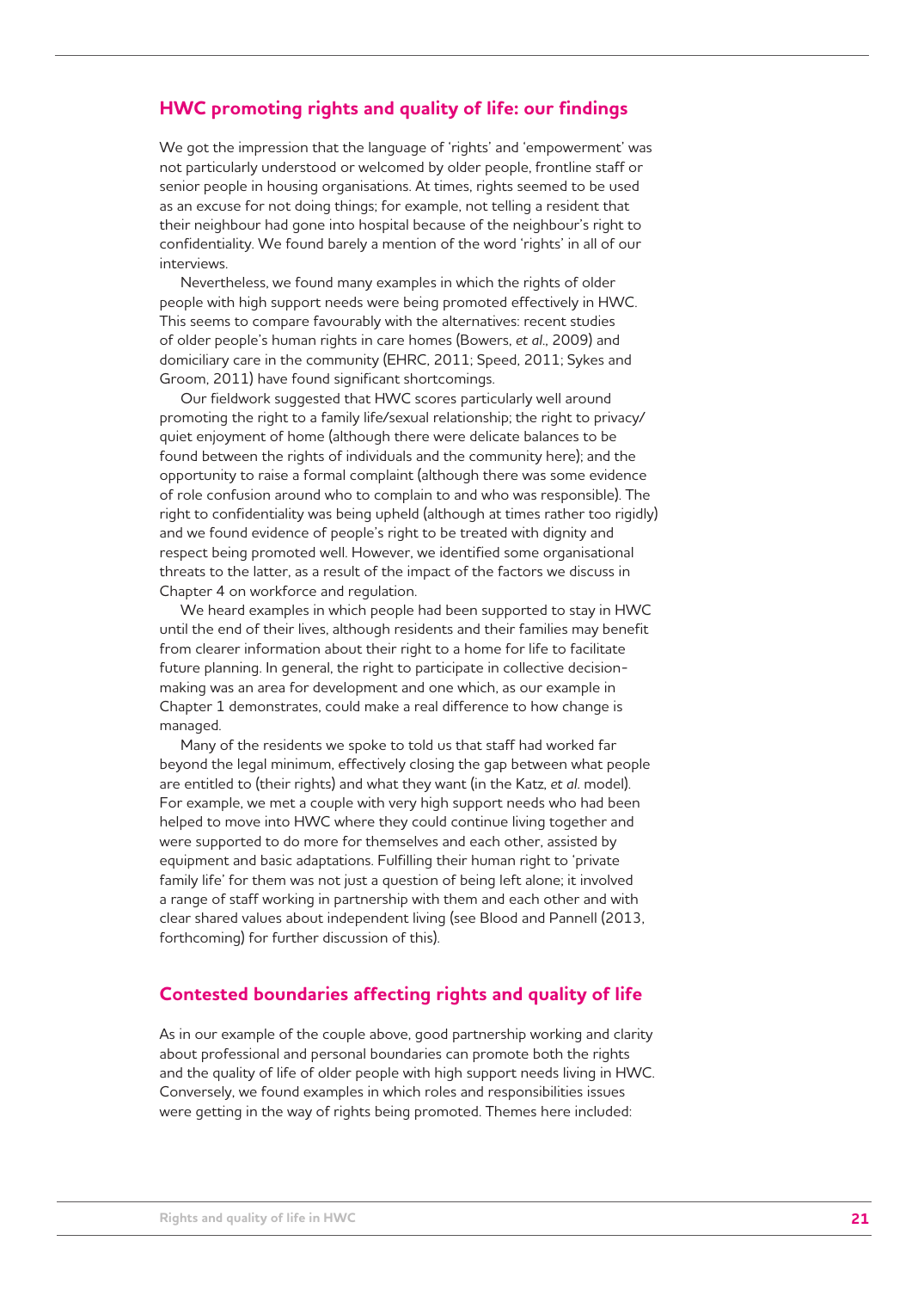- staff not having enough time, clarity of remit, management support or skills (for example, in striking a balance between respecting individual rights to privacy and encouraging participation);
- residents and staff not being clear who is responsible for something (for example, for supporting a tenant whose challenging behaviour is impacting on neighbours' rights to quiet enjoyment of their homes) – in some cases, this lack of clarity meant that people were not sure who to complain to;
- older people, relatives, social workers and health professionals having different expectations of HWC (for example, not understanding people's housing rights and what the basic support package in HWC consists of when planning hospital discharge or end of life).

Complex funding arrangements and re-tendering – leading in some cases to high turnover and sickness absence – or roles being removed or changed seemed to be exacerbating (although not necessarily creating) these fault lines, as we will explore in Chapter 4.

Although boundary issues can work against rights being promoted, the very fact that HWC brings together different providers and different perspectives was felt by many of those we interviewed to be beneficial to older people. One provider explained that housing can counter the 'doing to' approach of social care: where care workers tend to focus on the needs of the individual, housing staff must also balance these against the needs of the community if they are to uphold the housing rights of their tenants and leaseholders. Another professional participant felt that partnerships with housing associations or private organisations can galvanise the public sector. We found some evidence to suggest that, in terms of rights, leaseholders who have paid to move to HWC may be more confident around exerting their rights, which now include the Right to Manage. Our conversation with the resident chair of a Right to Manage board felt in sharp contrast to the lack of meaningful resident involvement we were told of in many – although not all, as our guide shows – of the other schemes we visited.

If different professionals are to work effectively with each other there needs to be clarity about how roles fit together and what the overall objectives are. Older people and their relatives need to understand what they can expect from HWC and their own responsibilities – towards neighbours, property and themselves – if they are to understand and accept the risks that are entailed in living independently. It is interesting to note that, for many, the move to HWC was about reducing risks: 'dangerous' was a term used by several people when describing their previous home (both their own view and sometimes the verdict of a social worker), including risks of domestic violence, falling, physical and mental ill-health, or the risk of a care worker not turning up.

It's essential to be clear with applicants about what they are moving into and their individual responsibility as a resident within extra care housing; people do need to know fully what they are signing up to when they move in to extra care housing.

– Commissioner

We develop these themes in the next chapter as we explore the risks arising for those with high support needs from the grey areas between the boundaries of frontline services.

Although boundary issues can work against rights being promoted, the very fact that HWC brings together different providers and different perspectives was felt by many of those we interviewed to be beneficial to older people.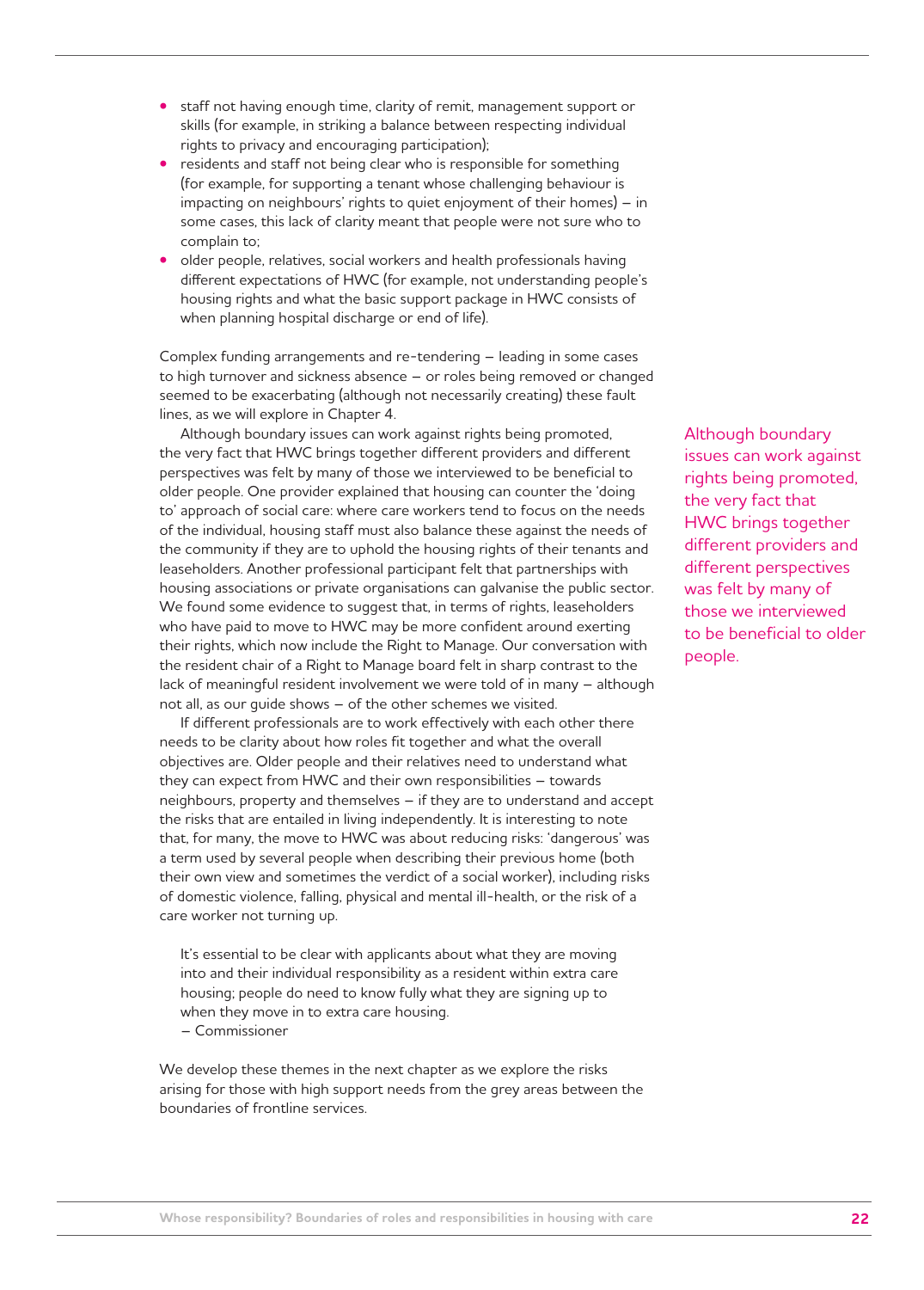## **3 GREY AREAS AND THE RINGMASTER**

In this chapter we consider the relationships and boundaries between the frontline staff in HWC; how these impact on the older person; and how these are, in some cases, mediated by the older person's family.

In the first part we consider the grey areas between the roles and responsibilities of staff members within the scheme. We discuss our findings regarding whether and how these grey areas lead to gaps and role confusion and, if they do, how they impact on residents' quality of life. A key finding here was that potential gaps are often filled by staff stretching beyond their job descriptions or by others – fellow residents, private helps, or even hairdressers – shielding residents from the impact.

In the second part we introduce the idea of the 'ringmaster'. This is usually a scheme, care or support manager, a key worker or a relative who 'holds it all together', co-ordinating the input of health and other external agencies for an HWC resident who is unable to do this for themselves.

## **Grey areas and gaps**

A 'grey area' is an area that is not well defined: 'a situation in which the rules are not clear' (*Macmillan Dictionary*). In HWC, grey areas occur where it is not clear who should do a task or how far their roles and responsibilities should stretch. Unless this ambiguity is identified and a mutual solution agreed, grey areas can result in one or more of the following:

- confusion, which can lead to stress and uncertainty;
- duplication, often accompanied by poor communication about what each person has done;
- gaps where there is no service it does not get done;
- staff going beyond the call of duty and filling in the gaps this can have implications for work–life balance, mental and physical health, insurance and accountability (for example, if you change a fuse for someone and this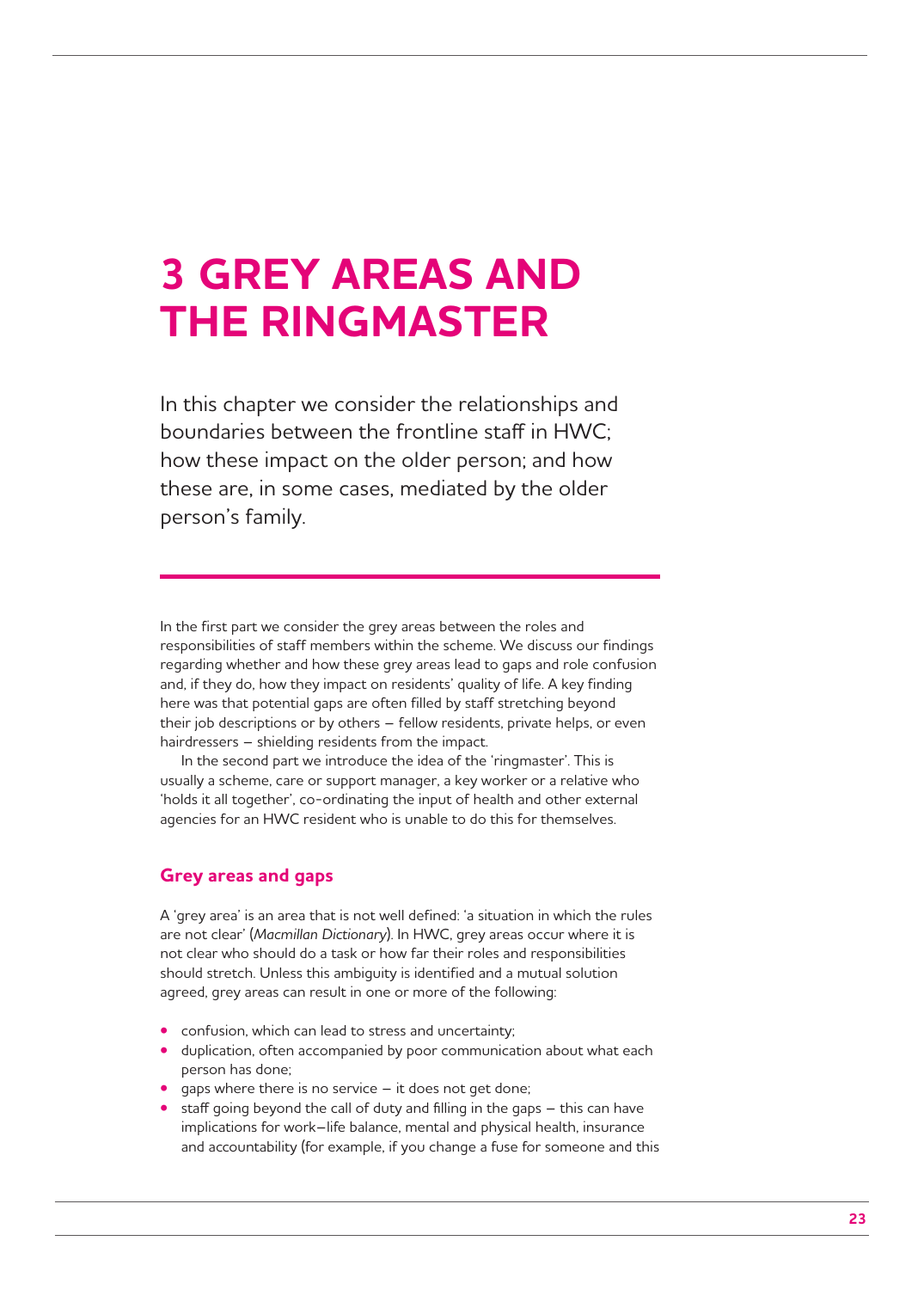falls outside of your job description and formal training, who is liable if the appliance breaks, someone gets an electric shock or it starts a fire?).

As staff time is limited and such gap-filling is discretionary, this results in an inconsistent service – some service users get the service because they ask, because they are liked, or are seen as being 'vulnerable' (perhaps as a result of disability, illness or limited family involvement); others do not. Some care workers provide the service because they are particularly conscientious; others do not because it is not in the care plan and they do not have to. Since this happens in an ad hoc manner, some of those who experience gaps will suffer a negative impact on their quality of life. There may also be accusations of favouritism, which can affect the atmosphere and relationships in the scheme. Discretionary services also risk having a negative impact on equality; in other words, there may be patterns of advantage and disadvantage around who gets the service and who does not. Staff may (unconsciously) be more likely to 'go the extra mile' for residents who are more demanding (who may be those from richer, professional backgrounds), whose 'face fits' or who are not 'too difficult' (which may be linked to disability, language, gender, and so on).

### **Where are the grey areas and gaps?**

If you look at it from a resident's point of view, all they want and need is 'help'. There is a danger that a rigid definition of roles and responsibilities constrains a provider's ability to deliver that bit of help. – Professional from a national organisation, England

In this section, we discuss our findings on some of the key contested areas confirmed by our fieldwork.

#### Move-in support

The majority of residents will need extra practical support during the first weeks or months after moving into HWC. This need is likely to be greater where people are confused, have a sensory impairment or have moved from long-stay residential care, or for those who have been particularly isolated or have experienced recent bereavement, abuse or sudden health crises. Although some interviewees felt they had received plenty of support to settle in, we did also hear of a number of significant gaps. One relative told us that her mother, who has a cognitive impairment: "spent the first six months lost in the building". Another relative told us that her mother had been promised a 'buddy' but that this did not happen in the early months and that she was, as a result, very isolated in a large scheme and missed out on most of the Christmas activities. These gaps seem to fall on the fault lines between housing management, housing support and care.

Where gaps occur following move-in, we heard examples of them being filled by a range of people. One resident told us that her key worker helped her to settle in by taking her to social events (presumably outside of her working hours since she pointed out that she was not paid to do this and that the worker's partner came along as well). In the case of the woman whose buddy had failed to materialise, it was the hairdresser who eventually put her in touch with another isolated resident and they became close friends, supporting each other. A couple of professionals pointed out that there is a risk in these early months that family withdraw the support they were previously providing. If this gap is not recognised quickly (or if there is a delay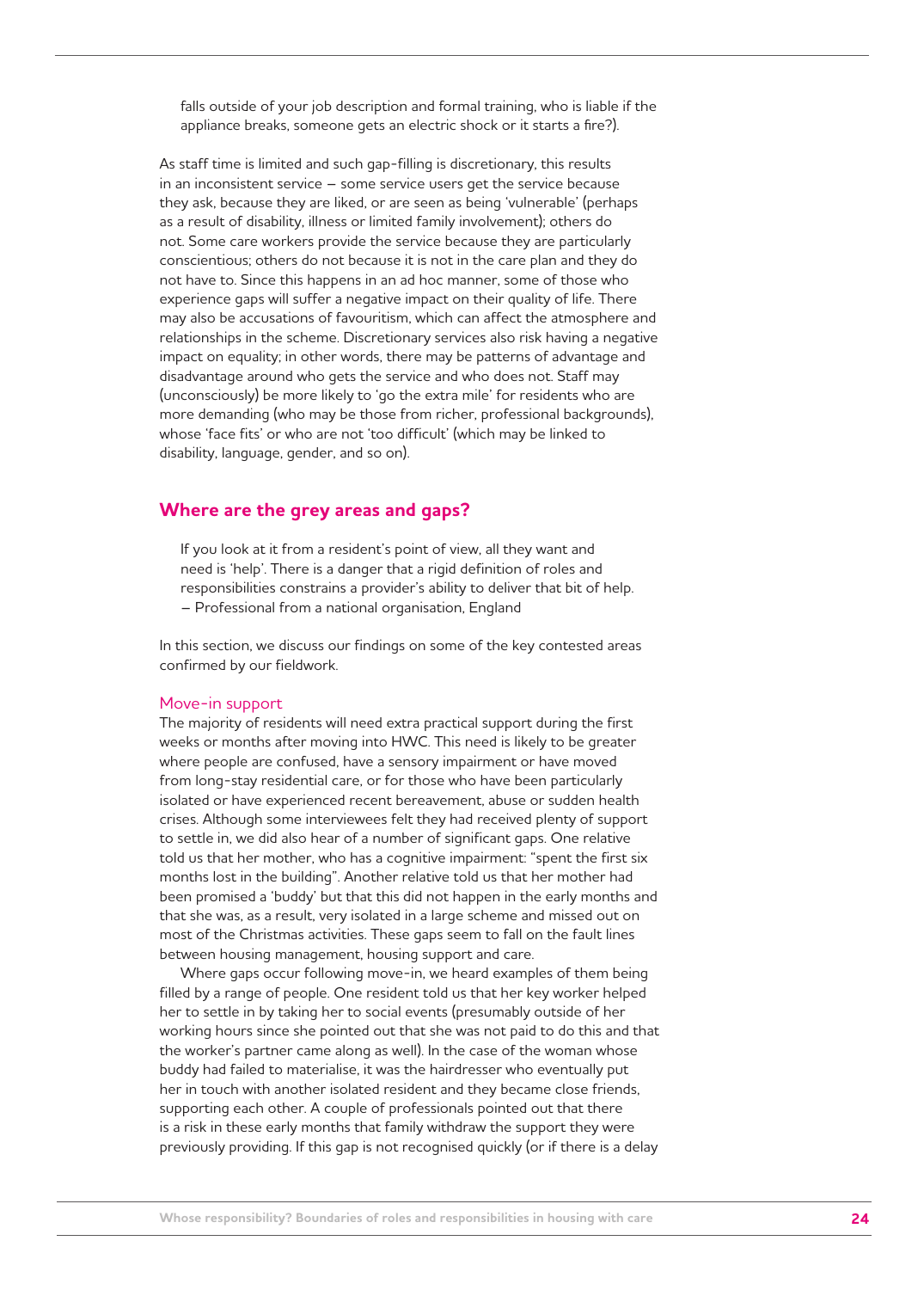while social services set up additional care), there is a risk of the tenancy breaking down.

Lack of resources may well be a factor in these cases, but the gaps are also the result of a lack of clarity about roles and the key players' (especially relatives' and social workers') differing expectations of what is provided as *standard* within a scheme.

#### Supporting participation

We found examples in which individuals with high support needs had been supported to participate or even get involved in running communal activities by scheme staff. However, in some schemes there were questions and ambiguities around whose responsibility it was both to organise the social life of the scheme and to support individuals to access it (see also Evans and Vallelly, 2007; Callaghan, *et al*., 2009). Sometimes, reductions in Supporting People funding (we discuss this in more detail in Chapter 4) have led to the withdrawal of the activity co-ordinator or similar post; sometimes older people had been told that *they* need to organise activities themselves. Some residents said they did not feel willing and able to take on this responsibility without support; others had tried but had been demoralised by low levels of participation by neighbours. Competing priorities in allocation policies were blamed by several for tipping the balance between 'fit and frail' and thus reducing the numbers who could attend.

#### Buildings and facilities

The maintenance of the building is clearly the responsibility of the housing provider/freeholder; however, there are still grey areas here between the landlord/freeholder's and tenant/leaseholder's responsibilities. In general needs housing it would be the tenant's responsibility to do very minor things like changing light bulbs, but in HWC, where someone is unable to do such tasks due to disability or age, will maintenance staff help out or is this the role of support workers? Some schemes do have handymen or porters; in other schemes this may be a gap, which is filled by support staff (perhaps going beyond the call of duty), relatives or neighbours:

One of the things that would be beneficial here is having their own handyman. We tend to get flyers put through our door for those types of services but I am reluctant to seek outside help for something like changing light bulbs – there's a bit of a 'no man's land' where it's not anybody's job to do these little things – they need to be done but it's no one's job. What I find is that [support manager] will do things for me even if he is not supposed to. – Resident

Out-of-hours problems with the building can raise particular issues in schemes where only care staff are on site at these times. One housing provider told us how important it had been to clarify the service standards of their maintenance contractor's call centre and the job descriptions of care staff. Care staff could reasonably be expected to report an out-ofhours problem with the lift, but it was unreasonable to expect them to keep chasing the problem or provide access to contractors when they were busy providing care. We heard that in one scheme where there were several different providers, everyone had assumed that someone else was testing the fire alarm until someone realised that no one was.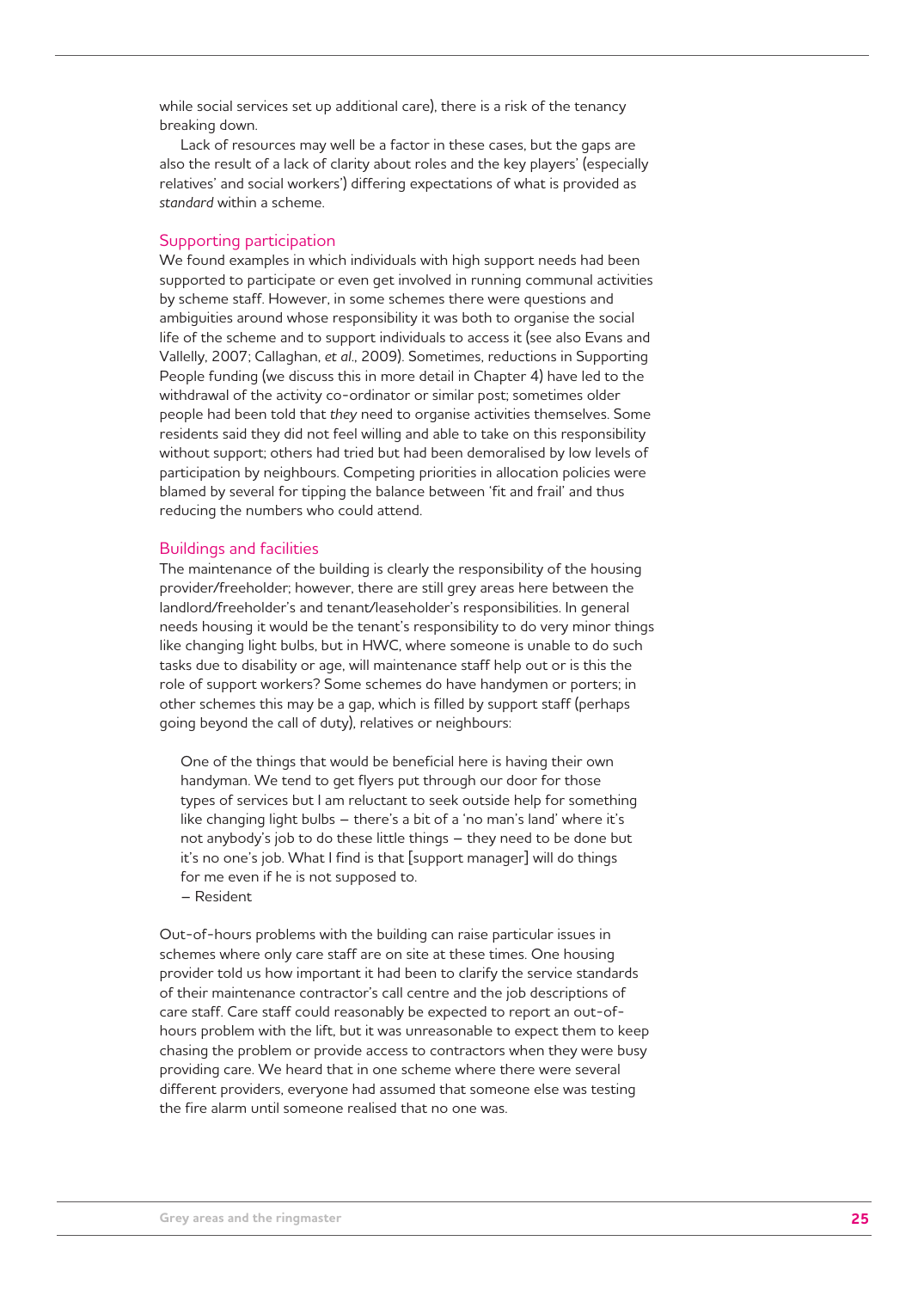Some issues also arose from the research around the use of the building and facilities – who decides, who needs to know, and what is the impact on residents or other staff members where there are changes to the way the building is used? One provider told us that the care agency had tried to set up and register a profit-making business using the scheme as a base, without negotiation with landlord or tenants. One of the questions that arose in the example we introduced in Chapter 1 concerned who is responsible for building bridges between tenants and outside groups using the scheme facilities so that tenants did not resent these groups and feel they were intruding on their homes. Ensuring there is clarity about 'payment' for use of external facilities can help here – 'payment' might mean that residents can attend activities for free or that a small donation is made to the resident committee fund.

#### Increasing care and support needs

The boundaries between care, support and other provision can be tested where needs increase, especially if this happens suddenly or temporarily. The serving of meals seemed to be a particular issue, perhaps because there are potentially three organisations (or parts of the same organisation) involved here: caterers, support staff and, where individuals are ill or have high care needs, care staff. In the words of one provider:

I guess the biggest grey area between us and the care providers at this scheme has been over who is responsible for assisting tenants to get down to the café when they are not feeling so good. – Provider

Another provider told us that they had experienced problems when a woman was too ill to come down to the dining room and the care staff had agreed that they would bring a meal to her, but not to her husband. Support staff had ended up making a separate trip with his meal so that the couple could still eat together.

There seemed to be recurring grey areas when residents who do not have existing care plans need temporary or one-off assistance, especially where this occurs out of hours in models where there are only staff from the care provider available at these times. Examples included:

- pressing the buzzer out of hours it was not always clear how calls from those not in receipt of care plans should be prioritised (we heard examples where they were not responded to at all) and how involved care staff should get in providing support;
- welfare checks over a weekend where people are ill or have just come out of hospital;
- help putting in eye drops, putting on a plaster, and so on.

However, even residents with existing care plans felt that it was difficult to get little bits of practical support, like help putting out the milk bottles, or occasional assistance, such as getting a cup of tea made for you when you are ill. As one resident explained:

The care plan is agreed with your social worker and the care organisations but little odd things crop up … some care staff will help and some won't; with things like that it's difficult to find out who can help.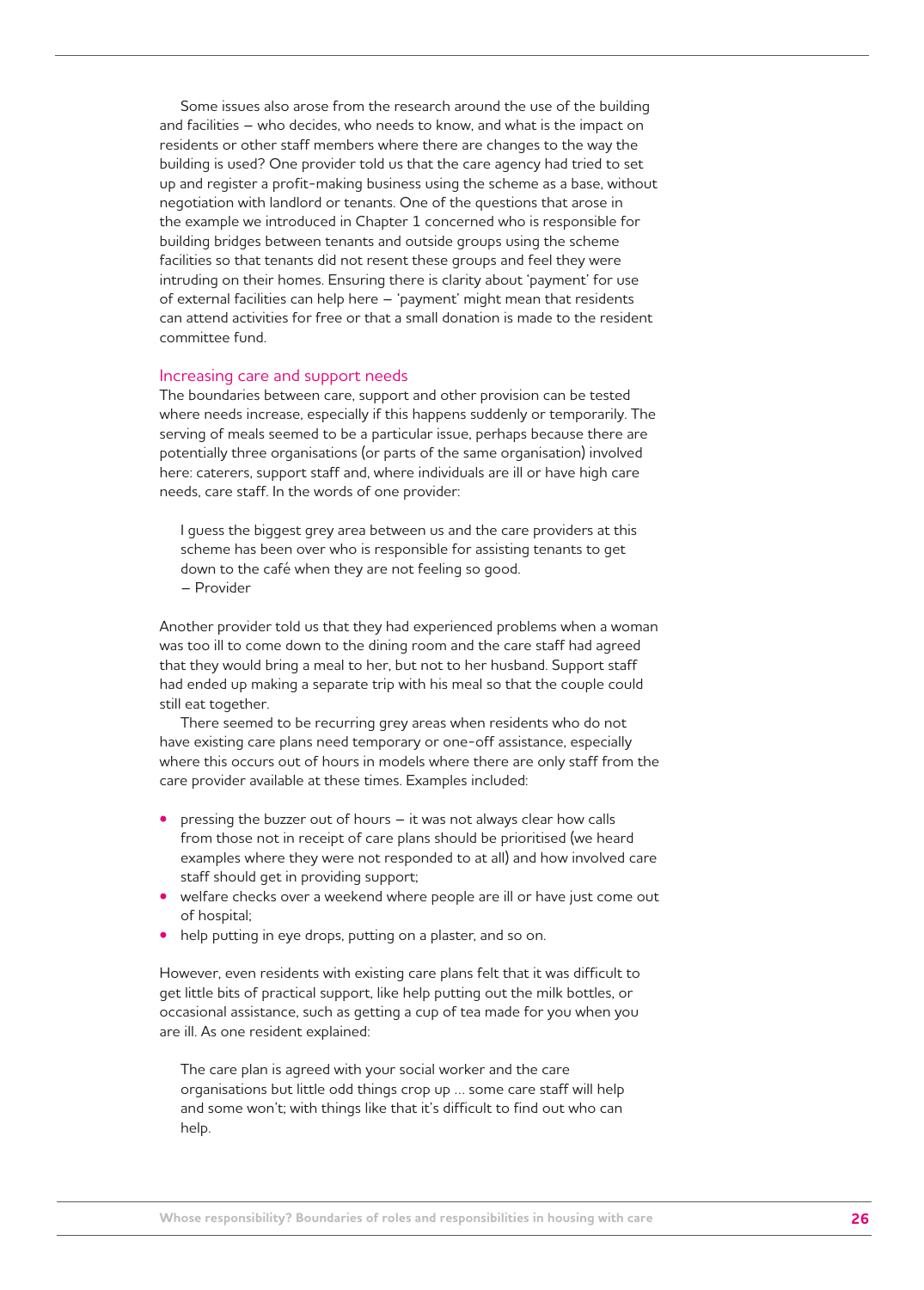#### Planning for end of life and safeguarding

Providers and partners told us of cases in which scheme staff had 'helped enormously' to support people to die in the scheme, as they wished. We also heard of cases in which decisions to move on to settings with higher levels of care had been jointly made by the older person, their relatives, scheme staff and health or social care professionals.

However, several providers described contests around these decisions between themselves, older people and their families, and social services. Usually the contest arose because social workers were pushing for a move to residential care, for reasons linked to safeguarding and/or funding issues.

We heard, for example, of one case in which a resident who had choking risk and swallowing problems needed PEG (percutaneous endoscopic gastrostomy) feeding, and HWC staff received training for this. However, the situation deteriorated, the resident was admitted to hospital and regular suctioning was needed. The family wanted the resident to return to HWC and would have paid privately for nursing care; the scheme staff were happy with this but social services decided it was a safeguarding issue, so he had to leave. As the provider pointed out, social services do not tend to understand tenancy rights. In this instance, there also seemed to be a lack of clarity and trust about what HWC could and should offer, and conflict over how the different professionals prioritised the man's right to self-determination (supported by his tenancy rights) and his right to life.

Some of the older people we spoke to were adamant that they did not want to leave HWC and expressed fears that they would end up having to move into a care home. Our findings suggest that, in some cases, more could be done to clarify how and why decisions to move on may be taken so that older people and their families can plan ahead. However, we found examples of this potentially difficult task falling between the boundaries of professional responsibilities:

A lady I know who had been living here for about 6–7 years became very unwell and she moved to another place, a nursing home I think, and then she died soon afterwards. I'm not saying that she could have stayed here or that she died because she had to move, but I wouldn't like that to happen to me – that is my main concern. I have tried to discuss this with the care staff here but I was told 'this is not my department' by one of the staff. In my experience the care staff don't want to talk about it, staying here for the rest of your life if you become very ill, I don't think anybody [staff] wants to talk about it. – Resident

#### **The impact of grey areas and gaps on older people**

The majority of people we spoke to were extremely positive about HWC: many said they had not experienced any problems. Many described enormous quality of life gains from moving in – for example, at least one person told us they did not think they would still be alive had they not moved; others said they had 'got their lives back' in terms of social interaction, or because they had not been able to move around or go out independently due to inaccessibility of their previous home.

Just under one-third of the older people we spoke to described problems which seemed to link to roles and responsibilities issues. Some of these issues were very serious, some relatively minor, and one or two people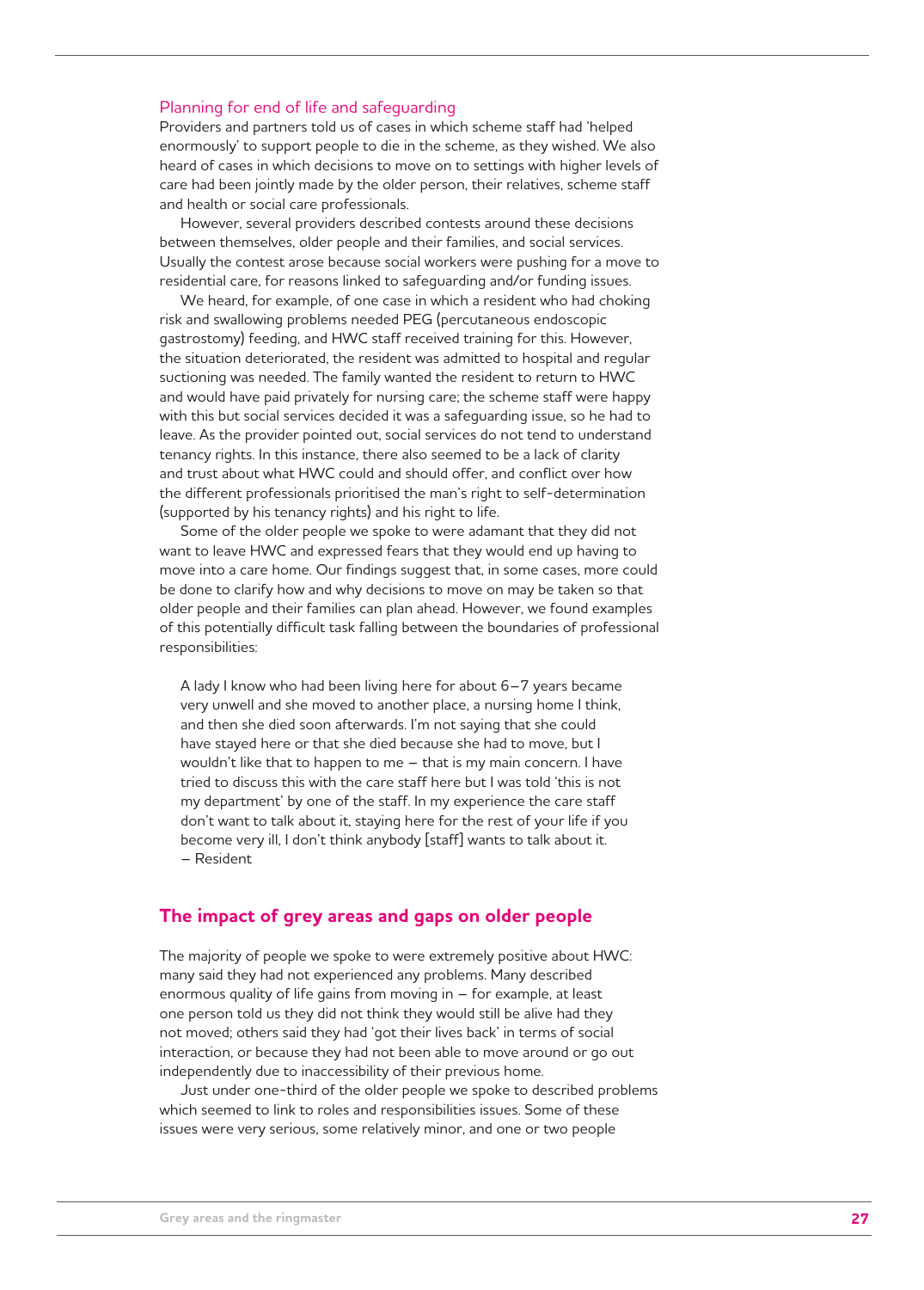reported a lot of little but related problems. However, for most people these concerns did not detract too much from their overall quality of life in HWC. One couple summed up this view:

In summary, we do think it is really quite good here and although there are hiccups, if we could get back to a better community feel – which needs better management – it would be a fantastic place to live. The concept is great: if there is an emergency there is always staff available, but there is room for improvement.

Where gaps and grey areas did impact on older people and their families, they sometimes led to residents:

- going without a service or experiencing delays and interruptions;
- not being sure who to ask for help;
- not being sure who to complain to, or who is accountable;
- having to ask others to do things as favours family, neighbours, friends;
- experiencing uncertainty and stress;
- paying someone privately;
- finding that damaging rumours can develop if no one communicates clearly and takes responsibility;
- having an impact on other residents' quality of life if dementia is not properly managed;
- experiencing anti-social behaviour or tension between neighbours where there has been insufficient mediation or intervention;
- feeling the lack of a sense of community if social activities stop;
- experiencing poor relationships with staff and reduced self-esteem where staff are very task-focused and take the attitude that 'it's not my job';
- having to move out when they would rather live in HWC until the end of life.

In some cases, the older people we spoke to did not seem to be aware of some of the roles and responsibilities issues which staff, relatives or neighbours told us about – perhaps because staff or relatives were doing such a good job of filling them. This might also be explained by the fact that some of these people were quite confused. In addition, a few had not been living at the scheme for long and, of course, it is possible that people did not want to seem to be complaining to us, especially about relatively minor concerns when they were basically happy with most aspects of their lives in HWC.

Where gaps were being filled by other people, this tended to happen in an ad hoc way: the hairdresser introducing two isolated neighbours, or a support worker dropping someone's glasses off to them in hospital on her way home. This may not be a problem where the tasks are relatively small, staff are not too overstretched and older people are able to identify any problematic gaps and ask for help. However, such gaps can have a greater impact on those who have higher support needs, particularly where someone has dementia or another condition that reduces their capacity to co-ordinate, remember, communicate and chase. As the daughter of an HWC resident with a cognitive impairment asked, who at the scheme has "any *ownership* of Mum's well-being, especially on the health side"?

Where gaps were being filled by other people, this tended to happen in an ad hoc way: the hairdresser introducing two isolated neighbours, or a support worker dropping someone's glasses off to them in hospital on her way home.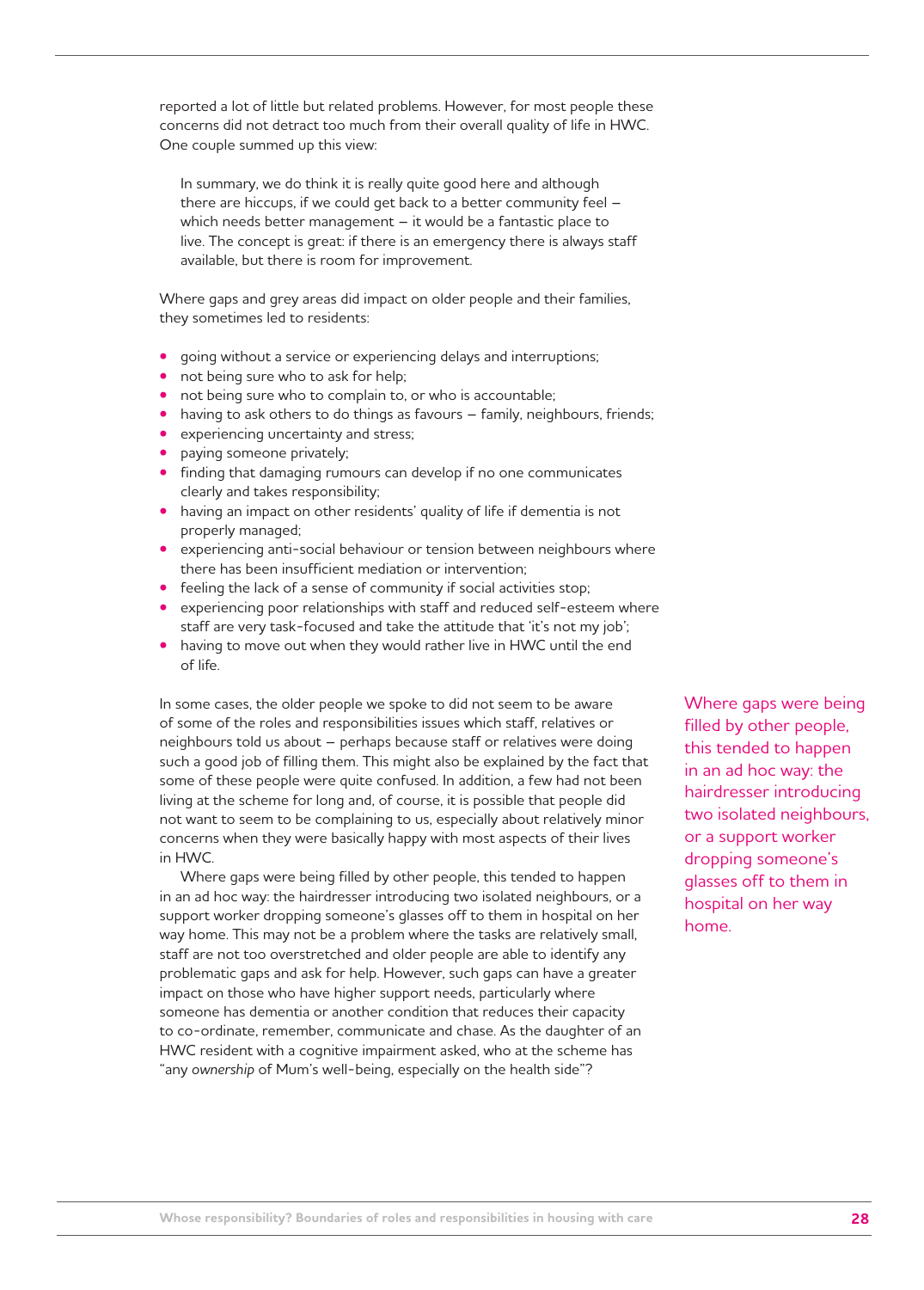### **Who acts as the ringmaster?**

Over the course of the study, we coined the term 'ringmaster' to describe someone who plays a co-ordinating role, advocating, liaising, and making sure things happen for someone who can no longer do this consistently for themselves (and who does not have a partner who can do this for them). This type of support has been identified by Bradford Dementia Group (2009) as being particularly beneficial for HWC residents with dementia in terms of quality of life, relationships with neighbours and tenancy sustainment. Sometimes this might just involve making sure that information is shared; sometimes it is as serious as a safeguarding issue. But without someone taking this responsibility, some older HWC residents (especially those with cognitive, learning, mental health or multiple sensory disabilities) will be at risk of sudden and unplanned moves to residential care.

We found examples of different people playing this role or sometimes different parts of it: the scheme manager (or equivalent), family members, other HWC staff (including key workers), and social workers or other professionals based outside of the scheme.

#### Scheme manager

As sheltered housing developed from a 'good neighbour' model to an 'enabling' (scheme manager) model, this typically helped to fill the ringmaster role for those residents who needed someone to co-ordinate and advocate on their behalf, although many sheltered housing schemes have since lost their scheme manager (NHF, 2010b; King, *et al*., 2009). We found many examples in which the scheme manager also played this role in HWC. The scheme manager (if there is one – we will come to this shortly) is in an ideal position to play the ringmaster, since they have an overview of the scheme and can also act as a central point of contact for external agencies. A selection of the ringmaster-type tasks that scheme managers were reported to have helped our interviewees with includes:

- advising on/organising/accessing (more) care and support;
- setting up chiropodist, hairdresser and similar appointments;
- empowering residents to do more for themselves (for example, following a stroke);
- explaining how everything works and who does what, and co-ordinating on-site input;
- mediating between residents;
- acting as a single point of contact for complaints/repairs/feedback;
- general 'keeping an eye' on someone;
- liaising with family and friends;
- controlling access to the building liaising with (external) care workers;
- chasing and advocating with health and social services (such as over aids and adaptations, care packages, assessments, and so on).

This role is particularly important where there is a range of different professionals and providers involved and boundaries between them may become blurred or even contested. One older person felt that the scheme manager acted as the 'glue in the scheme', holding everything together. There were instances where residents thought agencies were working well together, but the scheme manager told us otherwise. We developed an image of the scheme manager holding back an oil slick of roles and responsibilities contests from a blissfully ignorant resident sunbathing on the beach!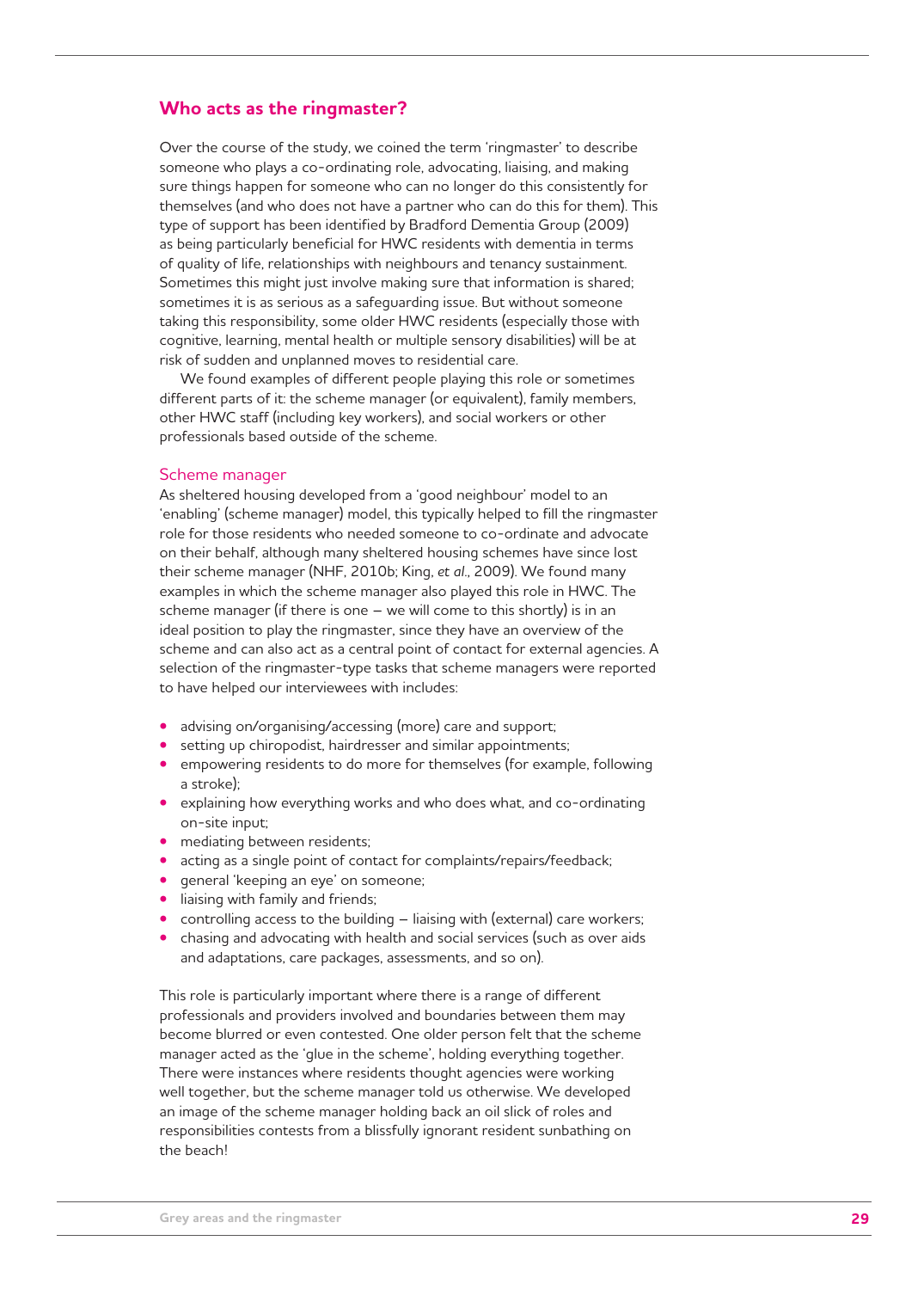A further challenge for this model is that HWC schemes do not always have a single scheme manager. Often the support manager (or sometimes, though less frequently, the care manager) took on the role of the ringmaster, although sometimes this seemed to require them to overstep their formal job roles. One older person told us that the support manager "will do things for me even if he is not supposed to" and another said: "from my perspective it is the support manager who is in charge and she runs the place, although I don't really know if that is actually her job". One commissioner told us of a support manager who is doing a very good job of 'covering for the fact' that there is no scheme manager.

Perhaps unsurprisingly, given this overstretching of roles (also discussed in previous reports on HWC, such as Croucher and Bevan, 2010; Netten, *et al*., 2011), there seemed to be a significant number of managers who were or had been off sick. In one scheme we visited, the scheme manager had resigned just a few days before our visit. One resident, who was very upset about this, told us she thought it was too much for one person to run the scheme and all the care. This is also risky for organisations: as one commissioner explained, if one or two key staff are holding together the boundaries, long-term sick leave can result in a "'wobble' in the partnership arrangements".

However, we did find examples of organisations trying to find more positive solutions to this problem. In at least four different organisations we were told that the scheme manager is *now* (i.e. following lessons learnt) responsible for care and everything else that happens at the scheme. One approach had been to give them line management responsibility for the 'other' (usually care) team so that they have sufficient autonomy to make decisions at scheme level, although they need to be able to delegate effectively if this role is to be sustainable. In addition to these changes in organisational structure, it also seems to be vital to manage the different expectations around how much of the ringmaster role can be taken on by the scheme manager or other staff, such as key workers. What does 'keeping an eye' on someone really mean in practice? Is it sustainable for a member of scheme staff to act as ringmaster for a single person with dementia if there is minimal family involvement?

In order to protect the well-being of the scheme manager, providers need to find ways to share the ringmaster role with family and other workers, yet communication must be excellent and there needs to be clarity about where responsibilities begin and end in order to protect the wellbeing of the older person too. As we pointed out at the end of Chapter 3, clarity at the outset is vital, but so too is flexibility at the edges, with regular reviews of roles and responsibilities, especially where an individual's needs are increasing.

#### Relatives

In addition to both regular and ad hoc social, practical and emotional support, relatives often seemed to be fulfilling at least some aspects of the ringmaster role. Most commonly, this included:

- arranging and accompanying to health appointments;
- liaising with professionals (in one case the older person used a nephew as the 'go-between', even when dealing with the scheme manager);
- managing correspondence and finances (we talk more about the role that family can play in financial management in our *HWC Affordability* study report);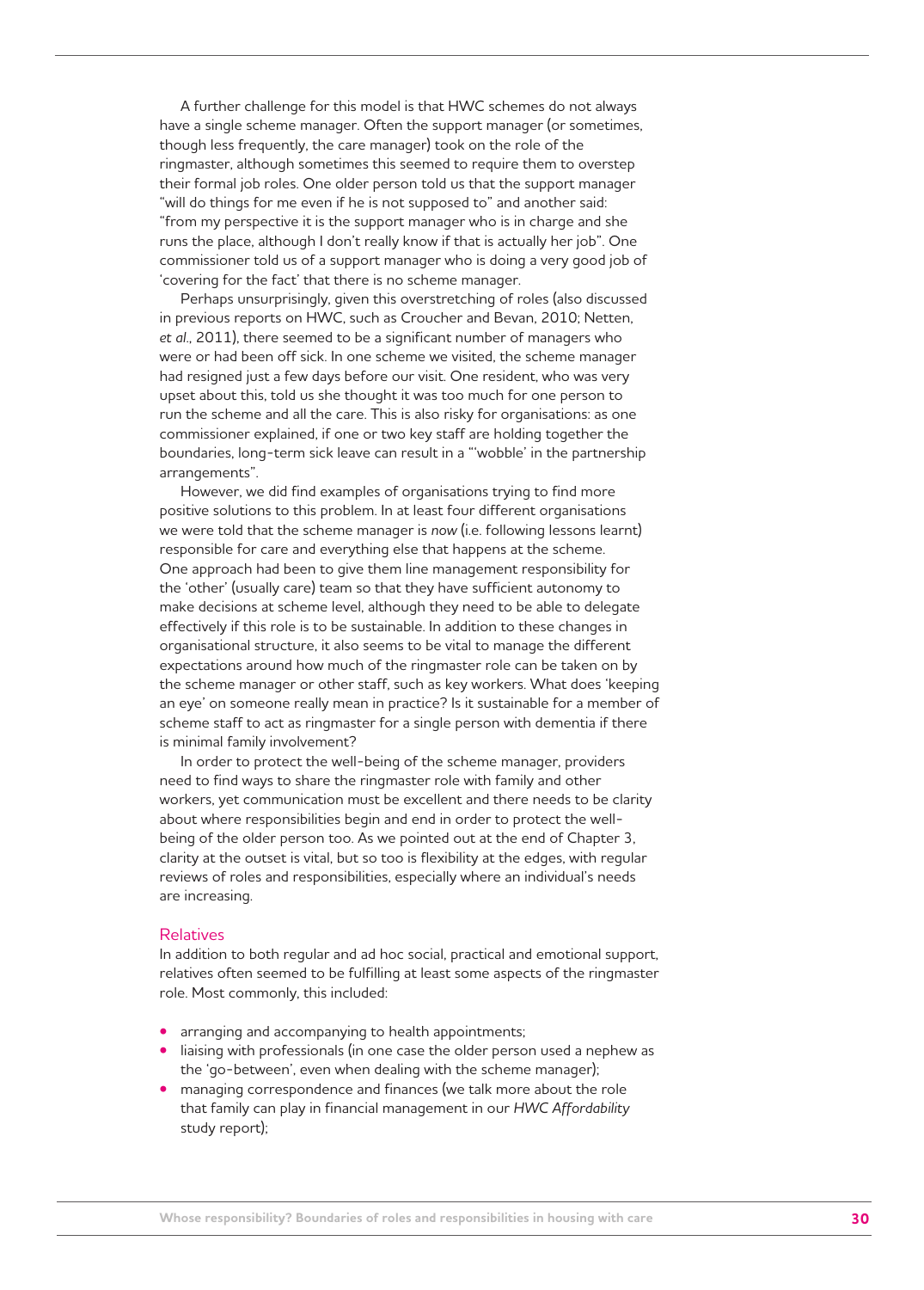**•** sorting out problems – one relative, who had herself been very ill for a while, explained how you needed to have "the energy to pursue things".

This brings us to a key question: what happens if family members are temporarily unable to act as ringmaster or provide the practical support they usually offer? In some cases, there seemed to be a clear contingency plan. For example, one older person told us: "My daughter takes me shopping but we have a support plan which says that the support staff will do this if she can't for any reason."

In other situations, there seemed to be less clarity on this. One relative told us: "I imagine they would step in if I wasn't very well", although this seemed to her to be based on the status of 'repaying a favour', since she helps out at the scheme. Another told us that she had been called in to sit with her mother and wait for a call-back from NHS Direct late on a Saturday night. She was glad to have been contacted and was happy to wait, but she said: "I did just wonder what would have happened if I hadn't been here or available."

There is clearly a continuum of family support: some family members live close by and visit very regularly, and some are involved but at a distance (including families now living abroad); at the other end of the spectrum, one provider told us that the son of a resident with dementia will not answer the phone if the scheme contacts him. Social class, national differences and ethnicity may play a part alongside individual characteristics in shaping family involvement. For example, our Northern Ireland stakeholders pointed out that substantial out-migration over the past couple of generations has meant that many Irish older people do not have family in the same country. Elsewhere, we met one woman whose daughter was a care worker working locally (and, in fact, now in the same scheme that her mother lived in); we also met more affluent leaseholders whose children worked in professions that involved considerable international travel.

A private HWC provider pointed out that the families of their relatively wealthy leaseholders are busy professionals, living at a distance or travelling for work; this can make it difficult for them to play the ringmaster role effectively. They "don't really get the feel for the situation in the same way that our house manager will", yet it can be difficult for the house manager to arrange additional support without their input. Playing the ringmaster role in the absence of close family involvement seemed to be more difficult for some private providers, especially those who are not directly providing care. These providers often do not have the relationships with social services (since their leaseholders will all be self-funders) and there tends to be more of a culture of privacy for leaseholders.

#### Other ringmasters

For those we interviewed who have learning difficulties or long-standing mental health conditions, a social worker or, in one case, a support worker from a previous housing association was acting as the ringmaster.

It's the best thing that ever happened, moving in here - the [name of previous housing association] support worker has been brilliant – I've got more confidence in myself now. They asked me to have a support worker from here but I asked if I could keep [name of worker]. She comes every week and helps me with forms, money, health … that's been much better since [name of worker] got involved, she comes with me to the hospital and to the doctor's appointments. – Resident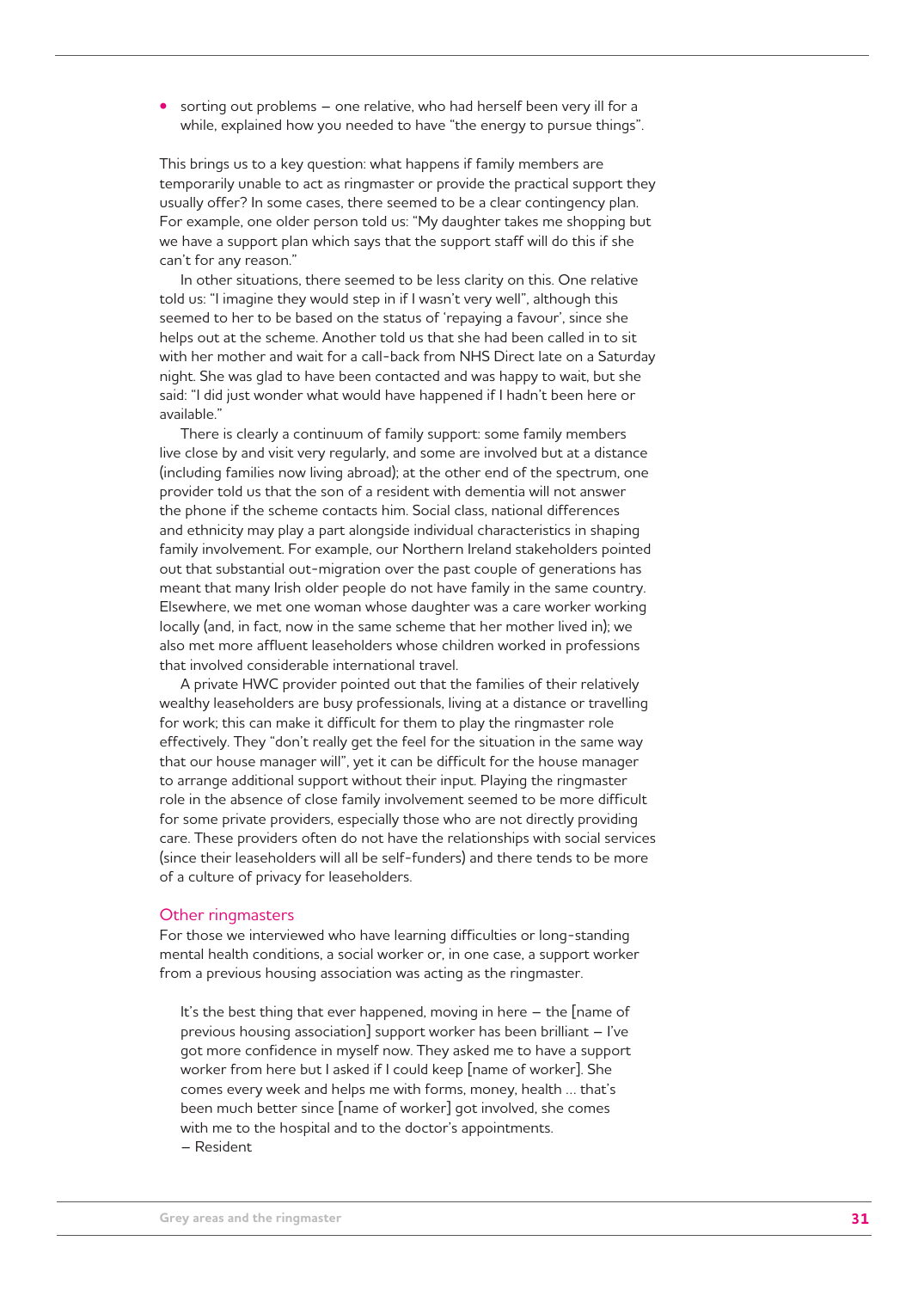The social services case manager role is effectively one of ringmaster. However, it is unlikely that many, if any, HWC residents would receive this intensity of involvement for very long. Self-funders are unlikely to receive input from social services at all (except perhaps immediately following hospital discharge) and, as one of our Scottish commentators pointed out, even where HWC residents are receiving publicly funded care, the care management role is increasingly being handed back to the scheme manager.

Some of the schemes we visited operate a key worker system and these staff members generally provide support to move in and a point of contact for review, feedback, repairs reporting or complaints.

## **Role of the wider staff team in supporting the ringmaster and filling gaps**

Although the scheme manager has a key role in protecting residents from complexity and contested roles and in providing further support to some residents by acting as a ringmaster, it is the input of the wider staff team which has perhaps the greatest impact on older people's quality of life. A provider told us that frontline staff generally find ways to work around 'artificial' boundaries and deliver a seamless service. They can also protect residents from boundary disputes (or not) by being discreet and professional and being as flexible as possible.

We don't really know whether the staff from the care agency or housing association have any problems working with each other but they never seem to complain, or not to the residents.

The staff here bend over backwards to help residents, they are really involved. They do a lot for us and we don't have to pay extra. – Residents

All staff – catering, gardening or cleaning as well as care and support staff – have a role to play in connecting with and supporting individuals. One private provider, who has insisted on keeping all contracts in-house, told us that because everyone is working for the same relatively small organisation, cooks and gardeners will share their observations and concerns about an individual.

While working for the same organisation may help here, it is neither necessary nor sufficient. What does, however, seem to make a difference (and these points were highlighted by older people, not just providers and commissioners) are:

- management;
- pay and conditions;
- turnover/use of agency staff;
- training;
- monitoring/performance management;
- recruitment and selection;
- organisational change and how this is managed, bearing in mind that a change of provider through a block contract tender can also cause a change of ringmaster.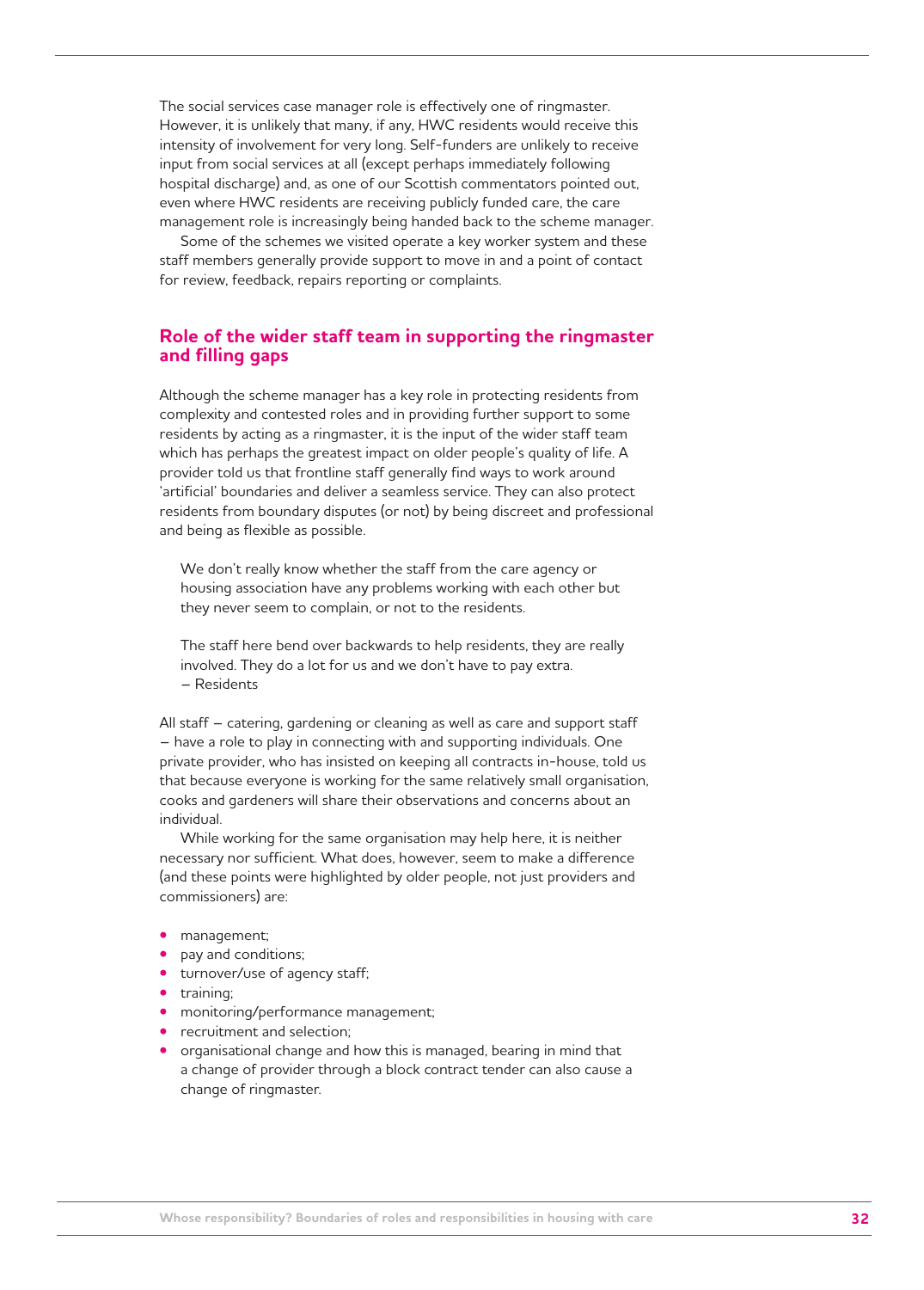We will return to some of these themes in subsequent chapters and in the practice guide. The next chapter explores what is driving the complexity of HWC and provides vital context in trying to understand the *external pressures* on frontline staff and how these are shaping workforce issues in HWC.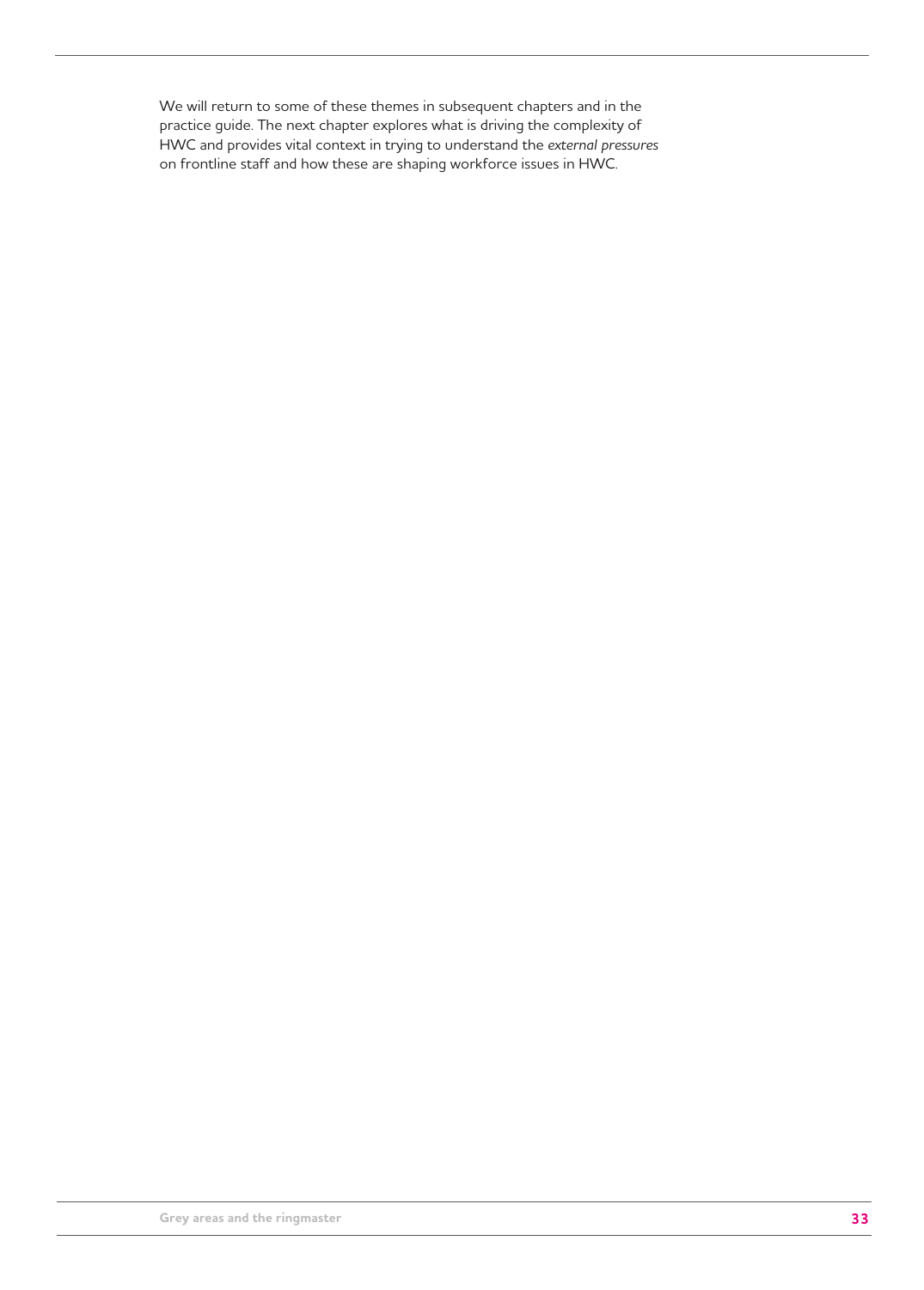## **4 WHY IS HWC SO COMPLEX?**

In this chapter we consider what is driving the complexity of HWC, how this in turn influences the boundaries of roles and responsibilities, and how this impacts on the quality of life of older people and their families.

Our *Viewpoint* identified that commissioning and delivering HWC is complex. Our *HWC Affordability* study and Copeman and Pannell (2012) explore commissioning and funding issues in more detail. From our research it is apparent that complexity in HWC is influenced by a range of factors including:

- local authority policies or an absence of them in relation to planning, commissioning, procurement and contracting;
- the funding available within HWC for housing, care and support;
- the ways in which housing, care and support services are regulated and monitored;
- the emerging thinking and application of 'personalisation' to HWC;
- the models of HWC in the social, charitable and private sectors;
- the different expectations among residents, family, staff, providers, commissioners and regulators of what HWC is and does.

## **Dimensions of complexity and differing expectations of HWC**

The sheer complexity of the way HWC is planned, commissioned, funded and operated has a tendency to foster roles and responsibilities tensions rather than minimise them. Contested roles and conflict can occur due to the potential for fracture between the different functions and roles in the complex HWC model. However, they do not always: we found examples of both multiple- and single-provider models of HWC where roles and responsibilities are managed effectively with little evidence of a negative impact for residents.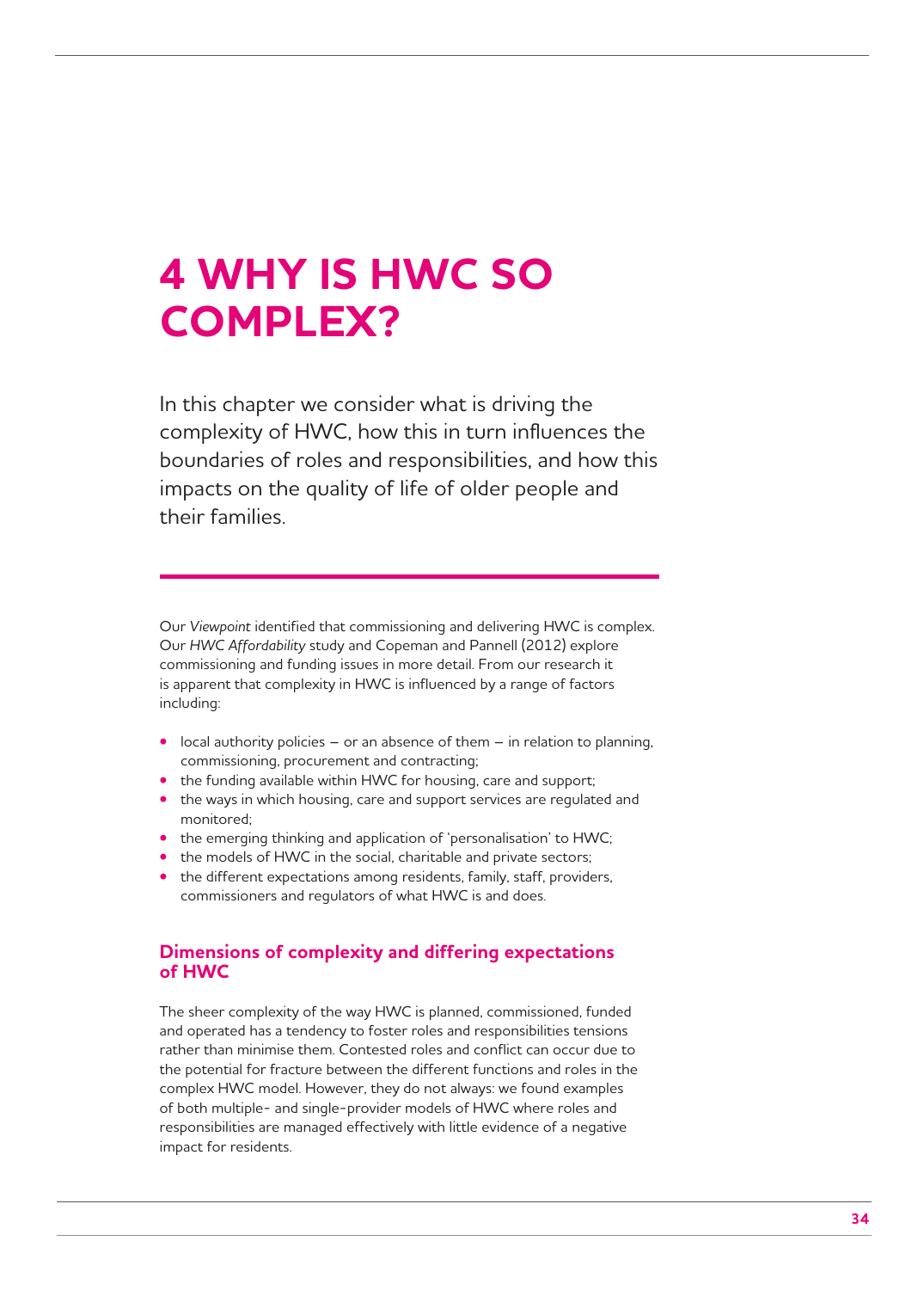In this section we consider how key 'dimensions' of HWC – funding, local authority policy, regulation and personalisation – and the differing expectations of the model are driving its complexity.

#### Funding for care and support

The knitting together of different public and private funding streams is a core feature of the complexity of HWC; costs and affordability in HWC are also complex (Institute of Public Care, 2010). For schemes that are dependent on public funding, the shifting nature of funding for *support* in particular has created both complexity and uncertainty. The funding for support, as distinct from personal care, has been subject to substantial change over recent years. For example, the removal of the 'ring-fencing' of Supporting People (SP) funding in England and Scotland, but the retention of ring-fencing in Wales, means there is now huge variation in the way that support for older people in HWC is paid for: 'housing support' and 'care' often still come from different funding 'pots' and may be overseen by different commissioning teams.

Even now the SP ring-fencing has been removed in England, the funding is still divided – you tend to have two separate commissioning teams trying to funnel the available funds into their area of work. – Consultant working for a local authority

In other local authority areas in England the boundary between funding for care and for support has been removed. Although this appears to remove a level of complexity, many professional participants expressed concerns that funding for support will end  $up - or$  is already  $-$  subsidising the critical end of social care needs. This situation has been further intensified by cuts to public funding; we came across examples of cuts in funding for support leading to attempts to cost-shunt elsewhere. One provider told us that social care commissioners expected them to redefine support costs as service charges that would be eligible for Housing Benefit.

Support and, crucially, the funding of support is unravelling across the country. Now that SP has been absorbed into social services' budgets, social services won't pay for support but are focusing their resources on acute services. In a significant number of areas, housing providers are re-classifying support as 'intensive housing management' and putting it back into Housing Benefit claims.

– Professional from a national organisation, England

Linked to these changes, many professional participants identified insufficient understanding and joint planning between housing, health and social care agencies. Many providers reported working to promote residents' quality of life holistically, despite the complexities of funding arrangements.

#### Local authority policies

Local authority policies play a significant role in shaping the complexity of HWC. Planning issues were a major concern for most of the private sector HWC developers we spoke to, typically in relation to type of scheme, the range of facilities provided and affordable housing contributions. However, there were examples of good practice: one private provider described the strategic approach taken by one authority in researching local needs and involving planners from the outset in tendering for a private/social housing partnership HWC development.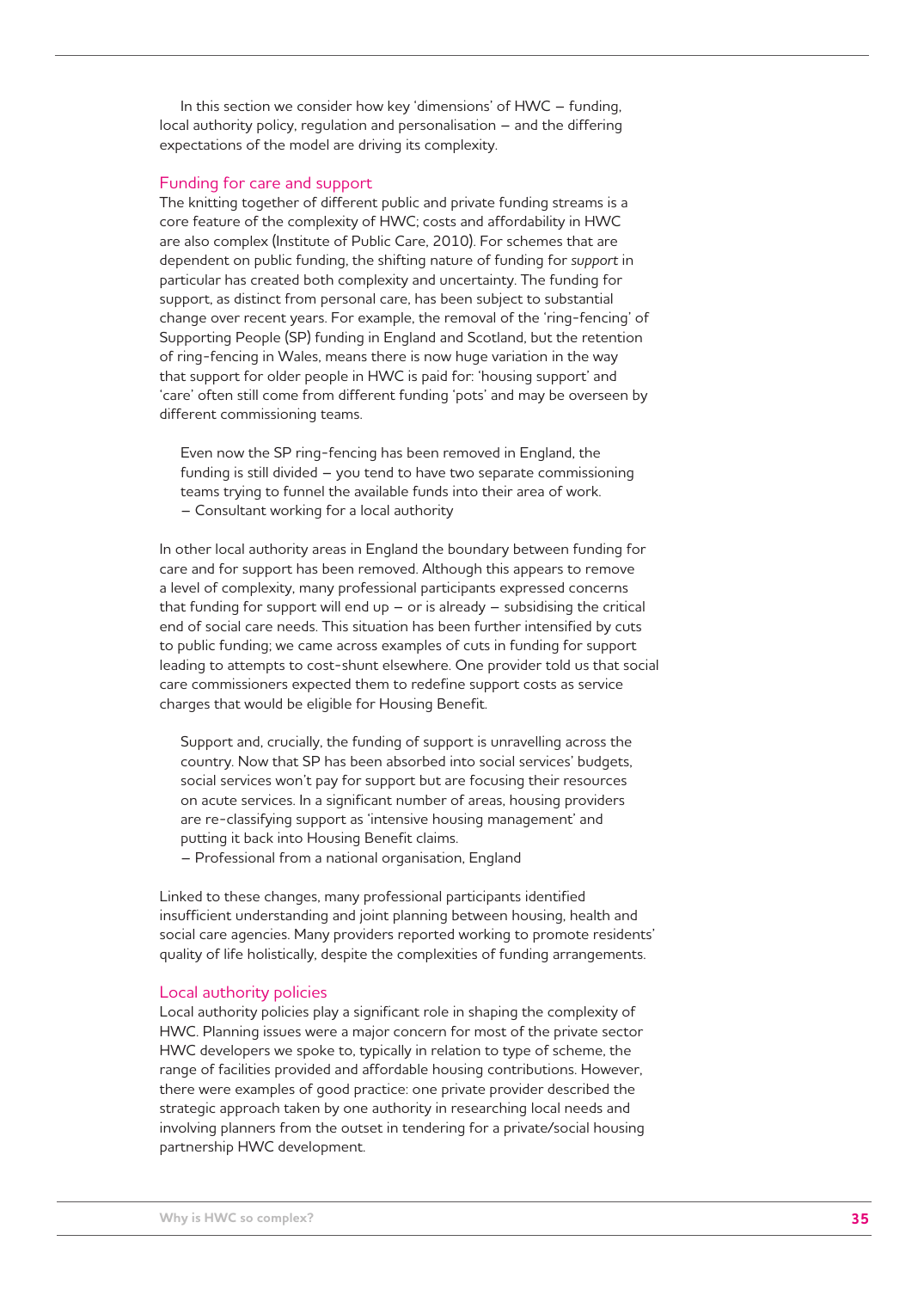We heard that some authorities had neither a housing strategy that set out their approach to HWC nor a specific extra care housing strategy, so complexity seemed more a result of accident than planning. Where authorities had taken the time to develop an extra care strategy properly, this was felt to have focused service development and delivery on what older people value.

When we reviewed the way that our existing extra care schemes functioned as part of developing our extra care strategy, we tried to look at the service from the residents' perspective and we also spoke to quite a large number of residents about their experiences. – Commissioner

We found very different local authority commissioning and procurement policies regarding HWC. The input of different organisations should be determined by contracts and funding (Miller, *et al*., 2007) but in practice it also depends on relationships between staff within different organisations.

#### Regulation of HWC

The regulatory landscape is complex and varies across the four nations of the UK. Housing regulation is, at best, separate from the regulation of health and social care; at worst (for example, in England following the demise of the Tenant Services Authority) practically non-existent.

While HWC is unique as a model, it is not a legal entity. Regulation of HWC generally follows the distinction between 'care' and 'housing'/'support'; commissioners and providers have often configured HWC schemes with separate care and housing/support functions to avoid any challenge for them to be registered as a care home. Some of the regulators we interviewed recognised that they should ideally be supporting providers to deliver flexible services for older people:

The danger is that we get hung up on structures and become systemised and mechanised rather than looking at what needs doing. … Providers shouldn't have to ask, 'Whose responsibility is it?' – they should just be enabled to do it!

– Regulator

The interaction of changes to public funding for HWC, variation in commissioning practice by local authorities and a complex regulatory framework are creating changes to HWC which are not driven by the needs of older people and may even have a negative impact on them. For example, in an attempt to reduce administration, monitoring and costs, providers may configure services so as to avoid being registered with the CQC or to fund housing support through service charges. This may impact negatively on residents; for example, by reducing external monitoring or increasing charges (see our *HWC Affordability* study; Copeman and Pannell 2012; Aldridge, *et al*., 2012 and *Findings* (a)).

Some housing providers are making more of a link between housing management and support, and by providing both services are blurring the boundary between the two. … Commissioners are increasingly linking support and care in contracts, separating it from the housing management function … what both these models have in common is that they are being driven by function, not by the needs of the individual resident.

– Professional from a national organisation, England

We heard that some authorities had neither a housing strategy that set out their approach to HWC nor a specific extra care housing strategy, so complexity seemed more a result of accident than planning.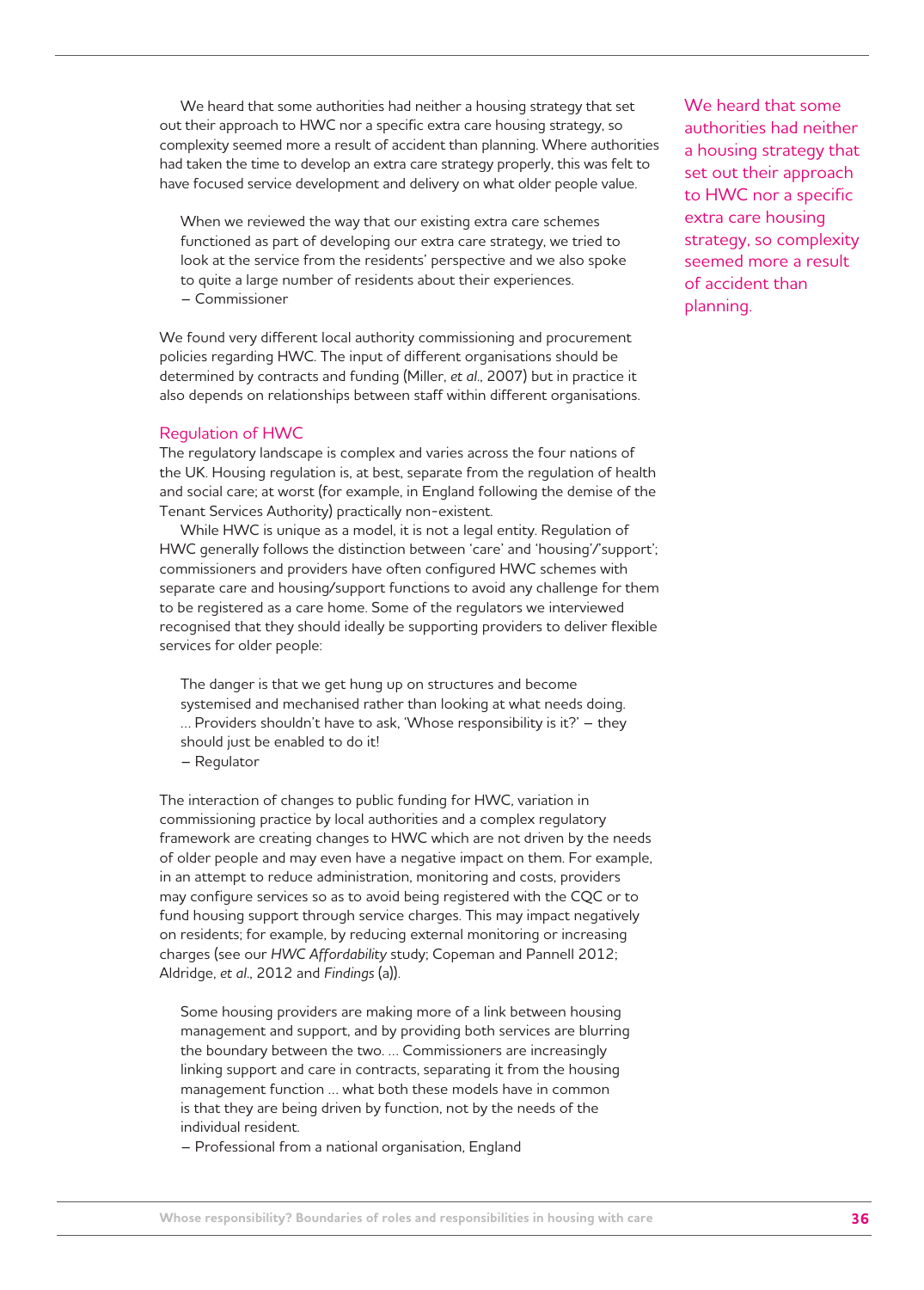#### Personalisation

Personalisation in HWC was felt to be in its infancy, yet practice is already different both within and across the four nations. While most would agree that the ethos of self-directed support is to be welcomed, there is a distinction to be drawn between this and the mechanism of personal budgets. One of the risks for HWC is that the latter might result in a critical mass of HWC residents opting to 'micro-commission' their care, bringing more providers and workers into a scheme and creating additional boundary problems and quality issues. This simplistic approach to personalisation could threaten the financial viability of the HWC model:

The big challenge is trying to get a sense from local authorities of where they want to be with HWC in ten years' time. It's about trying to ensure the sustainability and deliverability of care services within this and personalisation is something of a risk to this. – Provider

Nevertheless, we found one or two examples of good practice: in our *Practice Examples* we describe one council's approach to commissioning 'flexicare', in which the council contracts HWC providers to provide a basic 'well-being' service, with individuals free to select their care provider.

The challenge will be to commission and provide HWC that encourages and responds to the personal preferences of older people with high support needs without creating additional complexity. Although some providers stressed the fact that provision needs to be *large* to be sustainable in the context of personalisation, others felt it would be more important to be *good* in order to remain popular with residents.

#### Health services: the HWC interface

Health is one of the key players in the day-to-day lives of many HWC residents (especially those with high support needs) but the evidence from our study is that health organisations are generally not actively involved in the commissioning or delivery of HWC services.

At scheme level, a recurring theme was that GPs and other frontline health workers are often not aware of or do not understand HWC. Several providers spoke about the day-to-day challenges in relation to roles and responsibilities in their interface with health services – for example, prescriptions getting left at the front desk; ambulance staff criticising HWC staff for not helping someone up after a fall; GPs not wishing to discuss HWC provider's concerns about a patient due to confidentiality. However, many providers and older people described positive relationships with district nurses.

Older participants gave us lots of examples of HWC staff making GP appointments, setting them up with chiropodists, making sure all residents are registered with a GP, calling ambulances (and waiting with them until they arrived), arranging transport or support to attend hospital appointments, and noticing when people were unwell and referring them for help. However, to return to our idea of the ringmaster, there was sometimes a lack of clarity about whose responsibility it was to access and co-ordinate health input and how this responsibility was shared with relatives where older people were unable to do this for themselves.

In all of the four nations professionals reported problems developing effective strategic partnerships with health agencies and convincing them of the preventative benefits and potential cost savings from HWC. Health commissioning and funding were often felt to be 'disconnected' from HWC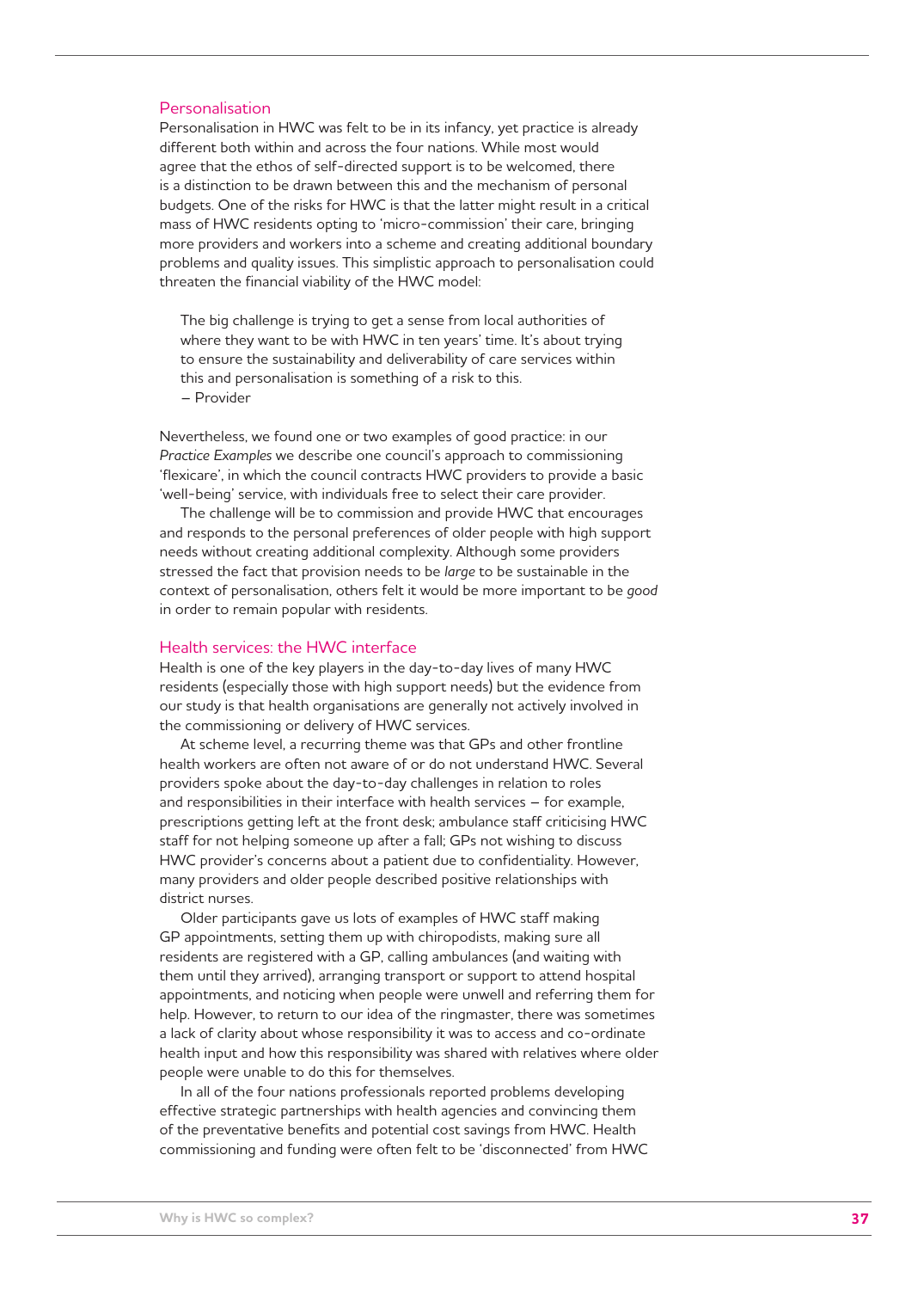and difficulties accessing NHS Continuing Health Care funding for individual residents was identified in England and Wales, with negative impacts on choice and affordability at the end of life. A commissioner in Wales told us that, despite recent attempts to align local health boards with the planning and delivery of housing, there is still a need for:

improved clarity between housing and health as to their respective roles in ensuring that extra care housing is a genuine lifelong option for older people and people with long term conditions. – Commissioner

However, we heard of a number of good partnership initiatives in HWC to reduce hospital admission and delayed discharge; for example, the development of on-site intermediate care, 'step-up/step-down' or 'pathway' flats.

#### Variation between the nations of the UK

The provision of HWC varies significantly across the four nations. In England there is a wide mix of HWC in all sectors, but with significant regional variations. In Scotland there are very few private sector or retirement village models. Similarly, in Wales the majority of HWC is in the social sector; however, there are private HWC schemes, generally in traditional retirement areas like the north coast. In Northern Ireland there are very few HWC schemes at all and no private sector provision.

We have already noted the differences in SP funding across the UK and the implications of this for HWC. National variations in care funding and charging also create a different environment for those paying for care in each of the four nations (for more detail, see our *HWC Affordability* study; Copeman and Pannell, 2012; Aldridge, *et al*., 2012). In England and Northern Ireland local-authority-funded personal care provision is subject to means testing. In Scotland personal care is free, subject to certain provisos. In Wales there is a cap on individual contributions to the cost of personal care (up to a maximum of £50 per week).

Governments across the four nations vary in the extent to which they have explicit strategies and policies in relation to HWC, and this was reflected in our four national stakeholder group discussions. In England there is no national policy in relation to HWC: 'localism' leaves local authorities to decide whether or not they develop their own strategies and, as we have seen, practice here varies. Similarly, in Northern Ireland there is no national policy in relation to HWC. The Scottish Government (2012) has recently published a strategy on older people's housing and support, and the Welsh Government (2006) has published a national policy regarding extra care housing. However, we did not find evidence from our study that these 'high level' policy variations between the four nations led to a greater or lesser propensity for boundaries issues to arise at scheme level.

### **Models of HWC**

As we saw in Chapter 1, there is no single model or even a consensus definition of HWC. We have introduced the different 'dimensions' of complexity – funding, local authority policy, regulation and personalisation – and we argue that these, combined with differing expectations of HWC, have tended to result in the different HWC structures. In this section we look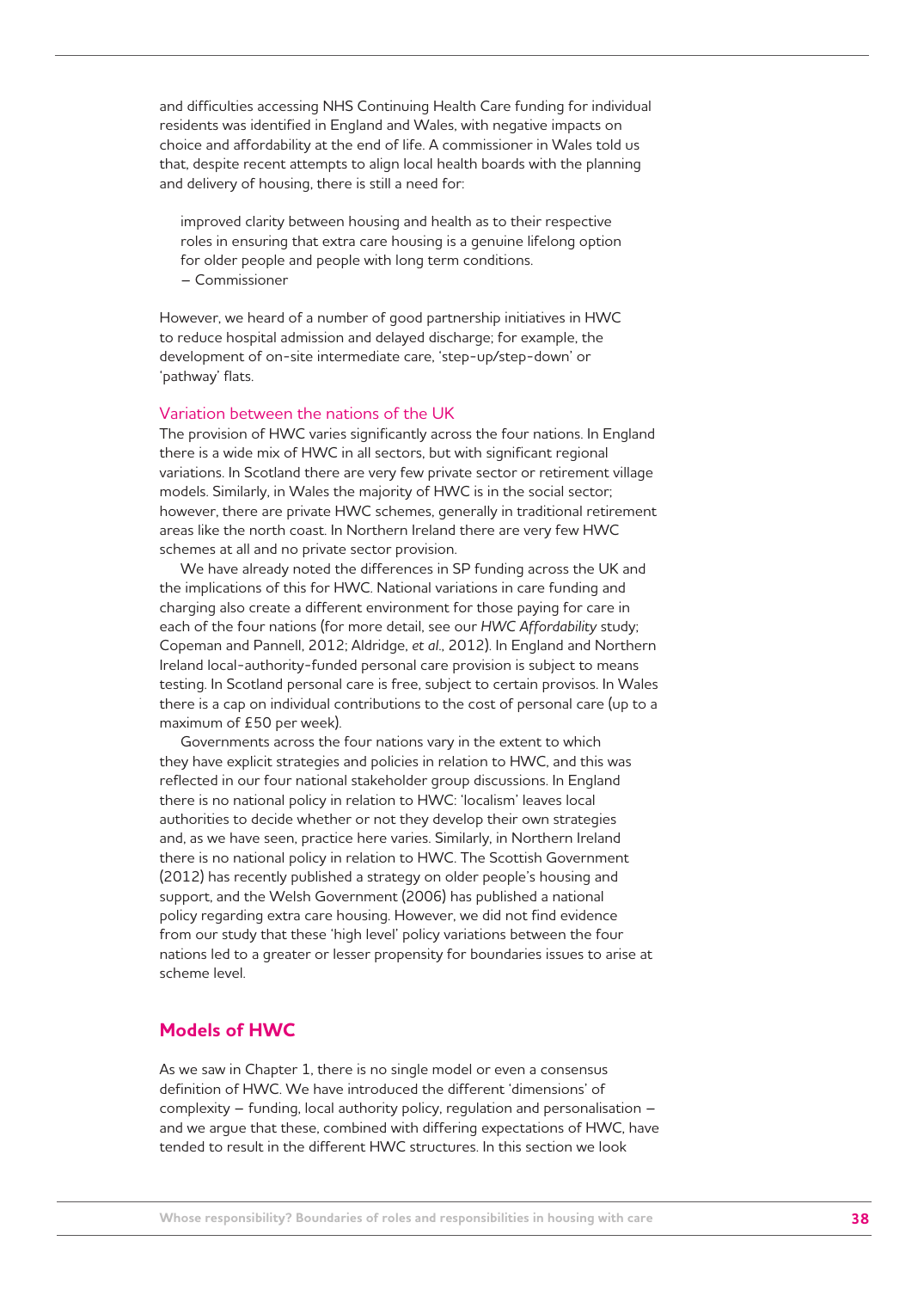at the mix of organisations involved in different models of HWC and how tenure and market sector influence boundaries issues.

#### The mix of organisations

Local authority policies in relation to commissioning, funding and procurement of care and support services are a key factor in determining the structure of publicly funded HWC. Models where care and support are separated from housing management, or where care is separated from housing management and support, are typically the result of deliberate local authority policies.

Separation of these functions has been promoted for a mixture of reasons, including a need to maintain separate funding streams; a view that it spreads risk; and a belief that a service user's housing should not be linked to the provision of their care and support. However, some local authorities that we spoke to had a preference for a single-provider model. Either way, there can be implications at scheme level:

In our experience commissioners and funders insisting on a boundary between care and support almost inevitably create a situation where the quality of service for tenants reduces. – Provider

Some authorities specify the separation of housing management/support/ care roles:

I really do like the split between the two organisations where you have a different housing and care provider: I think they offer good checks and balances to each other, even though there may also be conflict at times.

– Commissioner

Some providers argued that checks and balances could be built into a sole provider model:

In our own schemes (where we are also the provider), we have two managers and two teams for housing and care provision. Even though both teams/managers are from the same organisation, they still challenge each other. And the commissioners also challenge both, particularly where they take feedback from residents. – Provider

In the private sector, where most residents self-fund, variation in models is driven by other factors. Some private providers have established arms-length or joint venture organisations to provide care, support and other services, separate from the housing provision; and in some cases residents have to purchase care privately from local domiciliary care agencies.

The provision of catering (and other) services within HWC can be problematic for providers and commissioners; it is a key feature of HWC but rarely covers its costs. How catering services are provided and by whom is often a pragmatic decision between providers and commissioners, with approaches ranging from in-house provision to fully outsourced, and from 'pay-as-you-go' restaurants to core meals service models.

Where different organisations were providing care and support our participants identified both advantages and disadvantages. Some relatives were concerned about which organisation in this arrangement had the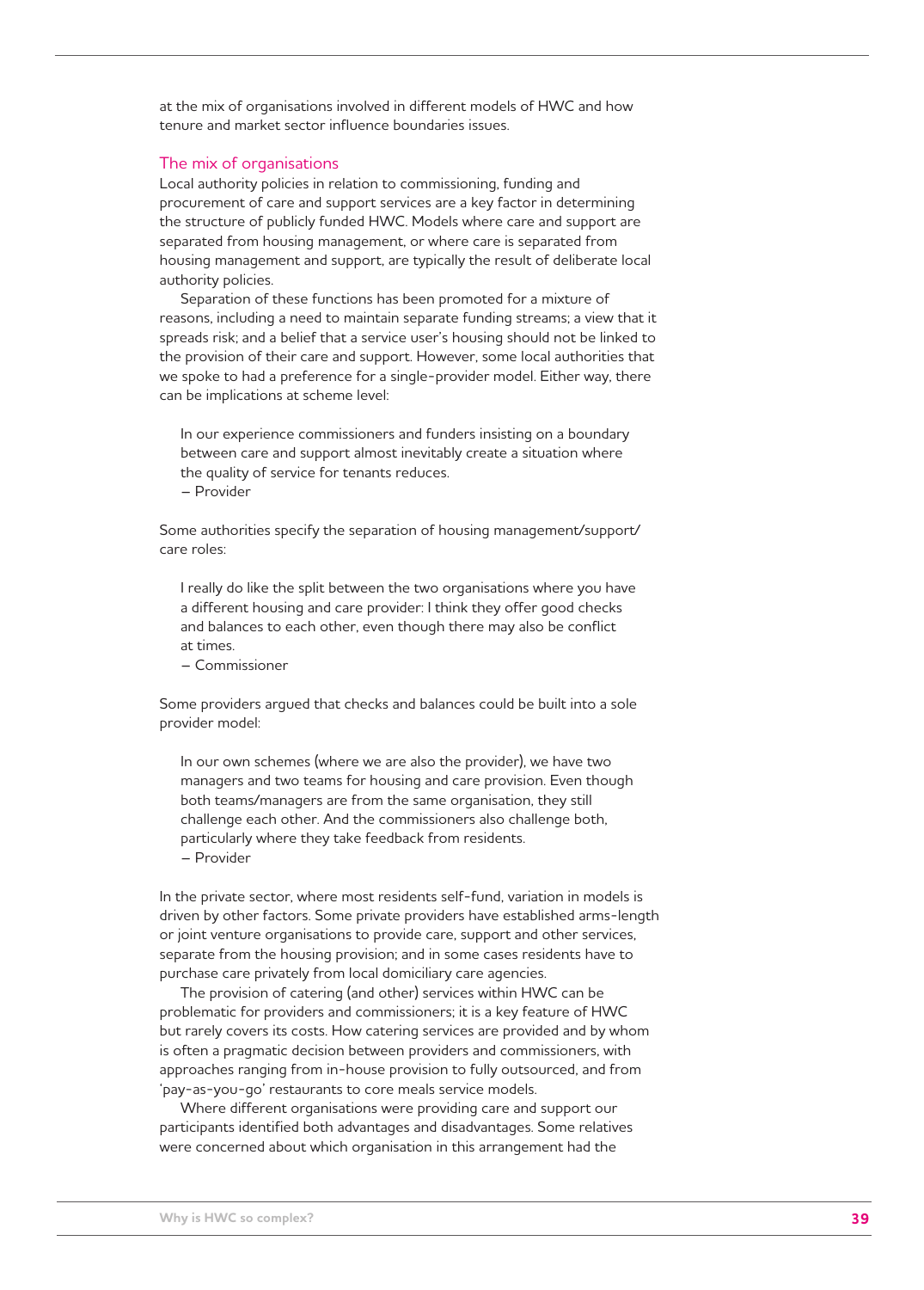lead responsibility for their family member's well-being. Some providers said this model was workable provided there was just one organisation providing care. A model involving multiple domiciliary care providers (such as might occur with widespread personal budget take-up) raised challenges for communication, accountability, safeguarding and practicalities such as car parking – all of which can impact negatively on residents' quality of life. Where we visited schemes in which different organisations were providing care and support, almost all of the older people's direct comments about these arrangements were positive or neutral:

I find everything works here smoothly and it's mainly down to the personalities of the staff, from all the different organisations, with everybody trying their hardest to make it a good place to live. – Tenant

Most of the resident participants in these schemes were able to describe the roles of different providers, despite one of them observing that the organisational structures "can seem a bit confusing". They identified the following as being helpful:

- the role of the scheme/support manager, which is pivotal in these circumstances – this is the person who is seen to be in charge and the person to go to if there is a problem;
- the importance of all the staff having shared aims as well as having the 'right personality';
- the roles of different staff being explained fully at the point of moving in;
- staff being professional if there are tensions between them, they do not give this impression to residents.

For residents, then, quality of life seems to hinge more on the ethos and the relationships with carers (which links back to the Katz, *et al*. findings) than on the structure in place.

I don't really know who does what but I know what I need to know. – Tenant

Most housing providers and at least one commissioner felt that the same provider model was "easier" and "simpler". A small number of providers were adamant that they would not want to work with a different care provider for reasons which included retaining management control, simpler communication, consistent organisational culture and seamlessness of service for users.

We heard many different views about preferred models of HWC. While there may be different implications for roles and responsibilities from each, the evidence from our research does not identify a particular model as being the best at minimising boundaries impacts for residents. What matters most is how the different components of HWC function as a whole and what works best for each individual scheme.

#### **Tenure**

We found a number of ways in which tenure can affect the experience of residents in relation to boundaries issues, particularly in leasehold and mixed-tenure HWC.

Providers seem to have less of a mandate to get involved in the lives of leaseholders; perhaps because they are private customers. However, this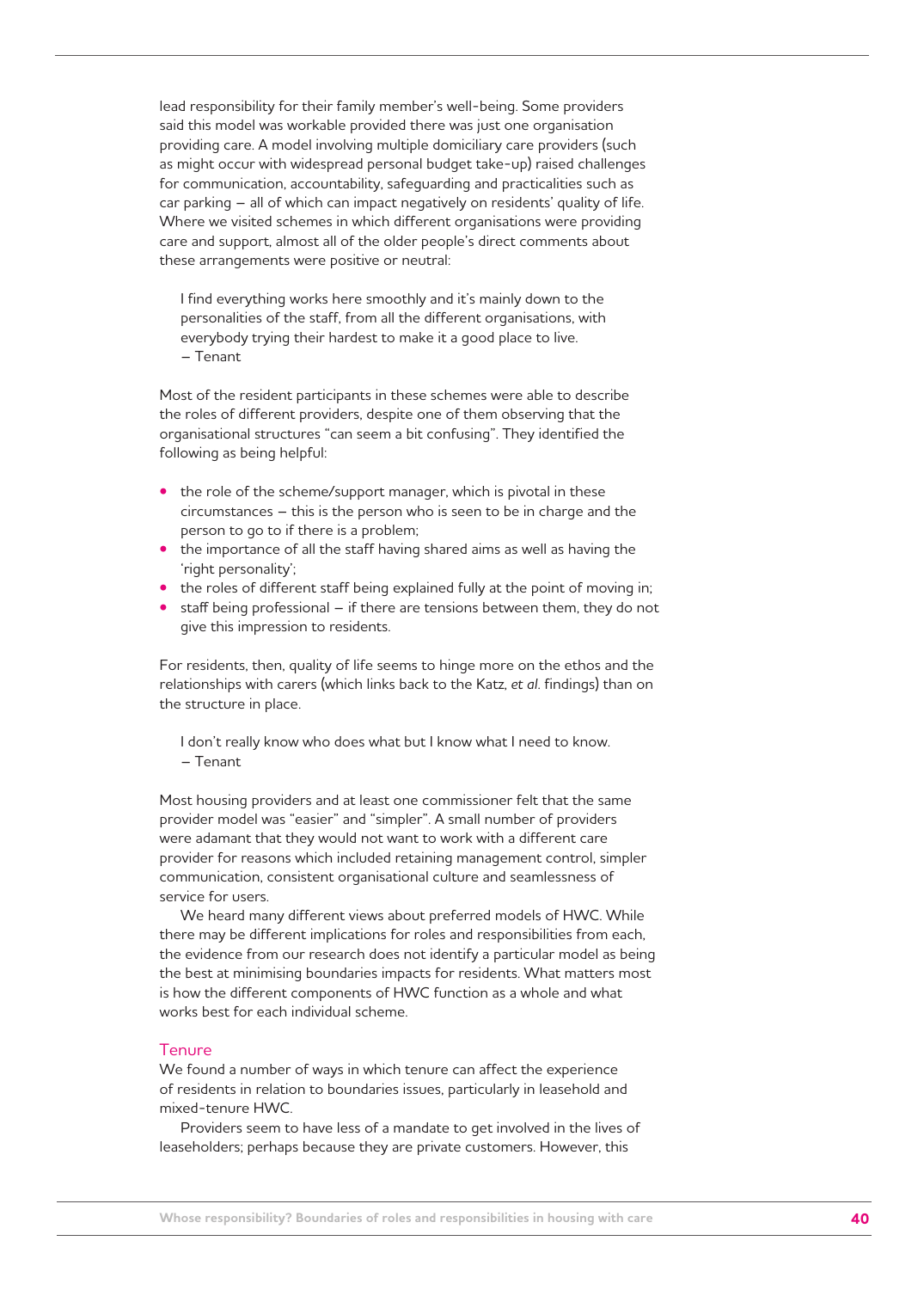seemed to vary with the model in use: private sector providers that also provided care tended to be more involved with leaseholders and the health and social care professionals working with them.

There was evidence that scheme tenure affects the health profile of residents, with leaseholders more likely than social renting tenants to move in with low care and support needs that increase over time as they 'age in place'. One mixed-tenure private provider observed:

The current resident balance is that most of the leaseholders are able and therefore do not use the care service provided by [on-site care provider]. Most of the tenants, on the other hand, are more frail. – Provider

Some HWC providers felt that leaseholders were generally more demanding than tenants in their expectations of HWC. The respective responsibilities of leaseholders and the landlord/freeholder are set out in the lease. We encountered various models (discussed in Blood and Pannell, 2012; Kneale, 2011; and our *Practice Guide*) which aim to increase the control leaseholders have over the operation of the scheme.

It's happening now more and more that private sector retirement housing developers retain the landlord [freeholder] role and appoint a management company to manage the leasehold. A lot of owners in retirement housing are becoming dissatisfied with the managing agent: they are not accountable to them, only to the landlord [freeholder] – it's a very top-down model, which focuses on the landlord [freeholder]'s needs, not the tenants.

– Provider

#### Market sector

We found evidence of a perception among some local authorities that private providers are less interested in promoting the quality of life of residents. One private provider described the mindset of "public sector good, voluntary sector a bit dodgy, private sector bad". Some local authorities have been less interested in the private sector, as they have assumed that those living in private HWC would not require public funding for care; a point we question in our *HWC Affordability* study. However, some of our interviewees indicated that other local authorities are taking a more proactive interest in delivering a mixed HWC economy, and have developed strategies or invited tenders to this end.

We're also looking at leasehold extra care housing although we recognise this is much harder for us to influence the service model in the private sector; however, we are keen to work with private sector organisations to look at how they try to avoid any confusion or disputes between organisations affecting service quality for residents. – Commissioner

The evidence from our research is that the differences between the HWC sectors can be complex. As one commentator – speaking specifically about dementia care in residential and nursing homes as an example of sector variation – explained:

I think the private sector seems to be typified by extremes – some of the best examples of dementia provision are in the private sector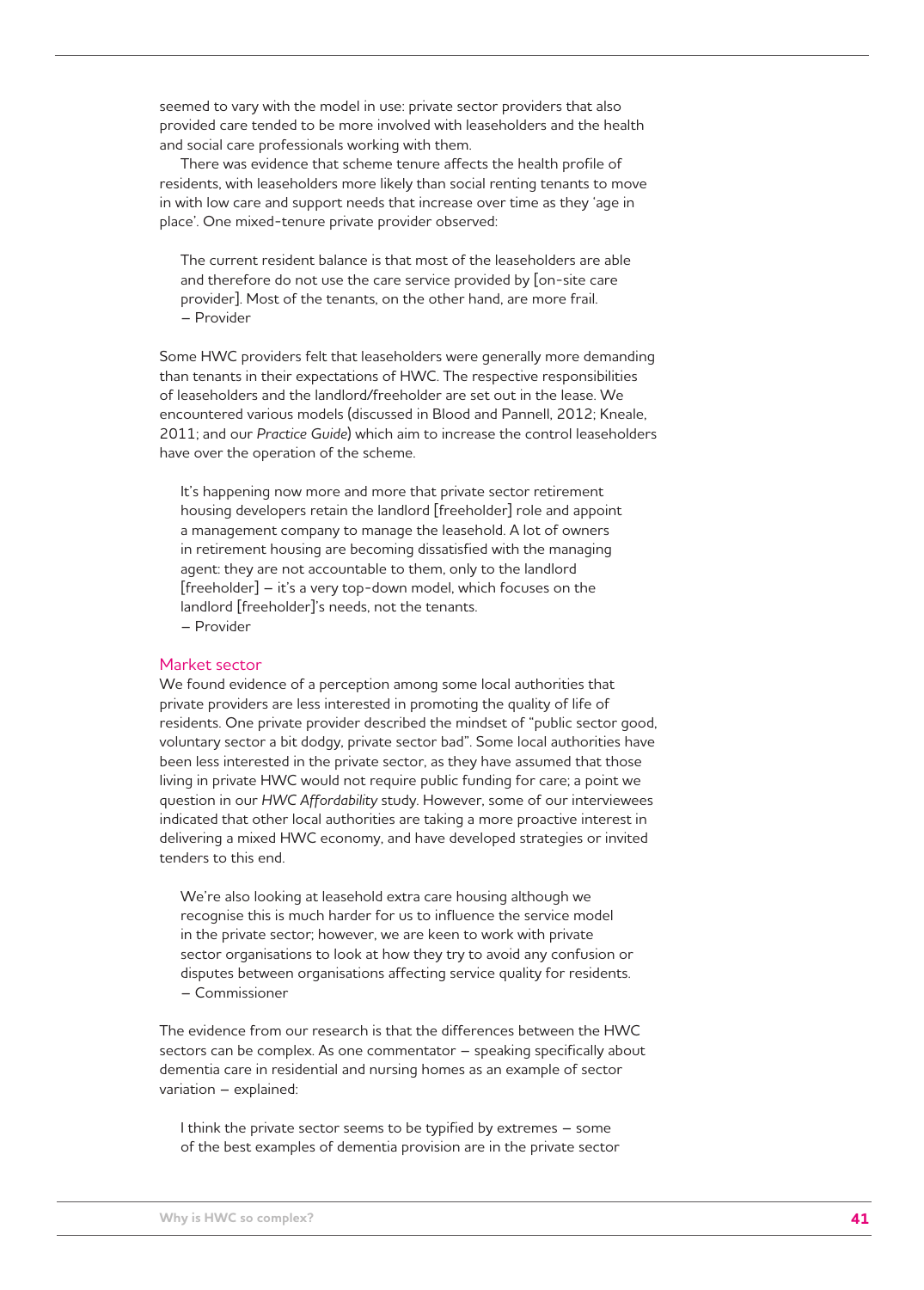and some of the worst. The public sector is generally more prone to mediocrity.

– Independent expert

We found evidence of private sector HWC providers that had developed innovative models of provision and partnerships (explored further in Copeman and Pannell, 2012). They were clear that there is a business case for promoting the quality of life of their customers and developing in partnership with not-for-profit and public sector organisations. One private provider pointed out that they make most of their profits from selling the leasehold units, rather than providing care. There seemed to be a clear distinction in ethos between those private companies that develop, sell and pull out and those that build and continue to provide:

We are a family-owned company and we retain our role as landlord [freeholder]; i.e. we don't just invest to sell then pull out, we work to build and develop the scheme, its services and its reputation. – Private provider

## **The impact of complexity in HWC on older people**

We have already identified some of the ways in which complexity in HWC can impact on its residents. In Chapter 2 we saw how good partnership working can promote people's rights and allow them to live independently while managing risks; and that a lack of clarity, flexibility, ownership and resources can mean that staff do not promote residents' rights as much as they might. In Chapter 3 we identified some of the grey areas between roles and responsibilities and the gaps that can result. In this section, we highlight other key consequences of this complexity, focusing in particular on the impact of changes on residents.

#### The external context

It can be difficult for older people and their families to make informed choices about HWC, given the variety of models on offer and the possibility that these might change over time.

If we are trying to get people to look at and consider this as a housing option (especially where they are considering a move to a different geographical area), we really need some national consistency on what HWC is.

– Professional from a national organisation, England

Cuts in public sector funding affect all sectors. Professionals expressed concern that changes to funding for support could change the boundaries of roles or even lead to the withdrawal of core services in future. Already we heard that in some areas local authorities will no longer fund activity co-ordinator roles, which leaves a gap in terms of who is responsible for organising activities and supporting participation. Although previously eligible for help through Pension Credit, private leaseholders are now unlikely to receive financial support from local authorities for the support element of their service charges (see our HWC Affordability study; also Copeman and Pannell, 2012; Aldridge, *et al*., 2012). In some areas we heard that there is insufficient local authority capacity to monitor contracts and investigate resident complaints about issues concerning roles and responsibilities.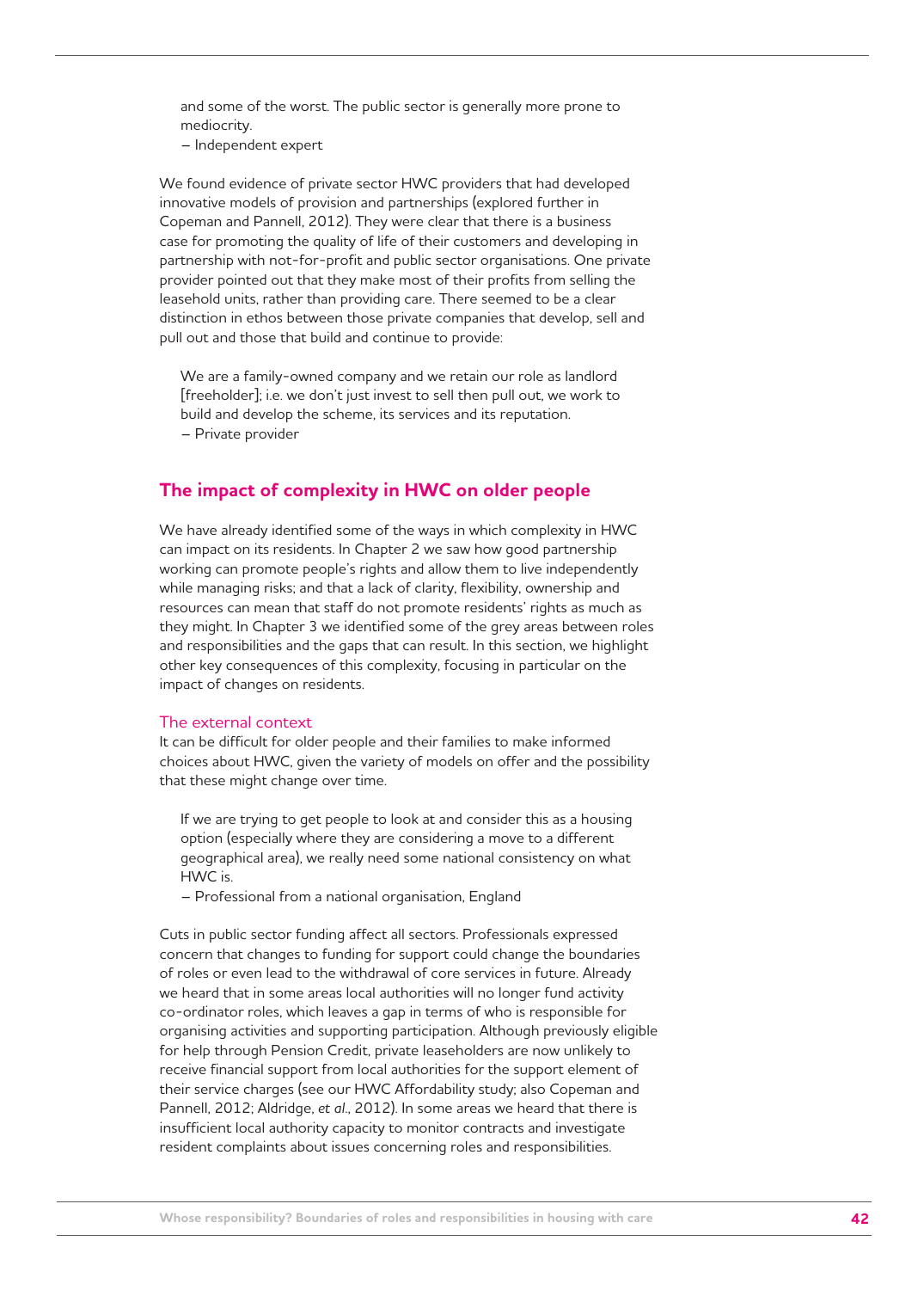Local authorities do not seem to pay enough attention to the potential impact on older people when making their procurement decisions, and we identified negative consequences from block tendering in particular, including uncertainty, lack of clarity, lack of control, and a change of provider and/or staff:

We [the residents] recently went to a meeting where we were asked for our opinions [the care provider was changing due to a different organisation being awarded the care contract] and I was scared that all the staff would change if the care provider changed – I wouldn't have been too happy about that – but the existing staff all transferred to the new care organisation so we are keeping the same staff. – Resident

We heard examples of changeovers managed well in terms of their impact on residents, but it is clear that these require significant time and other resources to involve residents and their families from the outset. A resident with dementia is likely to find it more difficult to adjust to complex and changing structures and to work out who to ask for what, or who to complain to.

The regulatory system is important and relates both to complaints and to where responsibility lies when problems arise; this was a problem for residents living in sheltered housing in '*Nobody's Listening*' (King, *et al*., 2009). The current regulatory system for care is complex. This can make it difficult to know who to complain to when problems arise. As we have seen, it can also lead to providers changing their model in order to avoid registration rather than because they think it will improve the service:

If a HWC provider wishes to provide care, they have to register with CQC, but CQC doesn't understand HWC and it is causing chaos for the housing providers. So housing providers are trying to get round the bureaucracy, either by not providing care at all, or by ensuring that each resident employs his or her own carer, which means the care provision doesn't have to be registered.

– Professional from a national organisation, England

Several professional participants raised concerns about the impact of complexity on safeguarding. Situations where different care workers are coming in and out of the building, where there are contested areas and where there is no ringmaster can all have a much greater impact on those with higher care and support needs, especially those without involved and local family. Even in single-provider models there can be a lack of clarity about responsibilities. For example, one provider told us that some of their own staff had not intervened when they observed a resident with dementia starting to climb over a fence by a busy road as they did not feel it was their job to stop her. The provider has had to clarify that safeguarding issues are the responsibility of all employees.

#### Impact at scheme level

In most of the schemes we visited (including both single- and multipleprovider models), the majority of residents felt that the boundaries between staff roles were managed well. However, a recurring theme was that this was because residents were being shielded from the complexity of the organisational arrangements by the hard work and flexibility of the frontline staff.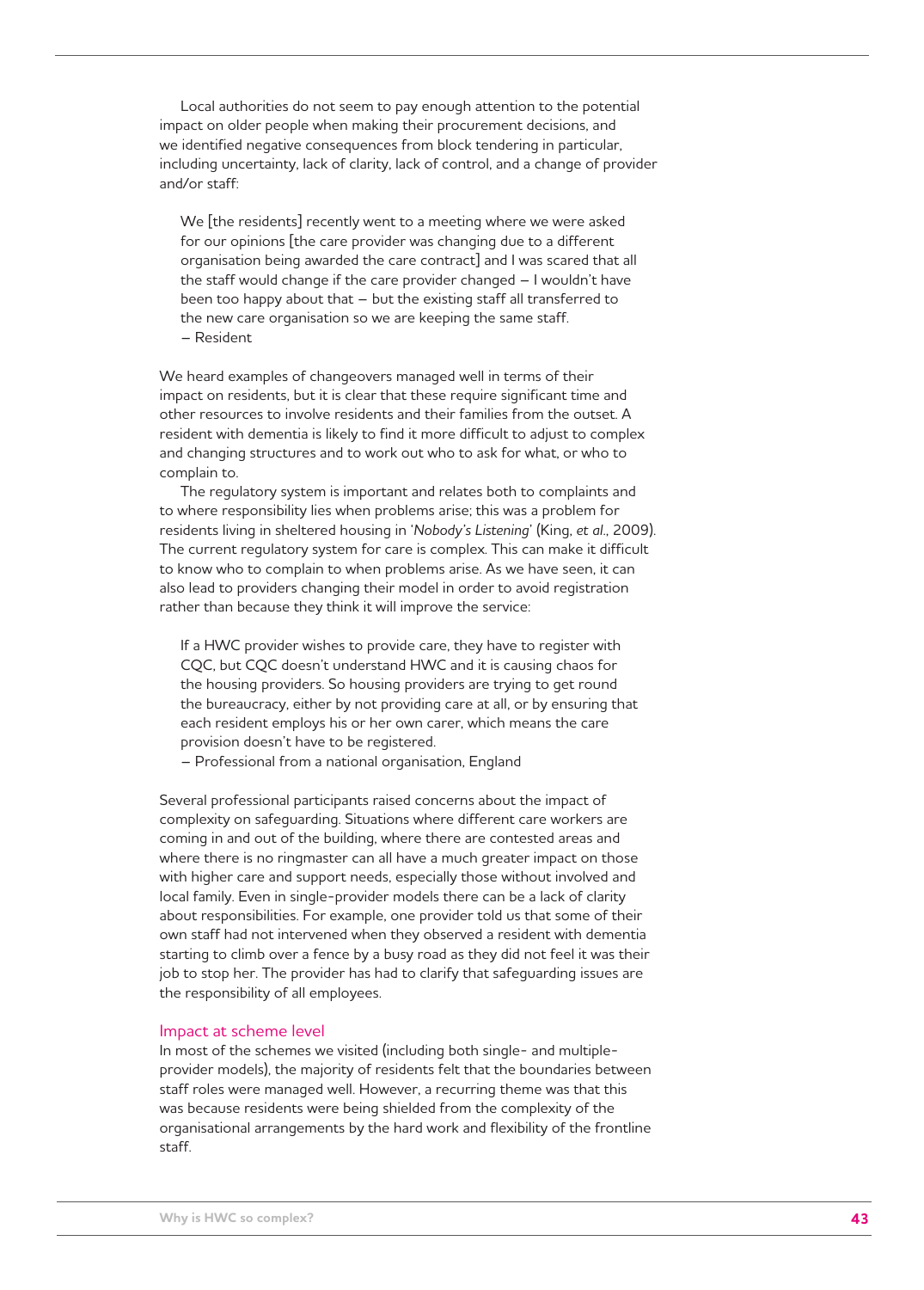I think it's down to everybody who works here having a good attitude and being willing to work together, and they always seem to have time for residents. I'm not sure how the procedures between them work but it's not something that I ever notice.

– Resident

I think what we're seeing is staff trying to mitigate the effects of multiple organisations involved in managing some of the schemes in our area.

– Commissioner

However, another key finding was that some of the issues that may seem relatively minor to commissioners and providers were often very important to older people. The level of social interaction and 'mix' of residents' needs within a scheme was a key concern for some participants, as in the example in Chapter 1. As shown in previous research (Raynes, *et al*., 2006), simple practical support mattered a lot to the older people we spoke to, yet many were confused about who – if anyone – could provide it, or had been impacted by changes to provision or charging policies. Some providers also suggested that this type of support can get 'squeezed' out by care.

Residents who receive care experience an additional set of roles and boundaries. Those with the highest care and support needs will be affected the most by high staff turnover, change and poor morale among staff, since workers provide not only their intimate care but also much of their day-today social interaction.

I've got eight or ten or twelve different carers here, and I know them very well and they know me, I class them as friends so I wouldn't want another bunch of strangers coming in. – Resident

For those who require input from a range of services, such as community nursing, occupational therapy, adult services care management or palliative care, 'whole system' partnerships and good communication between different organisations are vital and can make the difference between good quality of life and a sudden unplanned move to a care home.

Another key finding was that some of the issues that may seem relatively minor to commissioners and providers were often very important to older people.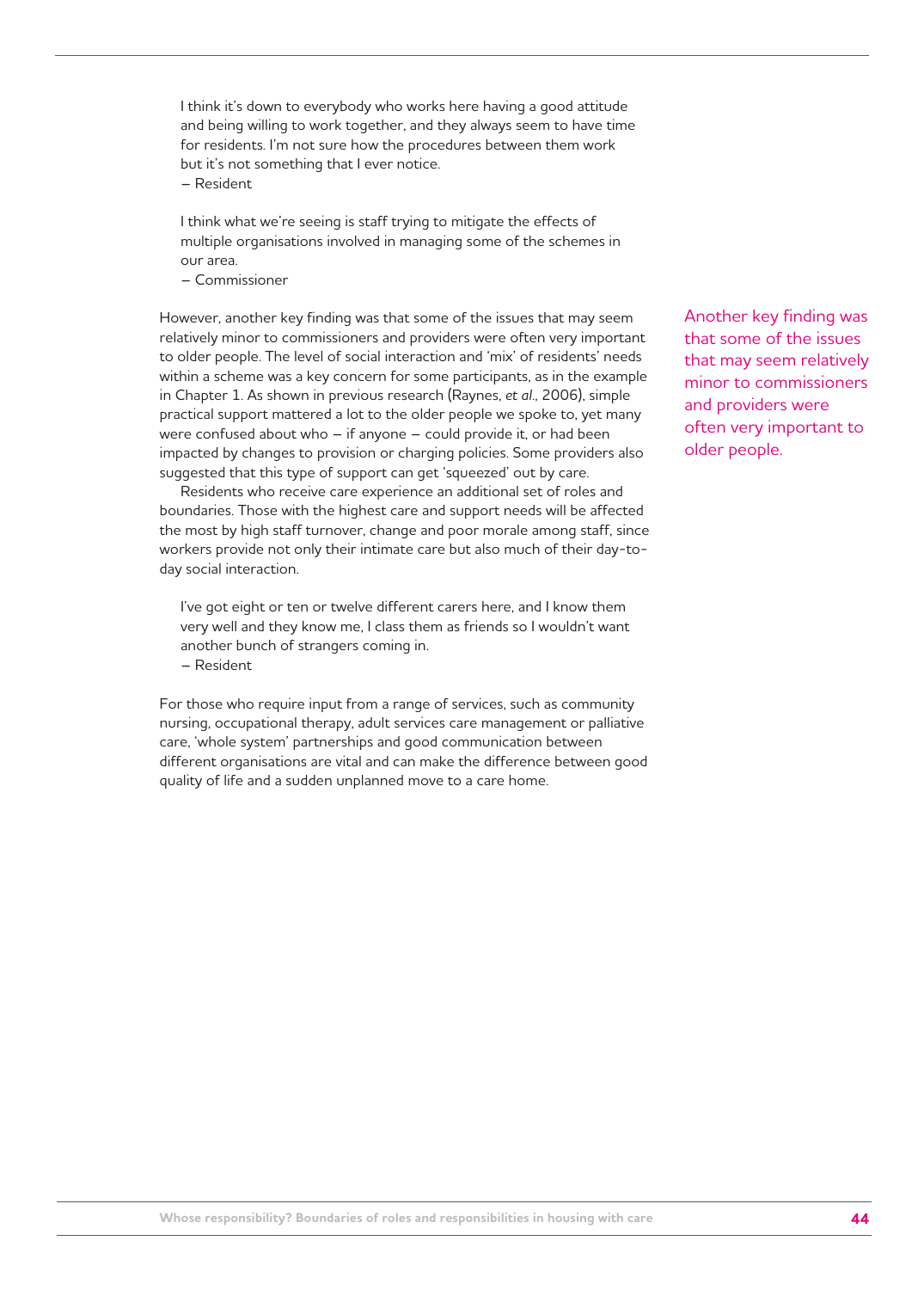## **5 IMPLICATIONS AND REFLECTIONS**

We have seen how commissioning, funding, regulation and differences in local and national policies create an extremely complex environment for HWC, with many different models operating across the UK. This creates the conditions for contested boundaries and the evidence suggests that commissioners and funders give insufficient consideration to the consequences of their policies and decisions on older people.

## **Summary of key messages from the study**

This complexity has led to multiple providers operating in many models, posts being funded from different sources, and group structures being set up by private and not-for-profit providers.

There does not seem to be one HWC model that works better than all the others, but where multiple providers are operating – and especially where there is a *change* in providers and roles – a lot of time and energy need to be put into making this work and 'shielding' residents from the potentially negative impact of boundary disputes and grey areas. In cases where these 'shields' have broken down, we found instances where roles and responsibilities issues and complexity behind the scenes have had a clear negative impact on residents, their relatives and frontline staff, such as in our original example in Chapter 1.

Most of the people we spoke to were extremely positive about their quality of life in HWC, although around one-third of them were concerned about grey areas and gaps. Grey areas at the boundaries of roles and responsibilities seemed most likely to turn into gaps in the following situations:

**•** where there is a huge variety of need (for example, around move-in support: some people will need a lot of support, including befriending,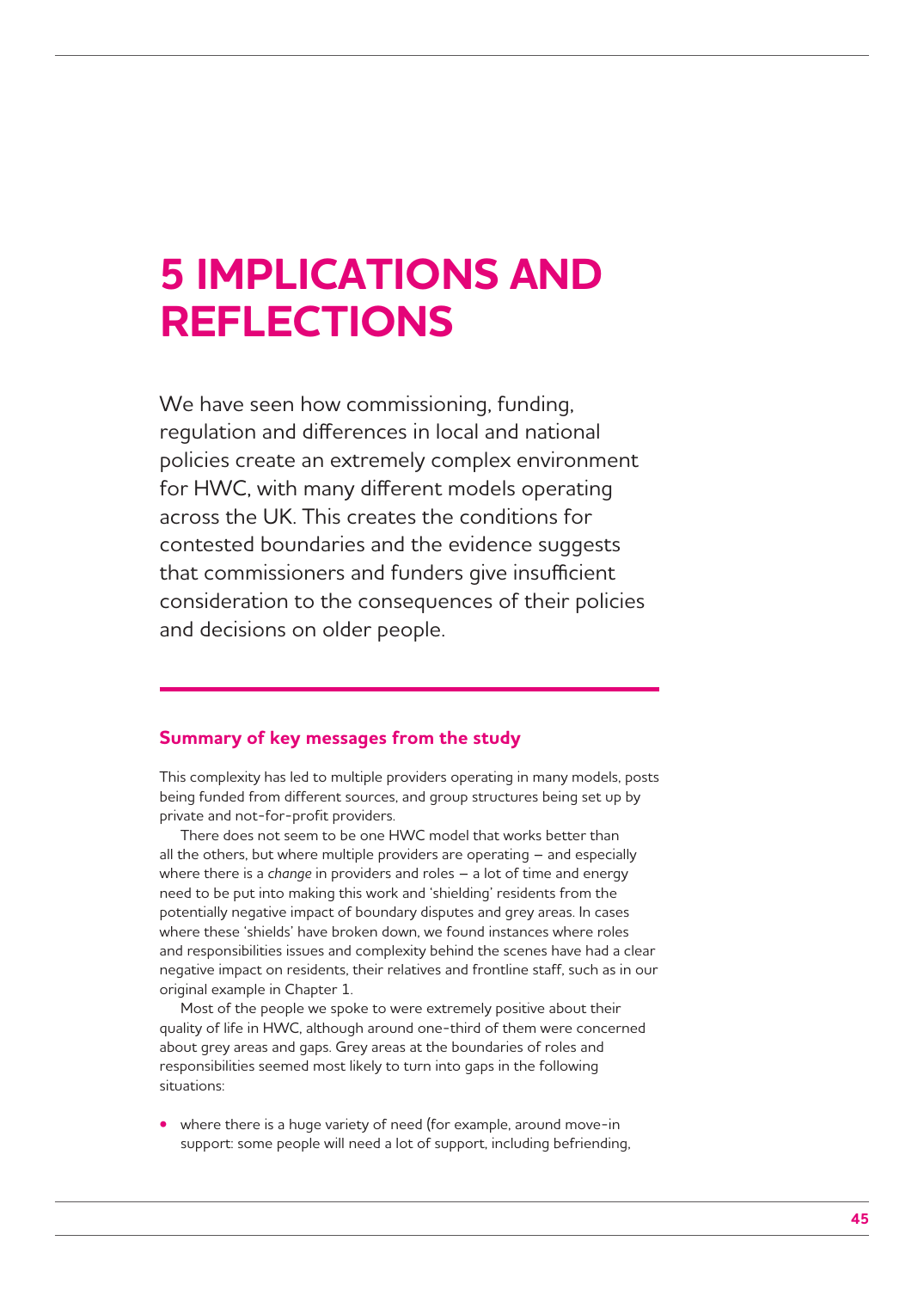confidence building and physical orientation to settle, while others will need little more than an information pack and a courtesy call);

- where things are small (in terms of time it takes to do them, although they are often far from unimportant to older people) such as light bulbs, gate catches, plasters, cups of tea for ill residents or eye drops – the mechanisms to get things done (care plans which need reassessing by social workers, complex repair reporting structures between several agencies) are disproportionately unwieldy, and small tasks therefore do not get prioritised: they cannot easily be spelt out and costed up on a care plan, and organisations tend not to spend time and energy developing shared protocols around them;
- when circumstances suddenly and/or temporarily change (for example, due to illness, hospitalisation or a relative not being able to provide support);
- when resources are limited (for example, where funding for roles such as activity co-ordinator or handyman is scarce, and where social services are less willing to fund preventative input or continue funding care above a certain level);
- when things are important or seemingly obvious and everyone assumes someone else is doing them (such as fire alarm testing or stopping a resident with dementia from climbing over a fence to a main road);
- when things are difficult and everyone would rather avoid doing them (especially where they lack the skills or confidence – for example, talking about end-of-life/home-for-life issues);
- where they involve advocacy with external agencies (such as accessing aids and adaptations, making and chasing up health referrals, and so on – this can be unpredictable, ongoing, time-consuming, and can depend on contacts and knowledge);
- where perspectives on risks/safeguarding and gains to quality of life differ (as in our PEG feeding example in Chapter 3).

Gaps are often filled by the scheme manager (or support/care manager), another staff member, a relative, a neighbour or someone else, such as the hairdresser. The dangers here are that this is ad hoc and discretionary and that some people who need it will not get the service, or that staff end up constantly doing more than they are trained, insured and paid to do. Without someone to act as the ringmaster  $-$  co-ordinating input and identifying any gaps – some residents with high support needs (especially those who have reduced capacity and/or no regular family input) may not be able to continue living independently and with good quality of life in HWC.

A clear message from the older people we spoke to was that continuity – of place and of relationships – is extremely important to them. This echoes the Katz, *et al*. (2011) headings of 'continuity and adjusting to change' and 'meaningful relationships (personal and with paid carers)'. Most HWC residents have already made significant upheavals in later life to move home; many have had a series of losses and traumatic experiences prior to moving in. The fear of having to move to a care home which many expressed seems partly to be a fear of the loss of independence and rights, but also the fear of having to make another transition, especially during crisis or at the end of life.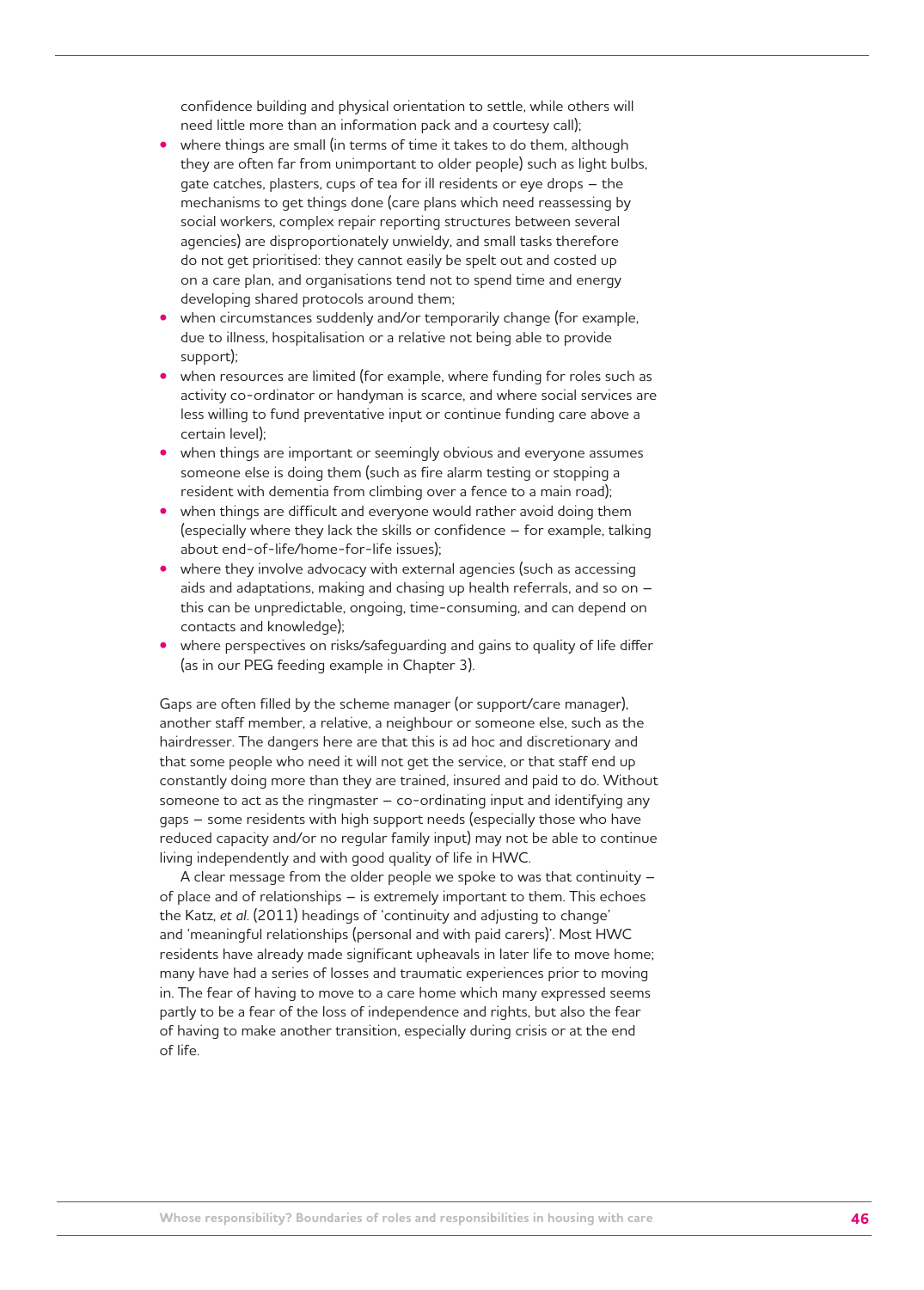## **Practical implications**

We identified a number of practical ways in which organisations can improve the way they work across boundaries to produce good outcomes for HWC residents and we present some of the practical examples we encountered in our accompanying *Practice Examples*. Finding ways of involving residents (including those with high support needs) meaningfully in each of these areas should be a priority; for example, through identifying the qualities they value in staff, or gathering feedback from them about what they want from services.

#### Workforce and management

A carefully selected, well-trained and well-managed workforce is essential if older people are to receive a person-centred and seamless service, yet as identified in the recent National Audit Office reports (National Audit Office, 2011; Ipsos MORI, 2011), we too heard of 'zero-hours' contracts, unsettling TUPE transfers and care staff not being effectively monitored. We found that high staff turnover and use of agency staff to fill the gaps can have an extremely negative impact on older people's day-to-day experience; however, the majority of people we interviewed were generally happy with their staff and praised their flexibility and dedication.

In the *Practice Examples* we consider what some providers are doing to recruit and train staff who can form good relationships with residents; to ensure one person has overview at scheme level; and to make sure that staff are clear about the boundaries between their roles and about when and how they might need to overstep them.

#### Clarity between the key players

To minimise roles and responsibilities issues there needs to be clarity from the outset about:

- the HWC model (generally and for each specific scheme) and the expectations of all parties at the outset;
- residents' rights (and responsibilities);
- the shared vision and ethos of different providers and commissioners;
- the input and responsibilities of relatives and others what contingencies need to be in place and how this will be regularly reviewed;
- what everyone does and who is responsible for what;
- how service users can complain and provide feedback and what mechanisms are in place to resolve conflicts between different agencies/ different workers;
- communication and liaison arrangements both between providers at the scheme and with key external agencies such as social services (at all relevant levels within the organisations).

#### **Commissioning**

Commissioners need to:

- adopt flexible approaches to service delivery, rather than prescribing one model;
- focus on what works best for older people through effective consultation, involvement and allocation processes;
- look at ways of implementing personalisation so it increases selfdetermination and choice without adding complexity;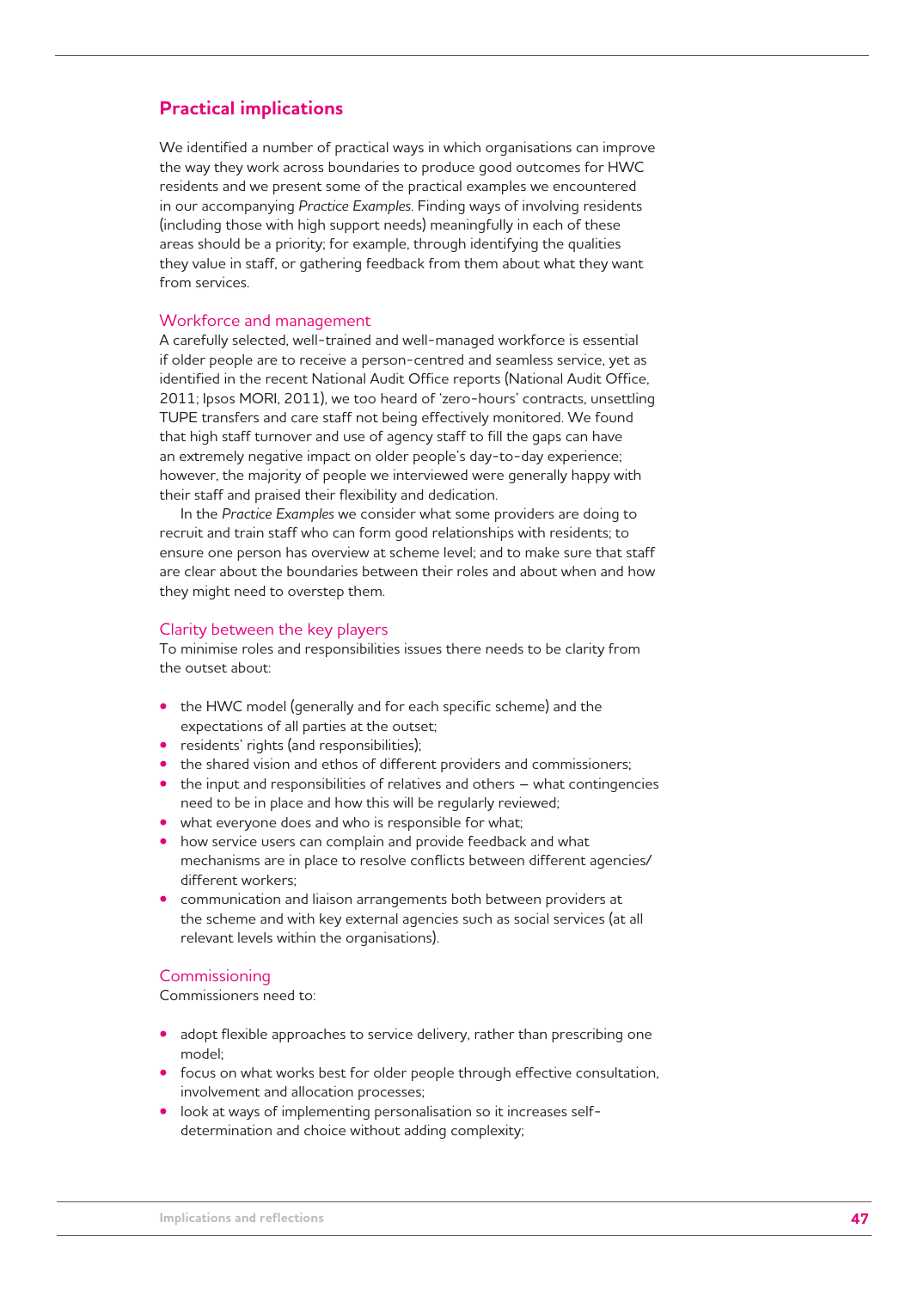- change providers and models only when it is clear that current arrangements are not working and/or cannot continue;
- anticipate the impact of such changes on older people and their families – consult with them, plan ahead and allocate sufficient resources to reduce this;
- think strategically about the role of the private sector and promote the partnerships needed to make HWC work for leaseholders as well as tenants.

#### Resident involvement

Finding meaningful ways to involve residents in each of these three areas focuses joint working on the things that really matter to older people and empowers them to understand and exercise their rights and responsibilities.

### **Reflections**

It would seem that the principles of good practice in managing boundaries apply across the various operating environments for HWC.

There are significant variations across the four nations of the UK in relation to the provision, funding and regulation of HWC and the presence or absence of strategic approaches to HWC. However, from the evidence of our study, these variations do not necessarily result in significantly different boundaries issues within HWC schemes. Our discussions with older people and frontline staff and managers suggest that the issues and experiences may be common across all UK nations. As the amounts of public funding available to develop new HWC schemes reduce, most new schemes in future will either be wholly private or mixed tenure, and the proportion of people living in HWC who are leaseholders or shared owners will grow. This is relevant because in the private sector, although some of the rights differ, the confidence to exercise them may be greater and these providers have very different relationships with local authorities.

National and local policies bring often unhelpful layers of complexity to the HWC model; yet, even if we can scrape away some of these layers, HWC is inevitably based on a marriage between housing and social care. As we saw in Chapter 2, several of the professionals we spoke to argued that therein lies its strength. One respondent, who was talking in particular about working with people who have a dementia diagnosis, argued that:

Where social care dominates or works alone, we tend to end up with a really institutional model, so the collaboration with housing seems to be critical here and the strength of HWC for people with dementia lies in this collaboration.

We have highlighted the risk that personalisation may bring further complexity. A narrow focus solely on personal budgets seems to bring little in terms of meaningful choice to older people in HWC. Instead, rights may be the missing part of the jigsaw needed to ensure that innovative personcentred approaches (such as, for example, those proposed by Bowers, *et al*., 2007) are promoted. However, we were told by housing providers and commissioners that social workers often do not understand housing rights (viewing HWC more as 'a placement').

Rights seem to have developed something of an image problem among housing professionals and HWC residents, and not without reason. We heard examples of them being used as an excuse for not doing something (such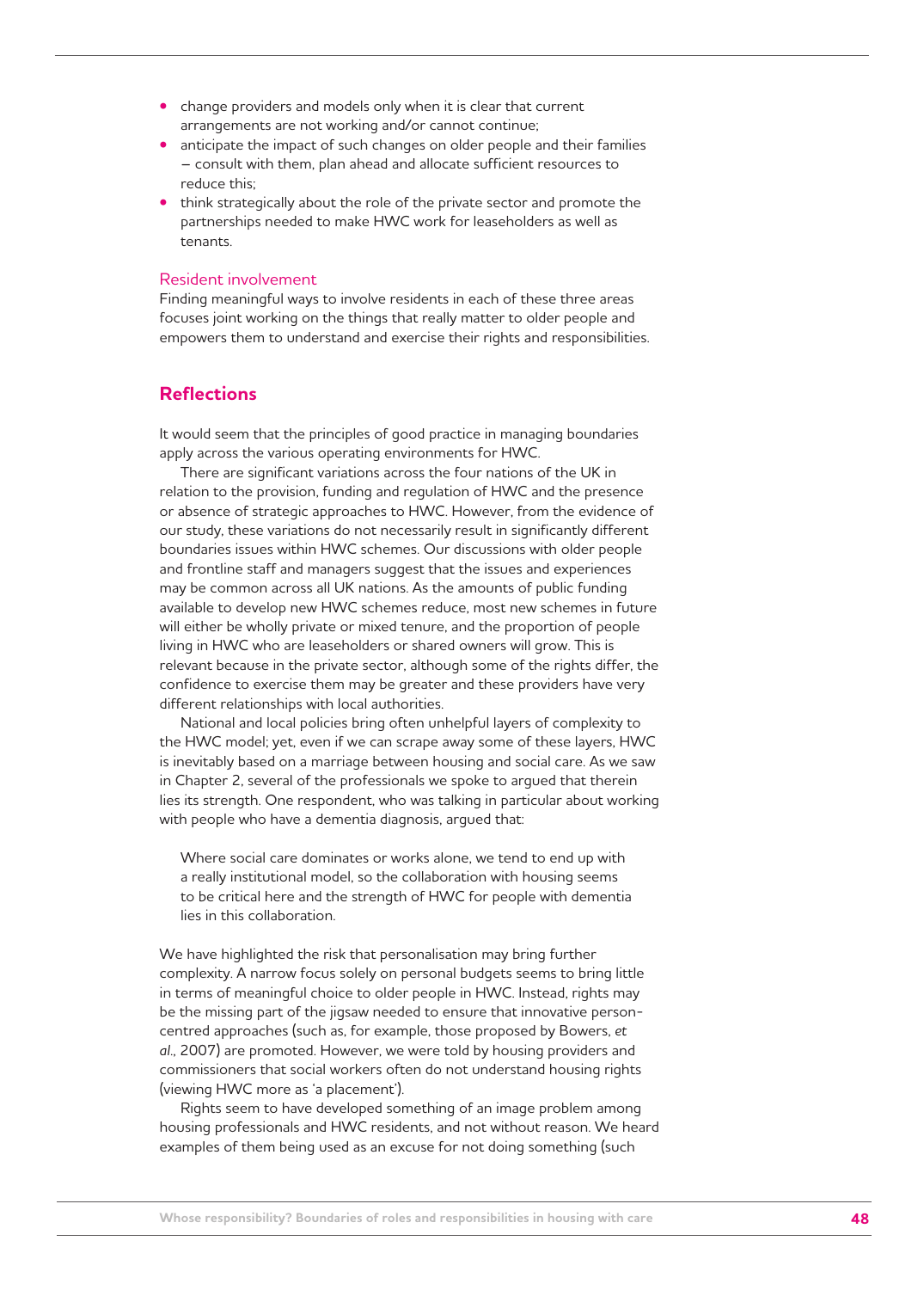as supporting tenant participation, or challenging a centenarian to be 'more independent' and do her own laundry) or as a blanket policy (such as not, under any circumstances, talking to a neighbour about someone's admission to hospital). Providers at our Bristol conference talked about rights-based approaches as though they were restricting and working against personcentred approaches – quite contrary to the Equality and Human Rights Commission's vision (EHRC, 2011) that rights can provide a 'framework for person-centred decision-making'.

In HWC, older people with high support needs can enjoy selfdetermination: privacy, independence and control over how they live their day-to-day lives in their own homes, within a supported community setting where many risks will be much lower than they might be living in the wider community. However, this model still entails risks and responsibilities: it is community living; you are responsible for your own tenancy/lease; and, as one provider explained to residents at a new scheme who were pressing their buzzers to request extra pillows or remote controls to be passed to them, HWC is not a hotel.

The main recommendation of the consultants involved in our example in Chapter 1 was that all partners needed to develop and agree a strategic vision for the scheme, including clarity about allocations and resident mix, and to convey this to frontline staff. The schemes where we found the best practice (and this was true across nations, sectors and type of model) were those where there seemed to be clarity about what they are (and are not) trying to do and for whom. However tight the protocols and however clear the boundaries, there will perhaps always be the risk of gaps: what matters is that all the key players understand this from the outset. It is also vital that where there is a high or increasing risk that a gap will have a serious impact on someone – perhaps due to disability, marital status, support network or language – there are systems in place to identify and respond to this before the tenancy breaks down or safeguarding issues develop. On a day-to-day level the overarching message from our research was that it is the scheme staff who shape the experience of HWC for older people, and it is their flexibility and determination which (mostly) results in a seamless service. However, in some areas and schemes we found evidence of complexity leading to increasing and at times unsustainable pressure on scheme managers and staff as they try to smooth over the potential fault lines and make the marriage between housing and care work.

It is the scheme staff who shape the experience of HWC for older people, and it is their flexibility and determination which (mostly) results in a seamless service.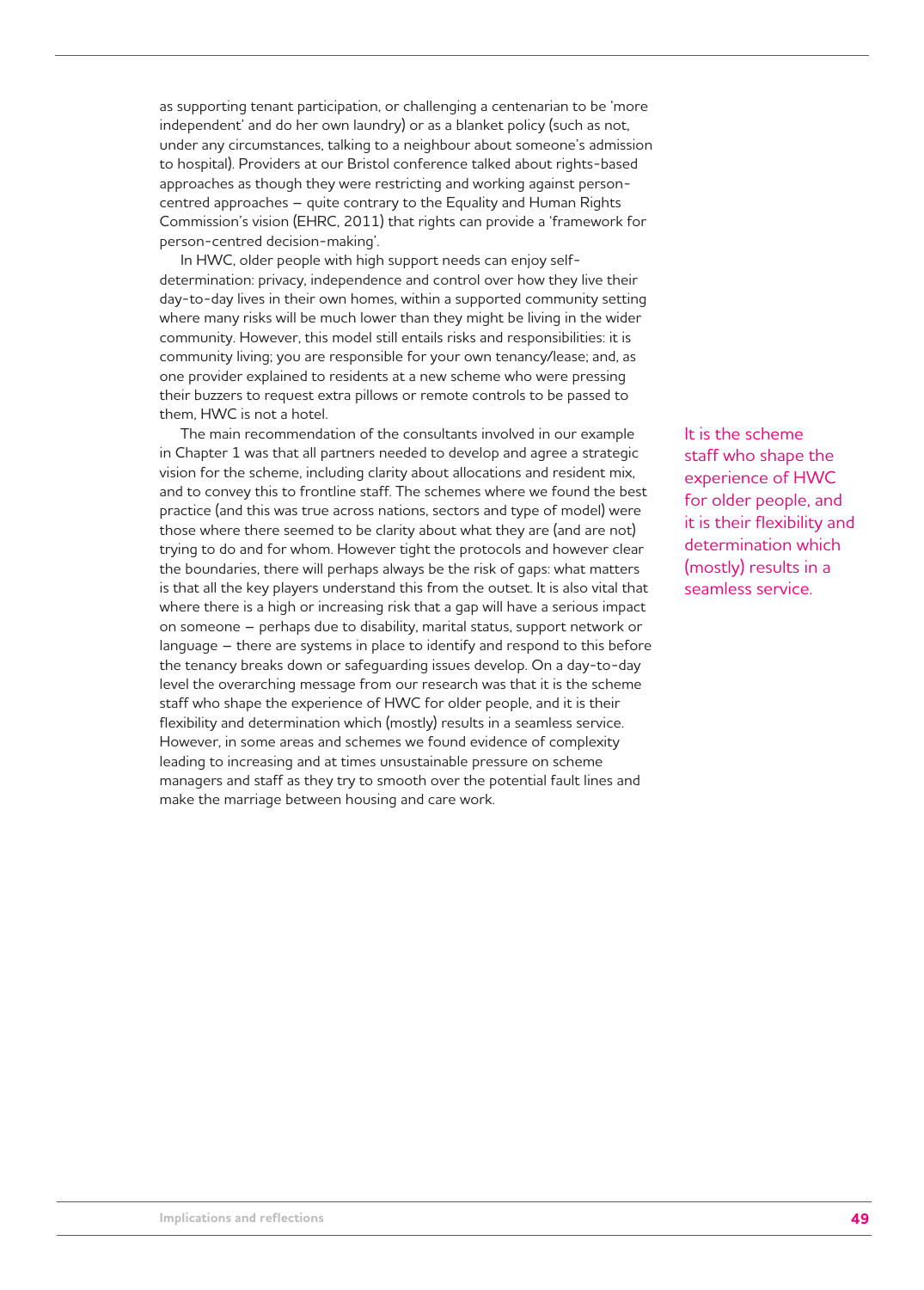## **NOTE**

1 The 2006 TUPE Regulations (Transfer of Undertakings (Protection of Employment)) apply when a 'service provision change' takes place (for example, when a contractor takes on a contract to provide a service for a client from another contractor). When the transfer takes effect, the previous contractor's employees automatically become employees of the new employer on the same terms and conditions. (For more details, see Department for Business, Innovation and Skills, 2009.)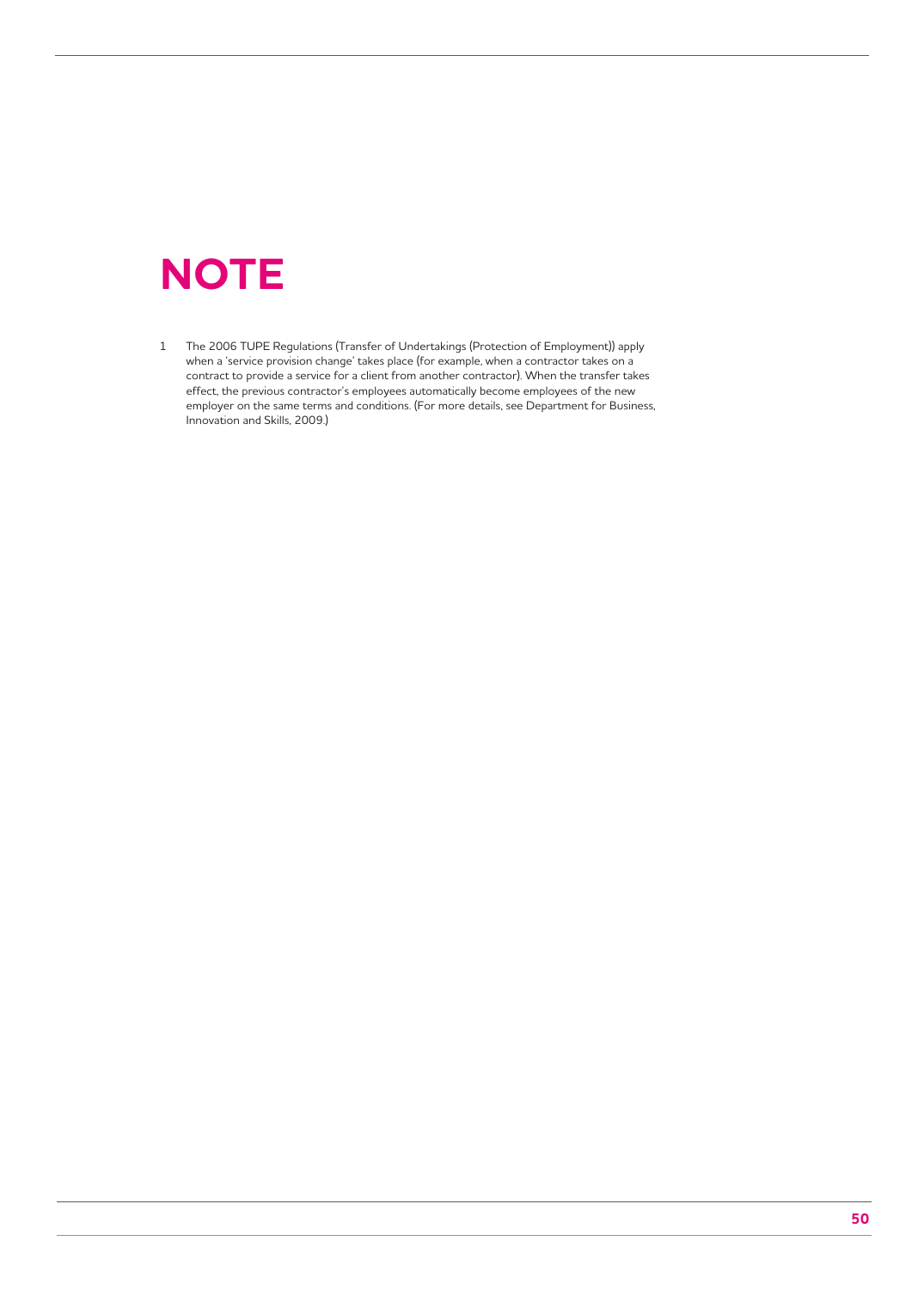## **REFERENCES**

- ADASS and Housing LIN (2011) *Strategic housing for older people: planning, designing and delivering housing that older people want: a resource pack.* London: Housing LIN
- Aldridge, H., Kenway, P. and Pannell, J. (2012) *Affordability of retirement housing in the UK*. Available at: http://www.npi.org.uk
- Arden, A. and Dymond, A. (2012) *Manual of housing law* (9th revised edn). London: Sweet & Maxwell
- ARHM (2005) *ARHM Code of Practice for England* (revised version). Available at: http://www.arhm.org
- ARHM (2009) *ARHM Code of Practice for Scotland*. Available at: http://www.arhm.org
- ARHM (2010) *ARHM Code of Practice for Wales*. Available at: http://www.arhm.org
- Benjamin, D., Stea, D. and Aren, E. (eds) (1995) *The home: words, interpretation, meanings and environment*. Aldershot: Avebury
- Blood, I. and Bamford, S-M. (2010) *Equality and diversity and older people with high support needs*. York: Joseph Rowntree Foundation
- Blood, I. and Pannell, J. (2012) *Building mutual support and social capital in retirement communities: Viewpoint no. 23*. London: Housing LIN
- Blood, I. and Pannell, J. (2013, forthcoming) *Putting rights at the heart of housing with care: Viewpoint*. London: Housing LIN
- Blood, I., Pannell, J., and Copeman, I. (2012) *Findings from housing with care research: Practice examples*. York: Joseph Rowntree Foundation
- Bowers, H., Bailey, G., Sanderson, H., Easterbrook, L. and Macadam, A. (2007) *Person centred thinking with older people: practicalities and possibilities*. Stockport: HSA Press
- Bowers, H., Clark, A., Sanderson, H., Easterbrook, L., Macadam, A., MacDonald, R., Macfarlane, R., Maclean, M., Patel, M., Runnicles, D., Oshinaike, T. and Smith, C. (2009) *Older people's vision for long term care*. York: Joseph Rowntree Foundation
- Bradford Dementia Group (2009) *The Enriched Opportunities Programme: a cluster randomised controlled trial of a new approach to living with dementia and other mental health issues in ExtraCare housing schemes and villages*. Bradford: Bradford Dementia Group
- Callaghan, L., Netten, A. and Darton, R. (2009) *The Development of Social Well-Being in New Extra Care Housing Schemes*. York: Joseph Rowntree Foundation
- CHS (undated) *Centre for Housing and Support code of practice for housing-related support: brochure 1: introducing the code of practice*. Available at: http://www.cornwall.ac.uk/downloads/chs/ Brochure\_1\_Introducing\_the\_Code.pdf
- Copeman, I. and Pannell, J. (2012) *Can self-funders afford housing with care? A guide for providers and commissioners.* London: Housing LIN
- CQC (2010) *Guidance about compliance: essential standards of quality and safety*. Available at: http:// www.cqc.org.uk/sites/default/files/media/documents/gac\_-\_dec\_2011\_update.pdf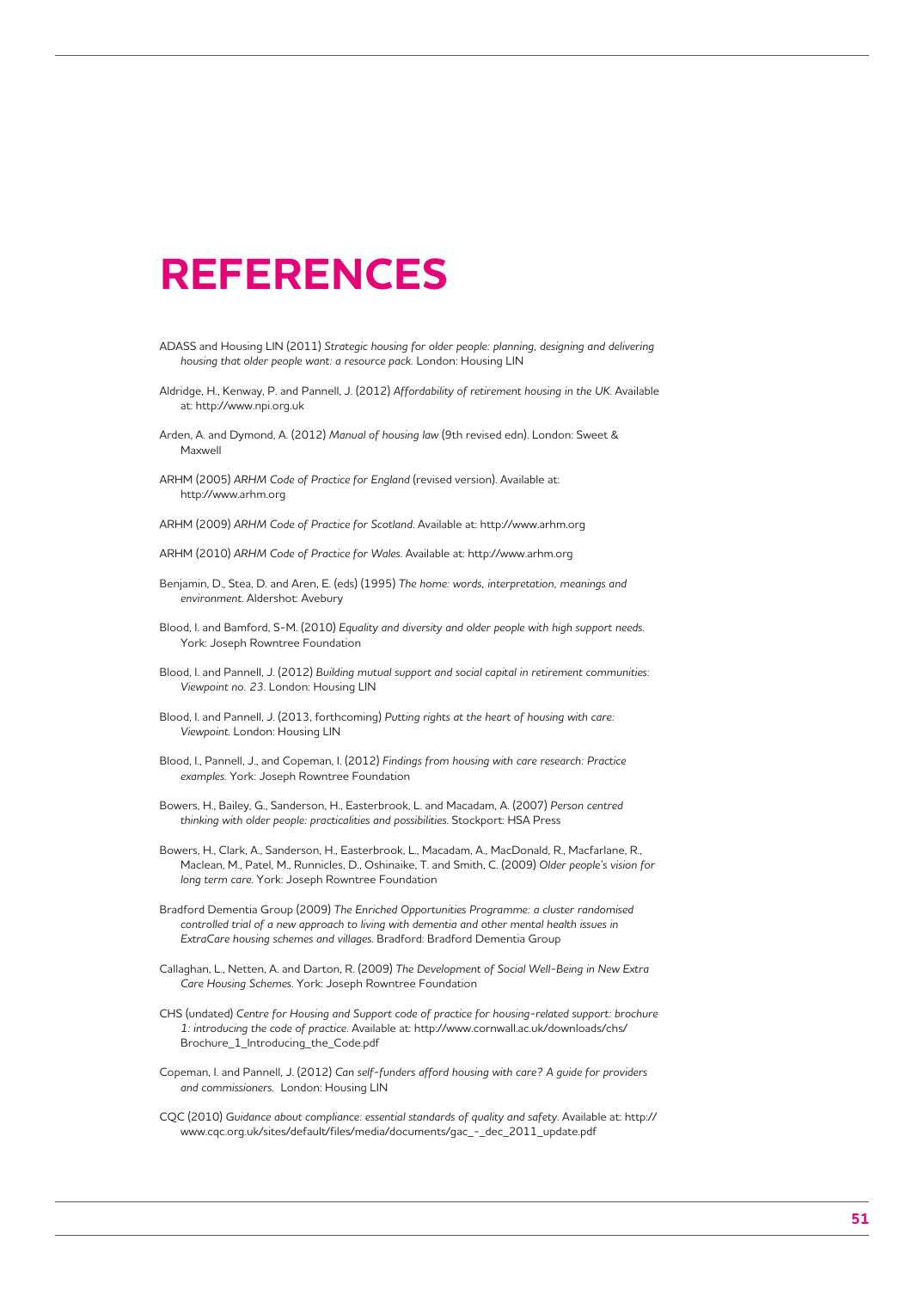- Croucher, K., Hicks, L., Bevan, B. & Sanderson, D. (2007) *Comparative evaluation of models of housing with care for later life*. University of York/Joseph Rowntree Foundation
- Croucher, K. and Bevan, M. (2010) *Telling the story of Hartfields: a new retirement village for the twenty-first century*. York: Joseph Rowntree Foundation
- Department for Business, Innovation and Skills (2009) *Employment Rights on the Transfer of an Undertaking: A guide to the 2006 TUPE Regulations for employees, employers and representatives*. Available at: http://www.bis.gov.uk/files/file20761.pdf
- EAC (2012) *Statistics on specialist housing provision for older people in England*. Available at: http:// www.housingcare.org/eac-services.aspx
- EHRC (2011) *Close to home: an inquiry into human rights and older people in home care*. Manchester: Equality and Human Rights Commission
- Evans, S. and Means, R. (2007) *Balanced retirement communities? A case study of Westbury Fields*. Bristol: University of the West of England
- Evans, S. and Vallelly, S. (2007) *Social well-being in extra care housing*. York: Joseph Rowntree Foundation
- Faulkner, A. (2012) *The right to take risks: service users' views of risk in adult social care*. York: Joseph Rowntree Foundation
- *Findings* (a): 'Who can afford retirement housing?', JRF *Findings* (September 2012, Ref: 2830)
- *Findings* (b): 'Affordability, choices and quality of life in housing with care', JRF *Findings* (December 2012, Ref; 2840)
- Garwood, S. (2008) *Evaluation of Reeve Court Extra Care Retirement Village, St Helens: an extract*. Available at: http://www.suegarwood.co.uk
- Hasler, J. and Davis, S. (2010) *Making your voice heard a guide to complaints*. Coventry: Chartered Institute of Housing
- Hasler, J., Haynes, M. and Long, N. (2010) *Effective resident involvement and consultation in sheltered housing: a good practice guide for housing providers and local authorities*. Available at: http://www. housingcare.org
- Heywood, F., Oldman, C. and Means, R. (2002), *Housing and home in later life*. Buckingham: Open University Press
- Housing LIN/EAC (2012) Housing with care locator [Online] (Updated 27 March 2012) Available at: http://www.housinglin.org.uk/Topics/HousingCareLocator/ [Accessed 16 October 2012]
- Ife, J. (2001) *Human rights and social work: towards rights-based practice*. Cambridge: Cambridge University Press

Institute of Public Care (2010) *Charging in extra care housing*. London: Housing LIN

- Ipsos MORI (2011) *Users of social care personal budgets: Ipsos MORI report for the National Audit Office study on the Department of Health's regulatory oversight of care markets*. London: National Audit Office.
- Katz, J., Holland, C., Peace, S. and Taylor, E. (ed Blood, I.) (2011) *A Better Life: what older people with high support needs value*. York: Joseph Rowntree Foundation
- King, N. and Pannell, J. (2010) *Access and diversity in housing with care*. York: Joseph Rowntree Foundation
- King, N., Pannell, J. and Copeman, I. (2009) *'Nobody's Listening': the impact of floating support on older people living in sheltered housing*. London: Help the Aged
- Kneale, D. (2011) *Establishing the extra in Extra Care: perspectives from three Extra Care providers*. London: International Longevity Centre
- Macadam, A. and Bowers, H. (2008) 'A rights-based approach to improving the life chances of older people' in Churchill, N. (ed) (2008) *Advancing opportunity: older people and social care*. London: The Smith Institute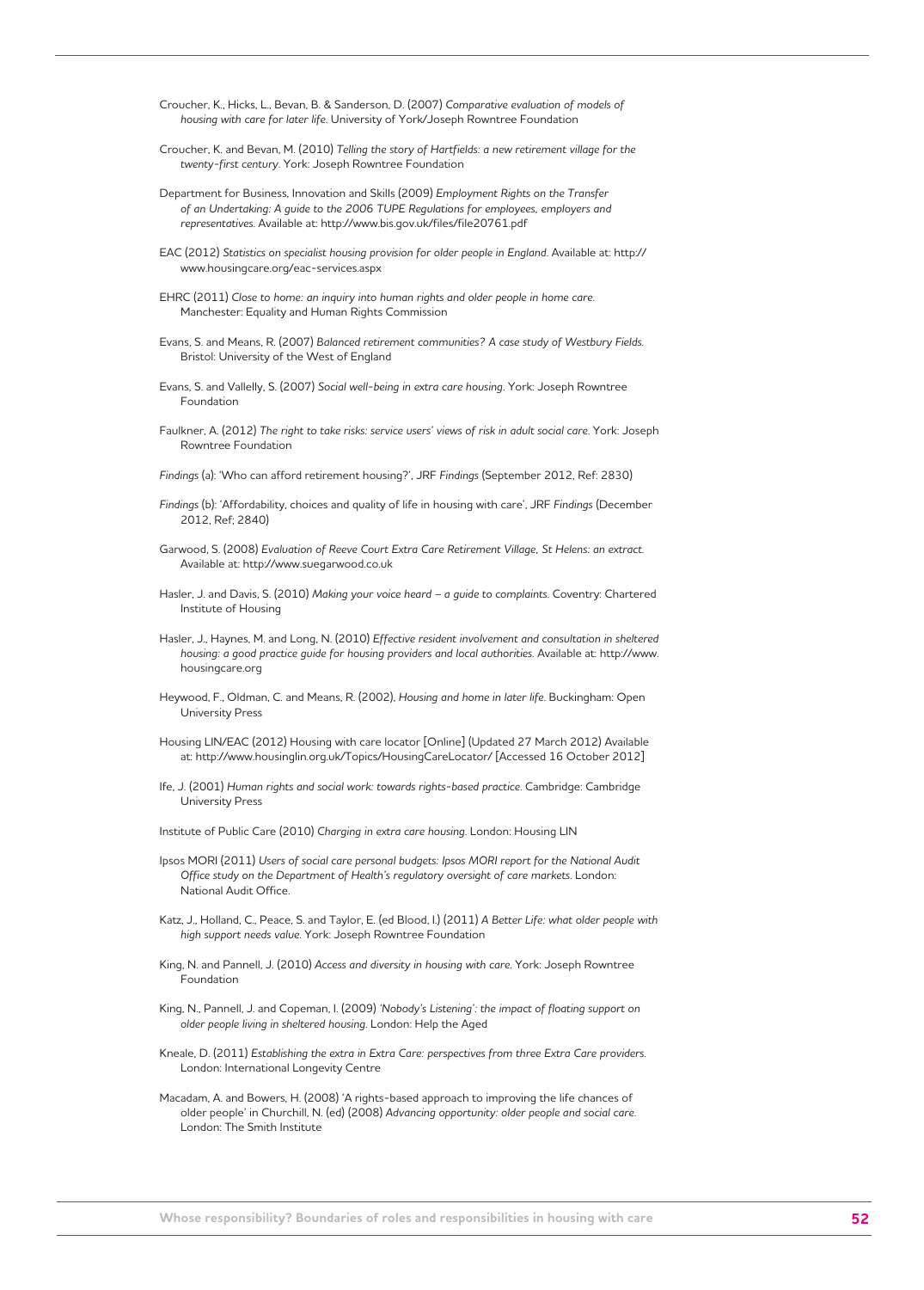- Miller, L., Murphy, W. and Brady, S. (2007) *Contracting arrangements for extra care housing: Factsheet no. 21*. London: Housing LIN
- National Audit Office (2011) *Oversight of user choice and provider competition in care markets: Department of Health, and local authority adult social services*. London: The Stationery Office
- Netten, A., Darton, R., Baumker, T. and Callaghan, L. (2011) *Improving housing with care choices for older people: an evaluation of extra care housing.* Canterbury: University of Kent
- NHF (2010a) *Breaking the mould: re-visioning older people's housing*. London: National Housing Federation
- NHF (2010b) *Literature review breaking the mould: re-visioning older people's housing*. London: National Housing Federation
- Pannell, J., Blood, I. and Copeman, I. (2012) *Affordability, choices and quality of life in housing with care*. York: Joseph Rowntree Foundation
- Raynes, N., Clark, H. and Beecham, J. (eds) (2006) *The report of the Older Persons' Inquiry into 'That Bit of Help'*. York: Joseph Rowntree Foundation
- Scottish Government (2012) *Age, home and community: a strategy for housing Scotland's older people: 2012–2022*. Edinburgh: The Scottish Government
- Scottish Government website (2012) Housing Statistics for Scotland Housing for Older People, those with Disabilities and those with Supported Tenancies [Online] (Updated 30 August 2012) Available at: http://www.scotland.gov.uk/Topics/Statistics/Browse/Housing-Regeneration/HSfS/SpecialNeedsHousing [Accessed 19 October 2012]
- Sherman, E. and Dacher, J. (2005) 'Cherished objects and the home: their meaning and roles in late life', in Rowles, G. D. and Chaudhury, H. (eds) *Home and identity in late life: international perspectives*. New York: Springer Publishing Company, Inc.
- Speed, L. (2011) *Older people and human rights in home care: a report of two surveys: Equality and Human Rights Report 80*. Manchester: Equality and Human Rights Commission
- Sykes, W. and Groom, C. (2011) *Older people's experiences of home care in England: Equality and Human Rights Report 79*. Manchester: Equality and Human Rights Commission
- Tenant Services Authority (2010) *The regulatory framework for social housing in England from April 2010*. London: Tenant Services Authority
- *Viewpoint*: 'Boundaries of roles and responsibilities in housing with care schemes'. Jenny Pannell and Imogen Blood (October 2011, Ref: 2691)
- Welsh Government (2006) *Guidelines for developing extra care housing in Wales*. Cardiff: Welsh Government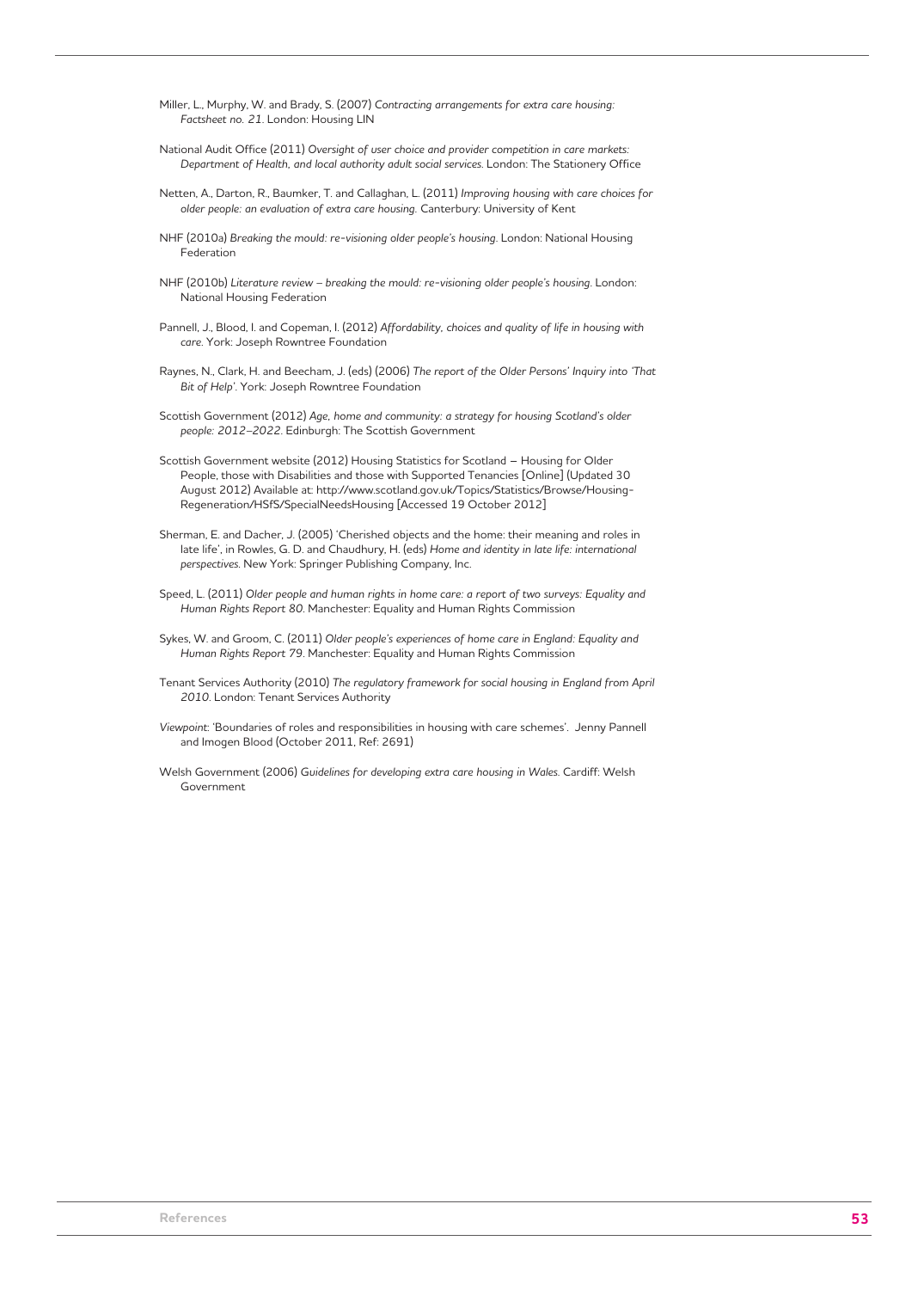## **ACKNOWLEDGEMENTS**

We would like to start by thanking the residents (and their relatives) living in housing with care schemes across the UK who spoke to us about their experiences. We were often touched by their candour and their willingness to discuss sometimes difficult personal issues concerning their health and welfare. Our thanks are also due to the housing with care providers in both private and not-for-profit sectors who facilitated our visits, invited residents and staff to take part, and made us welcome.

We are especially grateful to the members of our resident consultative group who met with us over the course of the project; to the professionals who came to the four stakeholder meetings in Belfast, Cardiff, Edinburgh and London; and to everyone (residents, family members and professionals) who contributed to our final conference where we tested findings. Finally, we are grateful to the Joseph Rowntree Foundation for commissioning this project, and we would like to thank our research manager at the Foundation, Ilona Haslewood.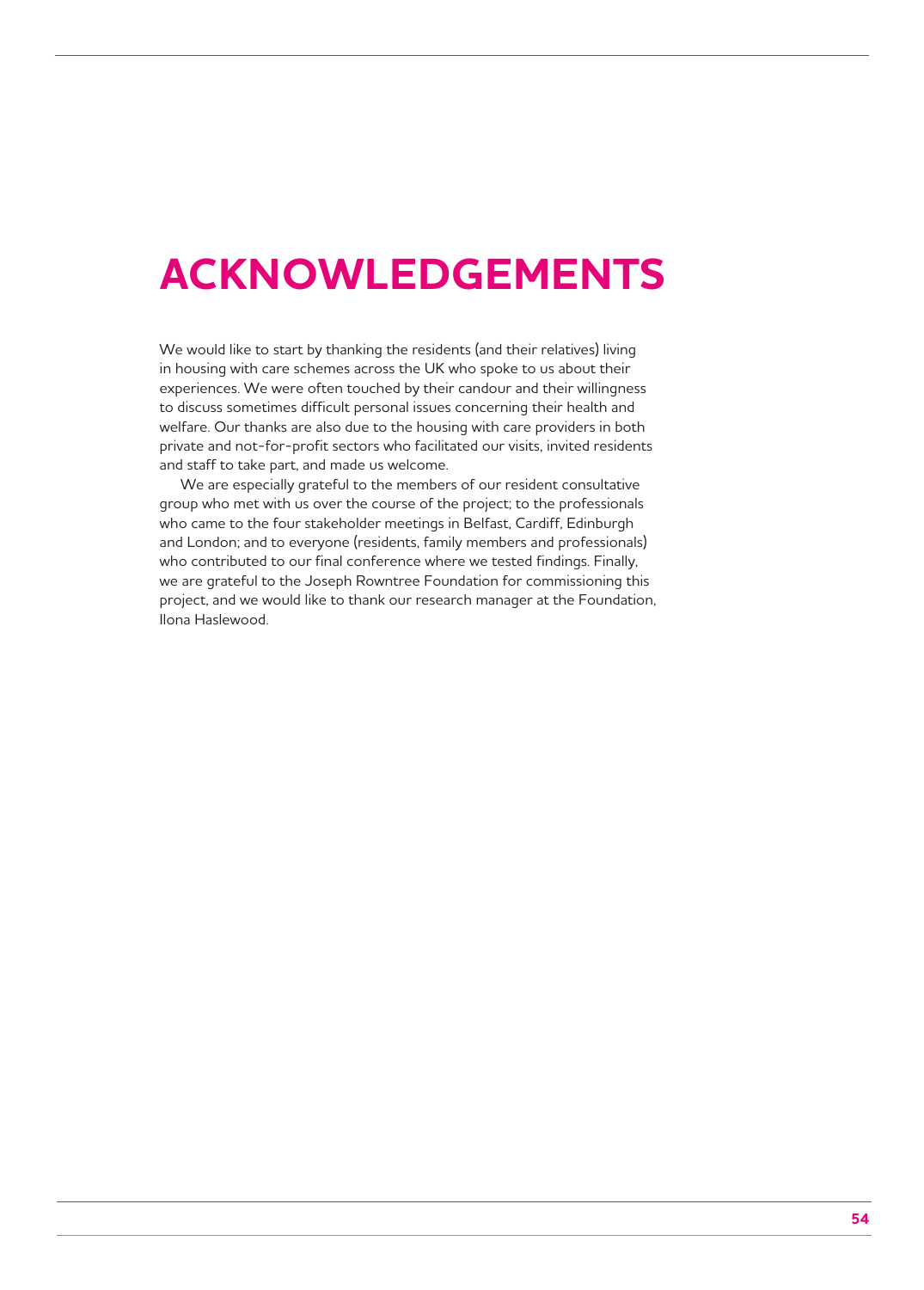# **ABOUT THE AUTHORS**

**Imogen Blood** is a freelance consultant working across the public and notfor-profit sectors to improve effectiveness and promote equality, with a particular interest in older people. Her background is in social work, research and evaluation, and equality and diversity training and consultancy.

**Jenny Pannell** is an independent researcher working with Housing & Support Partnership, New Policy Institute and other colleagues. Her research interests focus on older people's housing, care and support, and especially on resident perspectives and choice. Jenny was previously a senior housing manager and Visiting Research Fellow at the University of the West of England, Bristol.

**Ian Copeman** is Director of Housing & Support Partnership, a firm that specialises in housing, care and support consultancy and research projects particularly in relation to older people and disabled people. Ian has worked previously as a local authority senior commissioning manager, for housing associations and voluntary sector organisations.